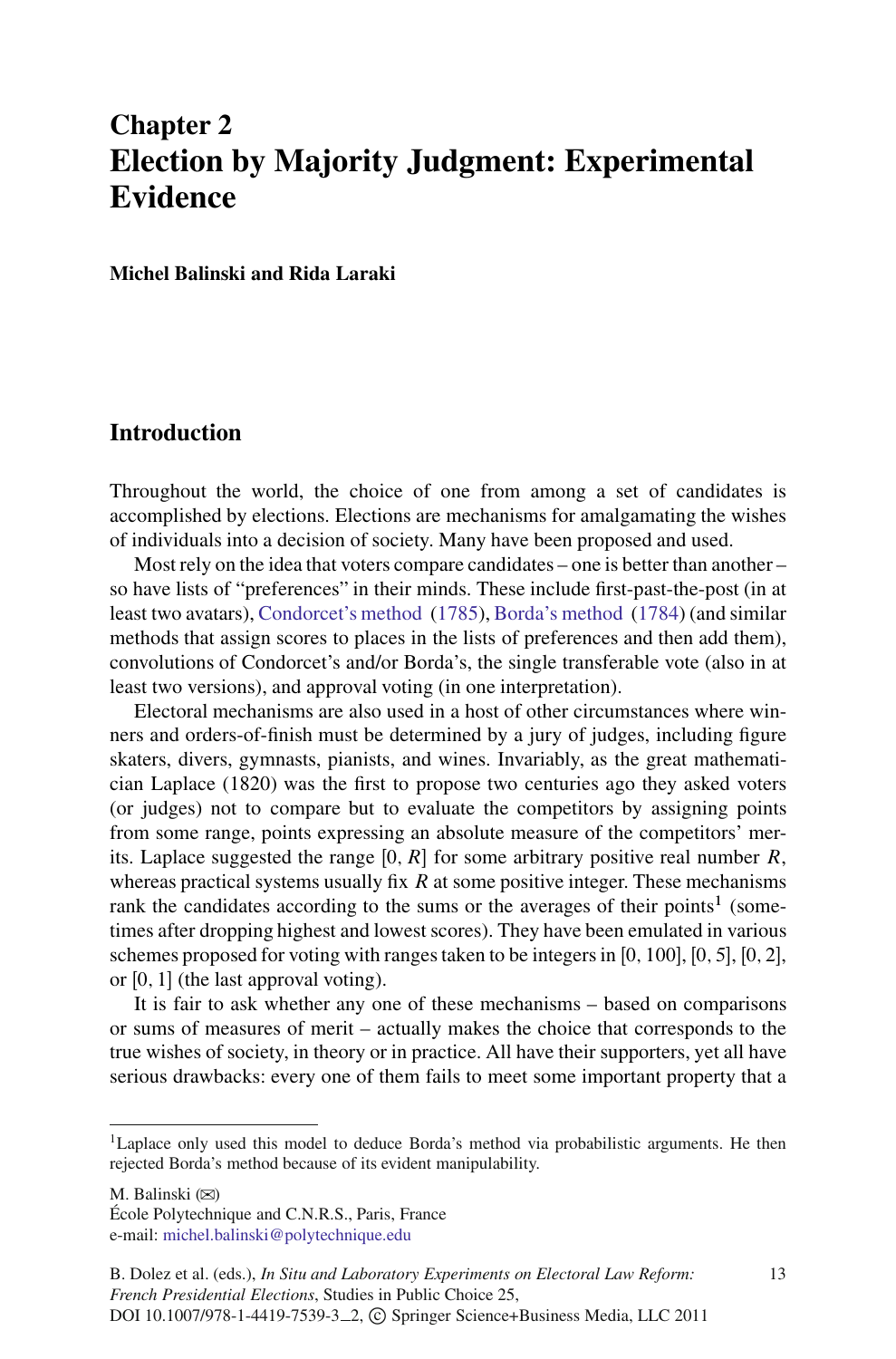good mechanism should satisfy. In consequence, the basic challenge remains: to find a mechanism of election, prove it satisfies the properties, and show it is practical.

The existing methods of voting have for the most part been viewed and analyzed in terms of the traditional model of social choice theory: individual voters have in their minds "preference" lists of the candidates, and the decision to be made is to find society's winning candidate or to find society's "preference" list from best (implicitly the winner) to worst. *All* of the mechanisms based on this model are wanting because of unacceptable *paradoxes* that occur in practice – Condorcet's, Kenneth Arrow's and others – and *impossibility theorems* – due to [Arrow](#page-40-2) [\(1963\)](#page-40-2), to [Gibbard](#page-40-3) [\(1973](#page-40-3)) and [Satterthwaite](#page-41-0) [\(1973](#page-41-0)). Moreover, as [Young](#page-41-1) [\(1988,](#page-41-1) [1986](#page-41-2)) has shown, in this model finding the rank-ordering wished by a society is a very different problem than finding the winner wished by a society: said more strikingly, the winner wished by society is not necessarily the first placed candidate of the ranking wished by society! In fact, the traditional model harbors a fundamental *incompatibility* between winning and ranking [Balinski and Laraki](#page-40-4) [\(2007,](#page-40-4) [2010\)](#page-40-5). The mechanisms based on assigning points and summing or averaging them seem to escape the Arrow paradox (though that, it will be seen, is an illusion), but they are *all* wide open to strategic manipulation. However, evaluating merits, as Laplace had imagined, leads to a new theory as free of the defects as can be.

The idea that voting depends on comparisons between pairs of candidates – the basic paradigm of the theory of social choice – dates to medieval times: Ramon Llull proposed a refinement of Condorcet's criterion in 1299 and Nicolaus Cusanus proposed Borda's method in 1433 (see, [McLean](#page-40-6) [\(1990\)](#page-40-6); Hägele and Pukelsheim [\(2001](#page-40-7), [2008](#page-40-8))). The impossibility and incompatibility theorems are one good reason to discard the traditional model. The 2007 experiment with the majority judgment described in this article provides another: fully one third of the voters declined to designate one "favorite" candidate, and on average voters rejected over one third of the candidates. These evaluations cannot be expressed with "preference" lists. Thus, on the one hand the traditional model harbors internal inconsistencies, and on the other hand voters do not in fact have in their minds the inputs the traditional model imagines, rank orders of the candidates. Put simply, it is an inadequate model.

The majority judgment is a new mechanism based on a different model of the problem of voting (inspired by practice in ranking wines, figure skaters, divers, and others). It asks voters to evaluate every candidate in a common language of grades – thus to *judge* each one on a meaningful scale – rather than to compare them. This scale is absolute in the sense that the merit of any one candidate in a voter's view – whether the candidate be "excellent," "good," or merely "acceptable" – depends only on the candidate (so remains the same when candidates withdraw or enter). Assigning a value or grade permits comparisons of candidates, do not permit evaluations (or any expression of intensity). In this paradigm, the majority judgment emerges as the unique acceptable mechanism for amalgamating individuals' wishes into society's wishes. Given the grades assigned by voters to the candidates, it determines the final-grades of each candidate and orders them according to their final-grades. The final-grades are *not* sums or averages.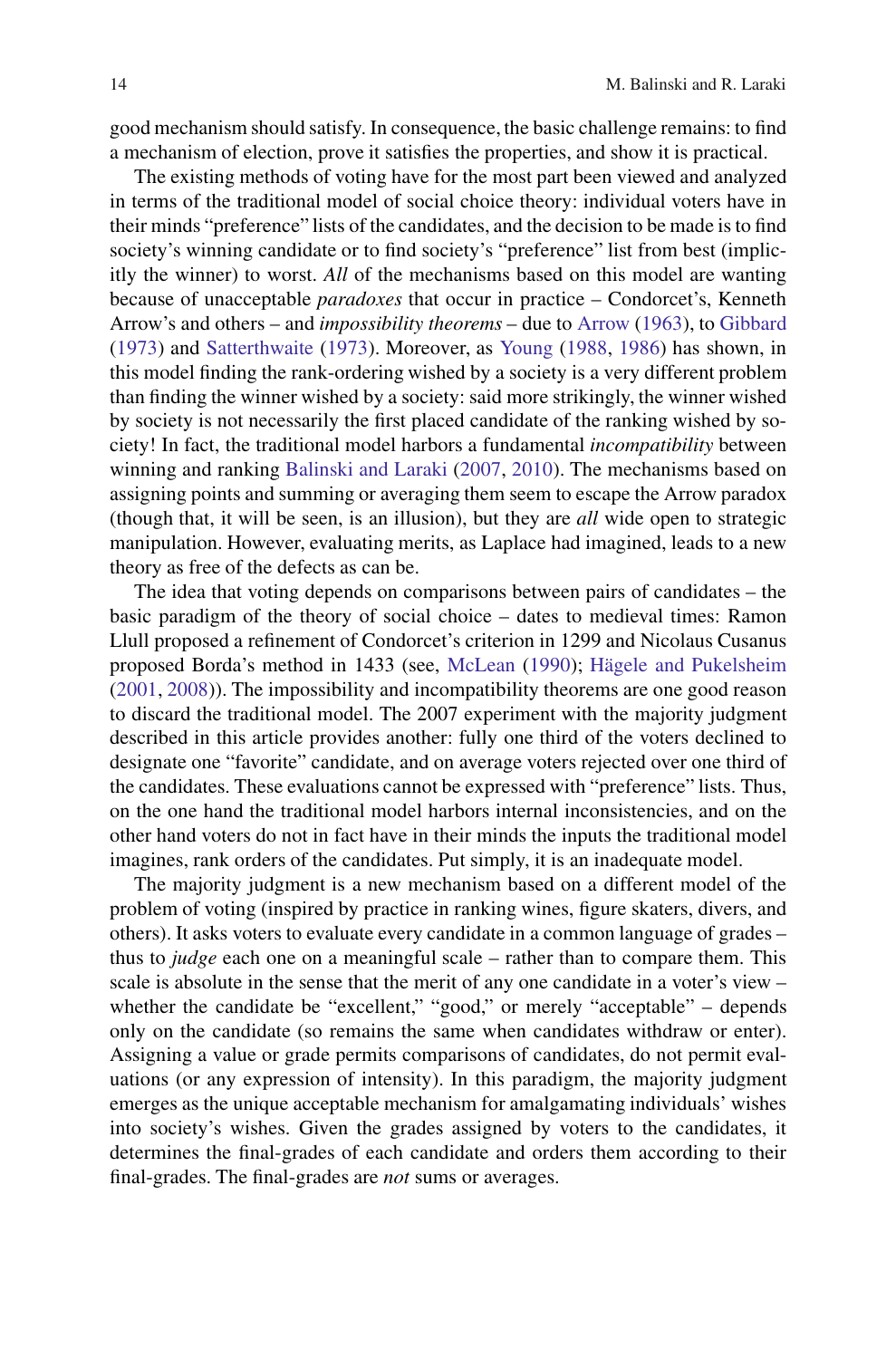The fact that voters share a common language of grades makes no assumptions about the voters' utilities: utilities measure the satisfactions of voters, grades measure the merits of candidates. [Sen](#page-41-3) [\(1970\)](#page-41-3) proposed a model whose inputs are the voters' utilities: but satisfaction is a complex, relative notion. The satisfaction of seeing, say, Jacques Chirac (the incumbent candidate of the traditional right) elected in 2002 depends on who opposed him: many socialist voters (or others of the left) who detested Chirac were delighted to see him crush Jean-Marie Le Pen (the ever present candidate of the extreme right). So satisfaction is not independent of irrelevant alternatives and leads to Arrow's paradox. But with a common language of grades, such voters could decide to evaluate Chirac's merit as *Acceptable* or *Good* opposed to Le Pen and/or Lionel Jospin (the incumbent Prime Minister and candidate of the Socialist Party) while awarding a grade of *Poor* or *to Reject* to Le Pen.

In the real world, satisfaction of a voter depends on a host of factors that include the winner, the order of finish, the margin of victory, how socio-economic groups have voted, the method of election, etc. Utilities, we believe, *cannot* be inputs to practical decision mechanisms. Grades of a common language have an absolute meaning that permit interpersonal comparisons. Common languages exist. They are defined by rules and regulations and acquire absolute meanings in the course of being used (e.g., the points given to Olympic figure skaters, divers and gymnasts, the medals given to wines, the grades given to students, the stars given to hotels, etc.). The principal experiment of this paper shows that a common language may be defined for voters in a large electorate as well.

The majority judgment avoids the unacceptable paradoxes and impossibilities of the traditional model. The *theory* that shows why the majority judgment is a satisfactory answer to the basic challenge is described and developed elsewhere (see [Balinski and Laraki](#page-40-4) [\(2007,](#page-40-4) [2010\)](#page-40-5)). In this theory, Arrow's theorem plays a central role as well: it says that without a common language, no meaningful final grades exist. Theorems show – and experiments confirm – that while there is no method that avoids strategic voting altogether, the majority judgment best resists manipulation.

The aim of this article is to describe electoral field experiments (as versus laboratory experiments) that show majority judgment provides a *practical* answer to the basic challenge. The demonstration invokes new methods of validation and new concepts. The experiments, and the elections in which they were conducted, show the well-known methods fail to satisfy important properties, and permit them to be compared.

#### **Background of the Experiments**

The experiments were conducted in the context of the French presidential elections of 2002 and 2007. Except for the provision of a "run-off" between the top two finishers, this is exactly the mechanism used in the U.S. presidential elections and primaries in each state: an elector has no way of expressing her or his opinions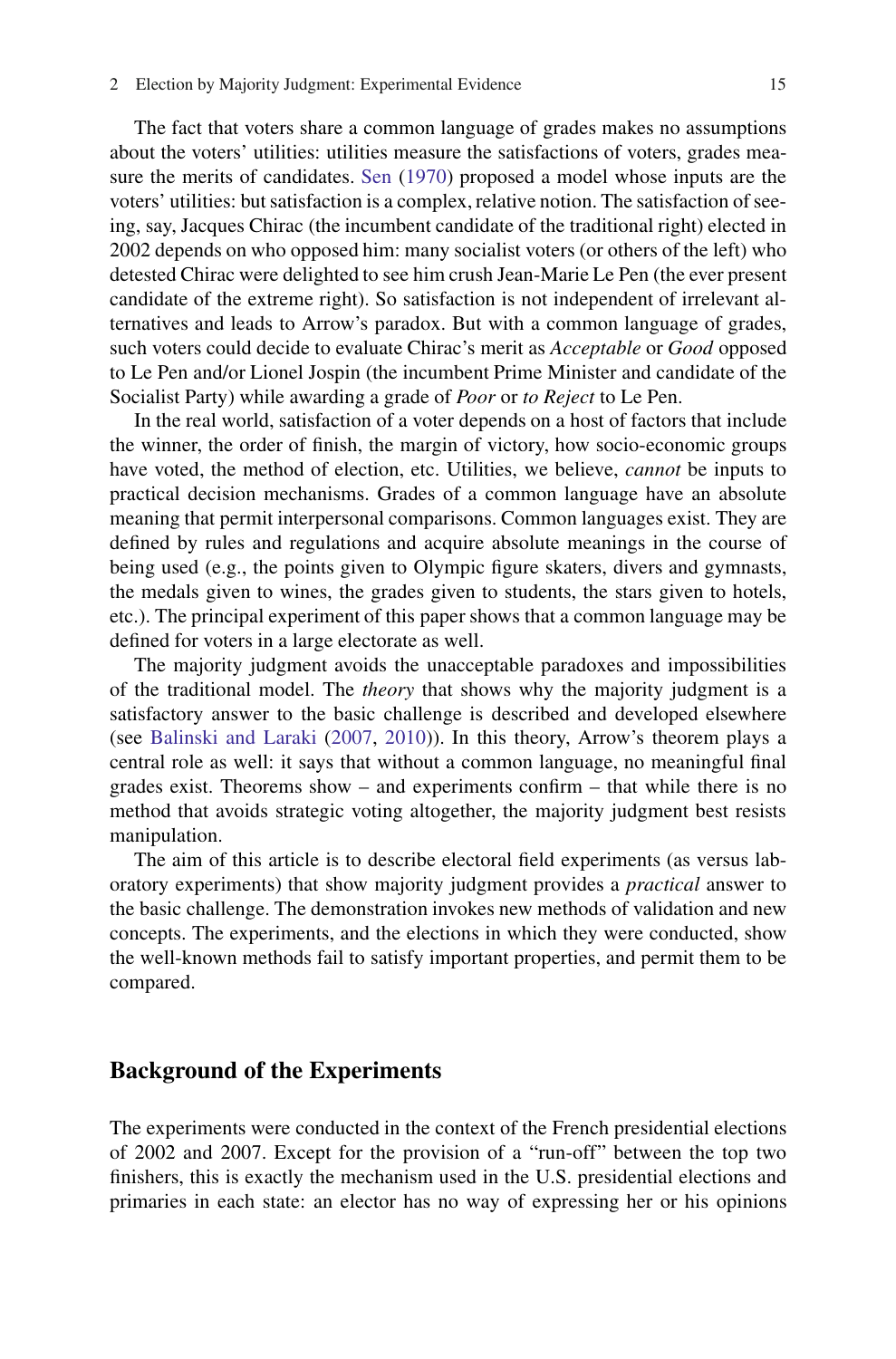<span id="page-3-0"></span>

|                |               | <b>Table 2.1</b> VOLG. United blacks presidential electron of 2000 |              |
|----------------|---------------|--------------------------------------------------------------------|--------------|
| 2000 Election  | National vote | Electoral college                                                  | Florida vote |
| George W. Bush | 50.456,002    | 271                                                                | 2.912.790    |
| Albert Gore    | 50,999,897    | 266                                                                | 2,912,253    |
| Ralph Nader    | 2.882.955     |                                                                    | 97.488       |

**Table 2.1** Votes: United States presidential election of 2000

concerning candidates except to designate exactly one "favorite." In consequence – imagine for the moment a field of at least three candidates – his or her vote counts for nothing in designating the winner unless it was cast for the "winner," for no expression concerning the remaining two or more candidates is possible.

The first-past-the-post system is, of course, subject to *Arrow's paradox* – the winner may change because of the presence or absence of "irrelevant" candidates – as is practically every system that is used to elect a candidate throughout the world. The U.S. presidential election of 2000 is a good example (see Table [2.1\)](#page-3-0). Ralph Nader had no chance whatever to be elected, but his candidacy for Florida's [2](#page-3-1)6 electoral votes alone was enough to change the outcome.<sup>2</sup>

### *French Presidential Election of 2002*

The French presidential election of 2002 with its sixteen candidates is a veritable story-book example of the inanity of the first-past-the-post mechanism (see Table [2.2\)](#page-4-0). Jacques Chirac, the incumbent President, was the candidate of the Rassemblement pour la République (RPR), the big party of the "legitimate" right; Lionel Jospin, the incumbent Prime-Minister, that of the Parti Socialist (PS); Jean-Marie Le Pen that of the extreme right, Front National party (FN); and François Bayrou that of the moderate Union pour la Démocratie Française (UDF, the ex-President Valéry Giscard d'Estaing's party). Arlette Laguiller was the perennial candidate of a party of the extreme left, the Lutte Ouvrière. The extreme right had two candidates, Le Pen and Bruno Mégret; the moderate right five, Chirac, Bayrou, Alain Madelin, Christine Boutin, and Corinne Lepage; the left and greens four, Jospin, Jean-Pierre Chévènement, Christiane Taubira, and Noël Mamère; and the extreme left four, Laguiller, Olivier Besancenot, Robert Hue, and Daniel Gluckstein. One group managed to present only one candidate, Jean Saint-Josse: the hunters.

France fully expected a run-off between Chirac and Jospin, and was profoundly shocked to be faced with a choice between Chirac and Le Pen. Chirac crushed Le Pen, obtaining 82.2% of the votes in the second round, but the vast majority of Chirac's votes were against Le Pen rather than for him. The left – socialists, communists, trotskyists, etc., – had no choice but to vote for Chirac. His votes represented very different sentiments and intensities.

<span id="page-3-1"></span><sup>2</sup> This, of course, assumes that the vast majority of Nader's votes would have gone to Gore.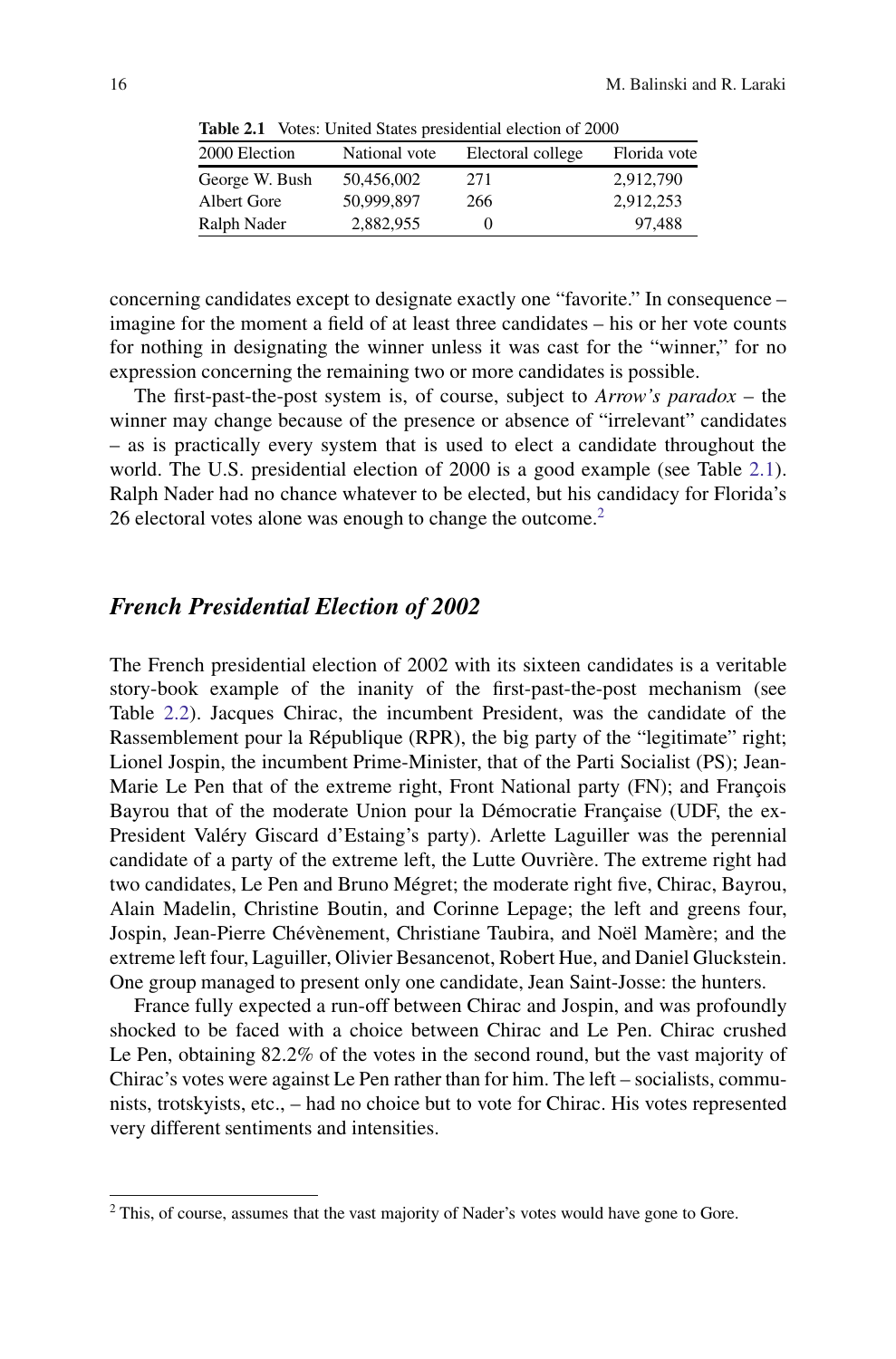<span id="page-4-0"></span>

| J. Chirac      | J.-M. Le Pen      | L. Jospin | F. Bayrou     |
|----------------|-------------------|-----------|---------------|
| 19.88%         | 16.86%            | 16.18%    | 6.84%         |
| A. Laguiller   | J.-P. Chévènement | N. Mamère | O. Besancenot |
| 5.72%          | 5.33%             | 5.25%     | 4.25%         |
| J. Saint-Josse | A. Madelin        | R. Hue    | B. Mégret     |
| $4.23\%$       | 3.91%             | $3.37\%$  | 2.34%         |
| C. Taubira     | C. Lepage         | C. Boutin | D. Gluckstein |
| $2.32\%$       | 1.88%             | 1.19%     | 0.47%         |

**Table 2.2** Votes: French presidential election, first-round, April 21, 2002

Most polls predicted that Jospin would have won against Chirac with a narrow majority; Sofres predicted a 50–50% tie on the eve of the first round.[3](#page-4-1) Had either Chévenèment, an ex-socialist, or Taubira, a socialist, withdrawn, most of his  $5.3\%$ or her 2.3% of the votes would have gone to Jospin, so the second round would have seen a Chirac-Jospin confrontation, as had been expected. In fact, Taubira had offered to withdraw if the PS was prepared to cover her expenses, but that offer was refused. It has also been whispered that the RPR helped to finance Taubira's campaign (a credible strategic gambit backed by no specific evidence). Moreover, if Charles Pasqua, an aging past ally of Chirac, had been a candidate – as he had announced he would be – then he could well have drawn a sufficient number of votes from Chirac to produce a second round between Jospin and Le Pen, which would have resulted in a lopsided win for Jospin. Anything can happen when the "first-pastthe-post" (or the "two-two-past-the-post") mechanism is used! This – and the Nader Florida phenomenon – is nothing but Arrow's paradox: the winner depends on the presence or absence of candidates including those who have absolutely no chance of winning. It also shows that the mechanisms invite "strategic" candidacies: candidates who cannot hope to win (or survive a first round) but can cause another to win (or to reach the second round) by drawing votes away from an opposing candidate.

#### *French Presidential Election of 2007*

French voting behavior in the presidential election of 2007 was very much influenced by the experience of 2002. There were twelve candidates. Nicolas Sarkozy was the candidate of the UMP (Union pour un Mouvement Populaire, founded in 2002 by Chirac), its president and the incumbent minister of the interior; Ségolène Royal that of the PS; Bayrou again that of the UDF (though he announced immediately after the first round that he would create a new party, the MoDem or Mouvement démocrate); and Le Pen again that of the FN. The extreme left had

<span id="page-4-1"></span><sup>&</sup>lt;sup>3</sup> In their last 11 predictions (late February to the election), the Sofres polls showed Jospin winning seven times, Chirac two times, a tie two times.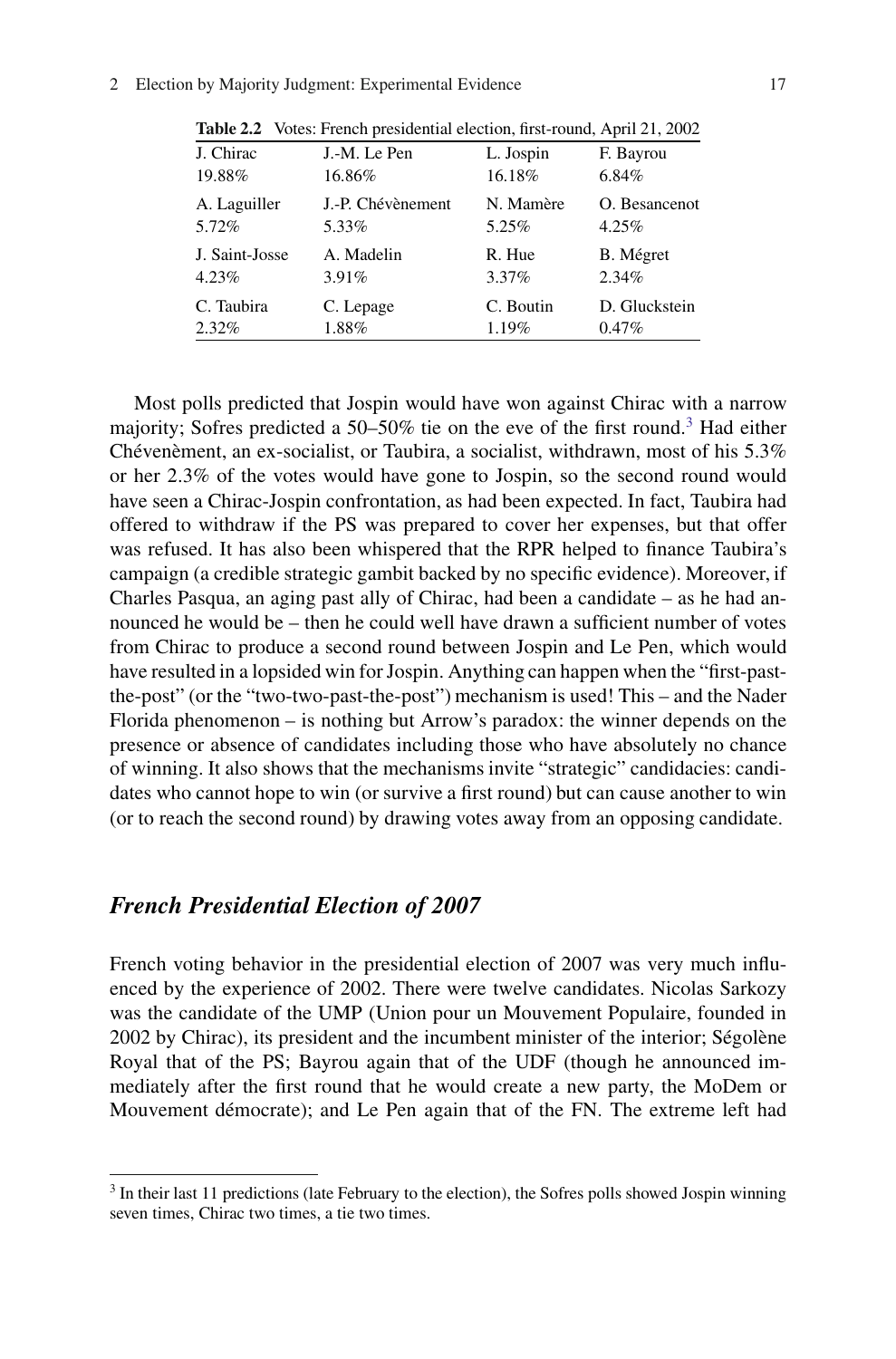|               |                | <b>TWORE THE PRODUCT PRODUCTION SPECIFICAL INTERNATIONAL TEXT</b> |              |
|---------------|----------------|-------------------------------------------------------------------|--------------|
| N. Sarkozy    | S. Royal       | F. Bayrou                                                         | J.-M. Le Pen |
| 31.18%        | 25.87%         | 18.57%                                                            | 10.44%       |
| O. Besancenot | P. de Villiers | M.-G. Buffet                                                      | D. Voynet    |
| 4.08%         | 2.23%          | 1.93%                                                             | 1.57%        |
| A. Laguiller  | J. Bové        | F. Nihous                                                         | G. Schivardi |
| $1.33\%$      | 1.32%          | 1.15%                                                             | $0.34\%$     |

<span id="page-5-0"></span>**Table 2.3** Votes: French presidential election, first round, April 22, 2007

five candidates – Besancenot (again), Marie-George Buffet, Laguiller (again), Jos´e Bové, and Gérard Schivardi – , the extreme right had two – Le Pen (of course) and Philippe de Villiers – and the hunters one, Frédéric Nihous.

The distribution of the votes among the twelve candidates in the first round is given in Table [2.3.](#page-5-0) In the second round, Nicolas Sarkozy defeated Ségolène Royal by 18,983,138 votes (or 53.06%) to 16,790,440 (or 46.94%).

In response to the debacle of 2002, the number of registered voters increased sharply (from 41.2 million in 2002 to 44.5 million in 2007), and voter participation was mammouth: 84% of registered voters participated in both rounds. Voting is, of course, a strategic act. In 2007, voters were acutely aware of the importance of who would survive the first round. Many who believed that voting for their preferred candidate could again lead to a catastrophic second round, voted differently. Some, in the belief that their preferred candidate was sure to reach the second round, may have voted for that candidate's easiest-to-defeat opponent. Such behavior – a deliberate strategic vote for a candidate who is not the elector's favorite ("le vote utile") – was much debated by the candidates and the media, and was practiced. A poll conducted on election day<sup>[4](#page-5-1)</sup> asked electors what most determined their votes. One of the seven possible answers was a deliberate strategic vote: this answer was given by 22% of those (who said they voted) for Bayrou, 10% of those for Le Pen, 31% of those for Royal, and 25% of those for Sarkozy. Comparing the first rounds in 2002 and 2007 also suggests deliberate strategic votes were important in 2007: in 2002 the seven minor candidates of the left and the greens (Laguiller, Chévènement, Mamère, Besancenot, Hue, Taubira, Gluckstein) had 26.71% of the vote, whereas in 2007 six obtained only 10.57% (Besancenot, Buffet, Voynet, Laguiller, Bové, Schivardi); in 2002 the five minor candidates of the right and the hunters (Saint-Josse, Madelin, Mégret, Lepage, Boutin) had 13.55% of the vote whereas in 2007 two obtained only 3.38% (Villiers, Nihous).

The very fact of being a candidate is a strategic act. To become an official candidate requires 500 signatures. They are drawn from a pool of about 47 thousand elected officials who represent the 100 departments, must include signatures coming from at least 30 departments, but no more than 10% from any one department. Both Besancenot and Le Pen appeared to have difficulty in obtaining them. Sarkozy publicly announced he would help them obtain the necessary signatures, as a service to democracy.

<span id="page-5-1"></span><sup>4</sup> By Tns – Sofres – Unilog Groupe Logica CMG, April 22, 2007.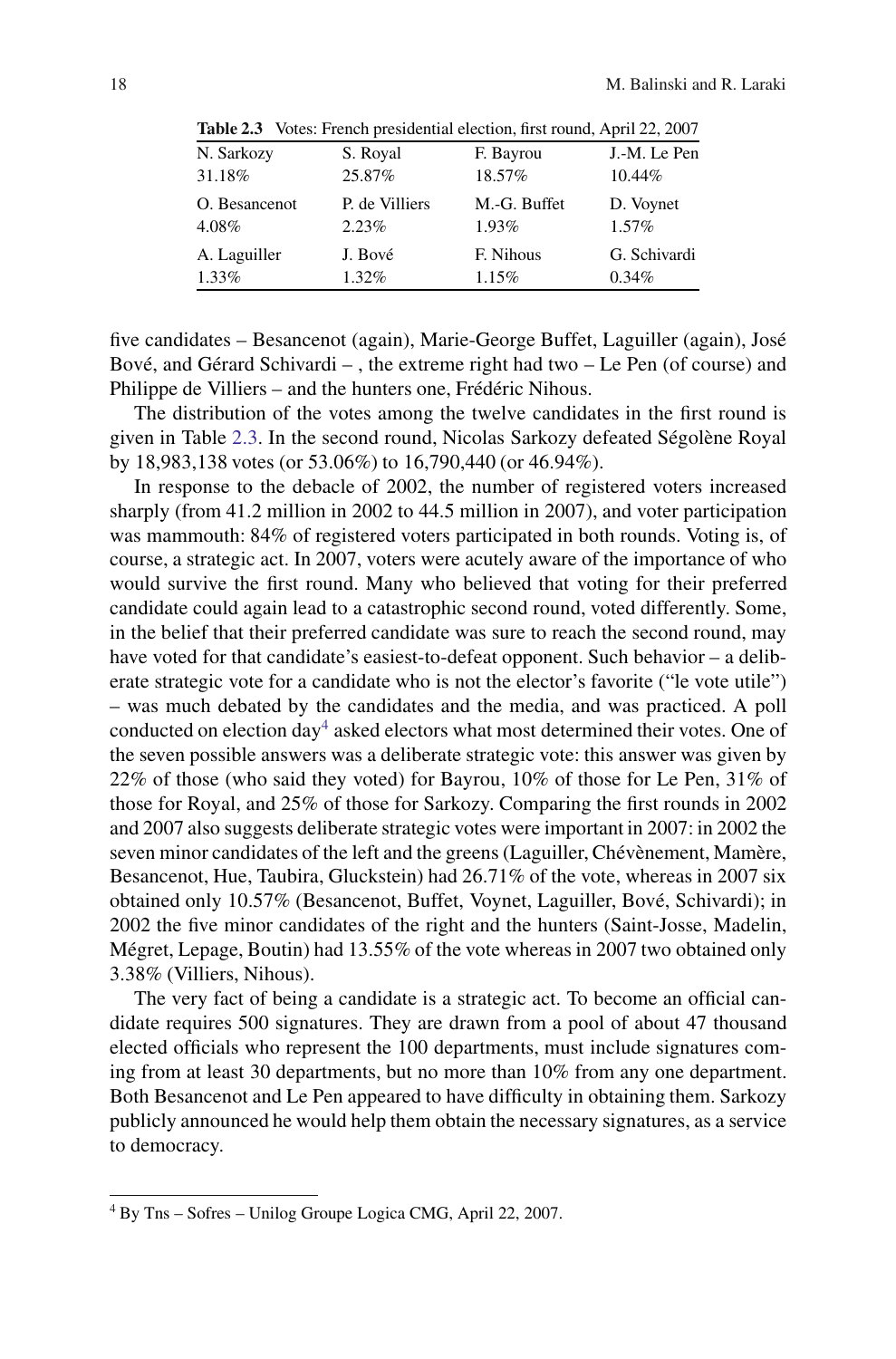<span id="page-6-0"></span>

|         | Bayrou |     |     | Sarkozy                  |                          | Royal |                          | Le Pen                   |  |
|---------|--------|-----|-----|--------------------------|--------------------------|-------|--------------------------|--------------------------|--|
| Bayrou  | -      |     | 54% | 55%                      | 57%                      | 58%   | 84%                      | $80\%$                   |  |
| Sarkozy | 46%    | 45% | -   | $\overline{\phantom{0}}$ | 54%                      | 51%   | 84%                      | 84%                      |  |
| Royal   | 43%    | 42% | 46% | 49%                      | $\overline{\phantom{0}}$ | -     | 75%                      | 73%                      |  |
| Le Pen  | 16%    | 20% | 16% | 16%                      | 25%                      | 27%   | $\overline{\phantom{a}}$ | $\overline{\phantom{a}}$ |  |

**Table 2.4** Polls, March 28 and April 19, 2007, potential second round (IFOP)

<span id="page-6-2"></span>**Table 2.5** Projected second round results, from vote in Faches-Thumesnil experiment [Farvaque et al.](#page-40-9) [\(2007](#page-40-9)) (e.g., Sarkozy has 48% of the votes against Bayrou)

|         | Bayrou                   | Sarkozy | Royal | Le Pen |
|---------|--------------------------|---------|-------|--------|
| Bayrou  | $\overline{\phantom{0}}$ | 52%     | 60%   | 80%    |
| Sarkozy | 48%                      | -       | 54%   | 83%    |
| Royal   | 40%                      | 46%     | -     | 73%    |
| Le Pen  | 20%                      | 17%     | 27%   | -      |

Polling results (Table [2.4\)](#page-6-0) suggest that François Bayrou was the *Condorcetwinner*: he would have defeated *any* candidate in a head-to-head confrontation. Moreover, the pair by pair confrontations determine an unambiguous order of finish (there is no "Condorcet cycle"): Bayrou is first, Sarkozy second, Royal third and Le Pen last. The information in Table [2.4](#page-6-0) suffices to determine the "Borda scores"<sup>[5](#page-6-1)</sup> among the four candidates. On March 28, the Borda-scores were: Bayrou 195, Sarkozy 184, Royal 164, and Le Pen 57. On April 19, they were: Bayrou 193, Sarkozy 180, Royal 164, and Le Pen 63. Condorcet and Borda agree on the order of finish.

Another experiment [Farvaque et al.](#page-40-9) [\(2007\)](#page-40-9) was conducted in Faches-Thumesnil (a small town in France's northern-most department, Nord) on election day, where the official results of the first round were close to the national percentages. Voters were asked to rank-order the candidates, permitting the face-by-face confrontations to be computed (see Table [2.5\)](#page-6-2): they yield the same unambiguous order of finish among the four significant candidates.

### **The Majority Judgment**

### *2007 Experiment*

The experiment took place in three of Orsay's 12 voting precincts (the 1st, 6th, and 12th). Orsay is a suburban town some 22 km from the center of Paris. In 2002 it was the site of the first large electoral experiment conducted in parallel with a

<span id="page-6-1"></span><sup>5</sup> A candidate's *Borda-score* is the sum of the votes he or she receives in all pair by pair votes. Equivalently, with *n* candidates, a voter gives  $n - 1$  *Borda-points* to the first candidate on his/her list,  $n - 2$  to the second, down to 0 to the last. The sum of a candidate's Borda-points is the candidate's Borda-score.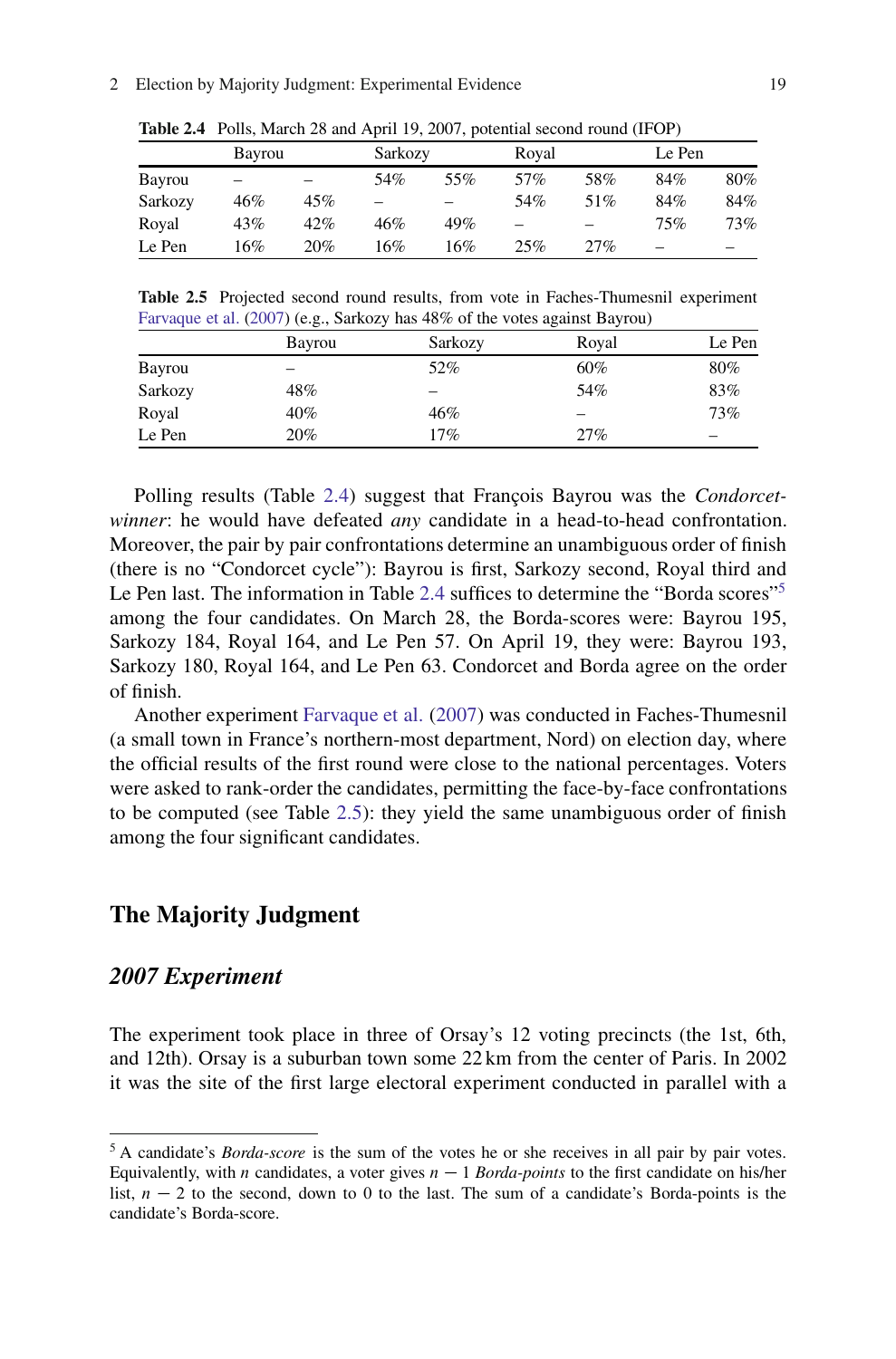presidential election [\(Balinski et al. 2003,](#page-40-10) discussed below). The three precincts were chosen among the five of the 2002 experiment as the most representative of the town and its various socioeconomic groups. Potential participants were informed about the experiment well before the day of the first round by letter, an article in the town's quarterly magazine, an evening presentation open to all, and posters (as had been done in 2002). The various communications explained how the votes would be tallied and the candidates listed in order of finish, and showed the ballot they would be asked to use. Thus, this was a *field* experiment.

The intent was to find out whether real, uncontrollable voters of widely differing opinions and incentives could intelligently evaluate many candidates using the ballots of the majority judgment. The outcome was unknown and risky: perhaps few would cooperate or the evaluations would prove too difficult, perhaps a minor candidate would emerge victorious or the winner would receive a very low grade, perhaps indeed the results would simply be chaotic. The analysis of voters' behavior shows that the results make sense and that they evaluated honestly; in any case, they had no incentive to evaluate strategically. This permits a comparison of different methods of voting based on a real "preference profile" of voters in a real election; had the experiment itself been real and binding, some voters would have voted strategically, which would have precluded a valid comparison of methods.

It is important to appreciate that the three precincts of Orsay were *not* representative of all of France: the order between Royal and Sarkozy was reversed, Bayrou did much better than nationally and Le Pen much worse (see Table [2.6\)](#page-7-0).

On April 22, the day of the first round, after voting officially in these three precincts, voters were invited to participate in the experiment using the majority judgment. A team of three to four knowledgeable persons were in constant attendance to encourage participation and to answer questions. Voting  $\dot{a}$  la majority judgment was carried out exactly as is usual in France: ballots were filled in the privacy of voting booths, inserted into envelopes, and then deposited in large transparent urns. A facsimile of the ballot (in translation) is given in Table [2.7.](#page-8-0)

Several comments concerning the ballot are in order. First, the voter is confronted with a specific question which he or she is asked to answer. Second, the answers, or evaluations, are given in a language of grades that is *common* to all French citizens: with the exception of *to Reject*, they are the grades given to school children.

<span id="page-7-0"></span>

| In the time precincts of Orsay |               |                |              |              |
|--------------------------------|---------------|----------------|--------------|--------------|
|                                | N. Sarkozy    | S. Royal       | F. Bayrou    | J.-M. Le Pen |
| National                       | 31.18%        | 25.87%         | 18.57%       | $10.44\%$    |
| Orsay precincts                | 28.98%        | 29.92%         | 25.51%       | 5.89%        |
|                                | O. Besancenot | P. de Villiers | M.-G. Buffet | D. Voynet    |
| National                       | 4.08%         | 2.23%          | $1.93\%$     | $1.57\%$     |
| Orsay precincts                | 2.54%         | 1.91%          | 1.40%        | 1.69%        |
|                                | A. Laguiller  | J. Bové        | F. Nihous    | G. Schivardi |
| National                       | 1.33%         | $1.32\%$       | 1.15%        | 0.34%        |
| Orsay precincts                | 0.76%         | 0.93%          | 0.30%        | 0.17%        |

**Table 2.6** French presidential election, first round, April 22, 2007: national vote vs. vote in the three precincts of Orsay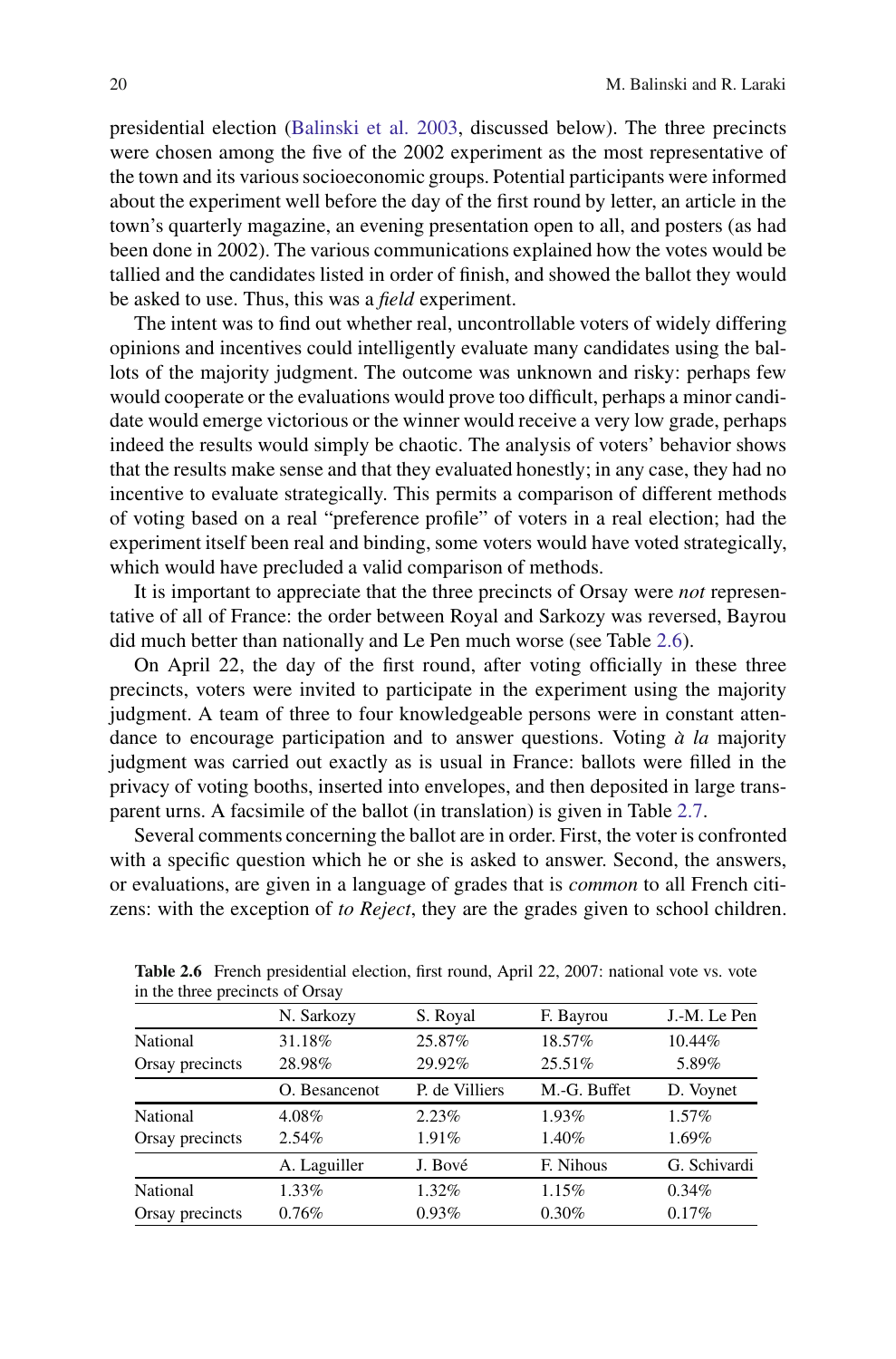#### <span id="page-8-0"></span>**Table 2.7** The majority judgment ballot (English translation)

#### **Ballot: Election of the President of France 2007**

| I juuge, in conscience, inui inis cunuuune would be. |                  |           |      |            |      |           |  |  |  |
|------------------------------------------------------|------------------|-----------|------|------------|------|-----------|--|--|--|
|                                                      | <i>Excellent</i> | Very Good | Good | Acceptable | Poor | to Reject |  |  |  |
| <b>Olivier Besancenot</b>                            |                  |           |      |            |      |           |  |  |  |
| Marie-George Buffet                                  |                  |           |      |            |      |           |  |  |  |
| Gérard Schivardi                                     |                  |           |      |            |      |           |  |  |  |
| François Bayrou                                      |                  |           |      |            |      |           |  |  |  |
| José Bové                                            |                  |           |      |            |      |           |  |  |  |
| Dominique Voynet                                     |                  |           |      |            |      |           |  |  |  |
| Philippe de Villiers                                 |                  |           |      |            |      |           |  |  |  |
| Ségolène Royal                                       |                  |           |      |            |      |           |  |  |  |
| Frédéric Nihous                                      |                  |           |      |            |      |           |  |  |  |
| Jean-Marie Le Pen                                    |                  |           |      |            |      |           |  |  |  |
| Arlette Laguiller                                    |                  |           |      |            |      |           |  |  |  |
| Nicolas Sarkozy                                      |                  |           |      |            |      |           |  |  |  |

*To be president of France, having taken into account all considerations, I judge, in conscience, that this candidate would be:*[6](#page-8-1)

Check one single grade in the line of each candidate.

No grade checked in the line of a candidate means to Reject the candidate.

These evaluations are *not* numbers: they are *not* abstract values or weights that a voter almost surely assumes will be added together to assign a total score to each candidate (and so may encourage him or her to exaggerate up or down), but mean the same thing (or close to the same thing) to everyone.

Contrary to the predictions of several elected officials and many Parisian "intellectuals," the voters had no problem in filling out the ballots. For the most part, one minute sufficed. The queues to vote by the majority judgment were no longer than those to vote officially (though of course the experimental vote did not require electors to sign registers or present their papers of identity). Moreover, 1,752 of the 2,360 who voted officially (or 74%) participated in the experiment: the waiting times could not have been long. In fact, the rate of participation was slightly higher because in France a voter can assign to another person a proxy to vote for him or her, and the experiment did not allow anyone to vote more than once. Nineteen of the 1,752 ballots were indecipherable or deliberately subverted, leaving a total of 1,733 valid ballots.

<span id="page-8-1"></span> $6$  The question in French: "Pour présider la France, ayant pris tous les éléments en compte, je juge en conscience que ce candidat serait:" The grades in French: "Très bien, Bien, Assez bien, Passable, Insuffisant, à Rejeter." The names of the candidates are given in the official order, the result of a random draw.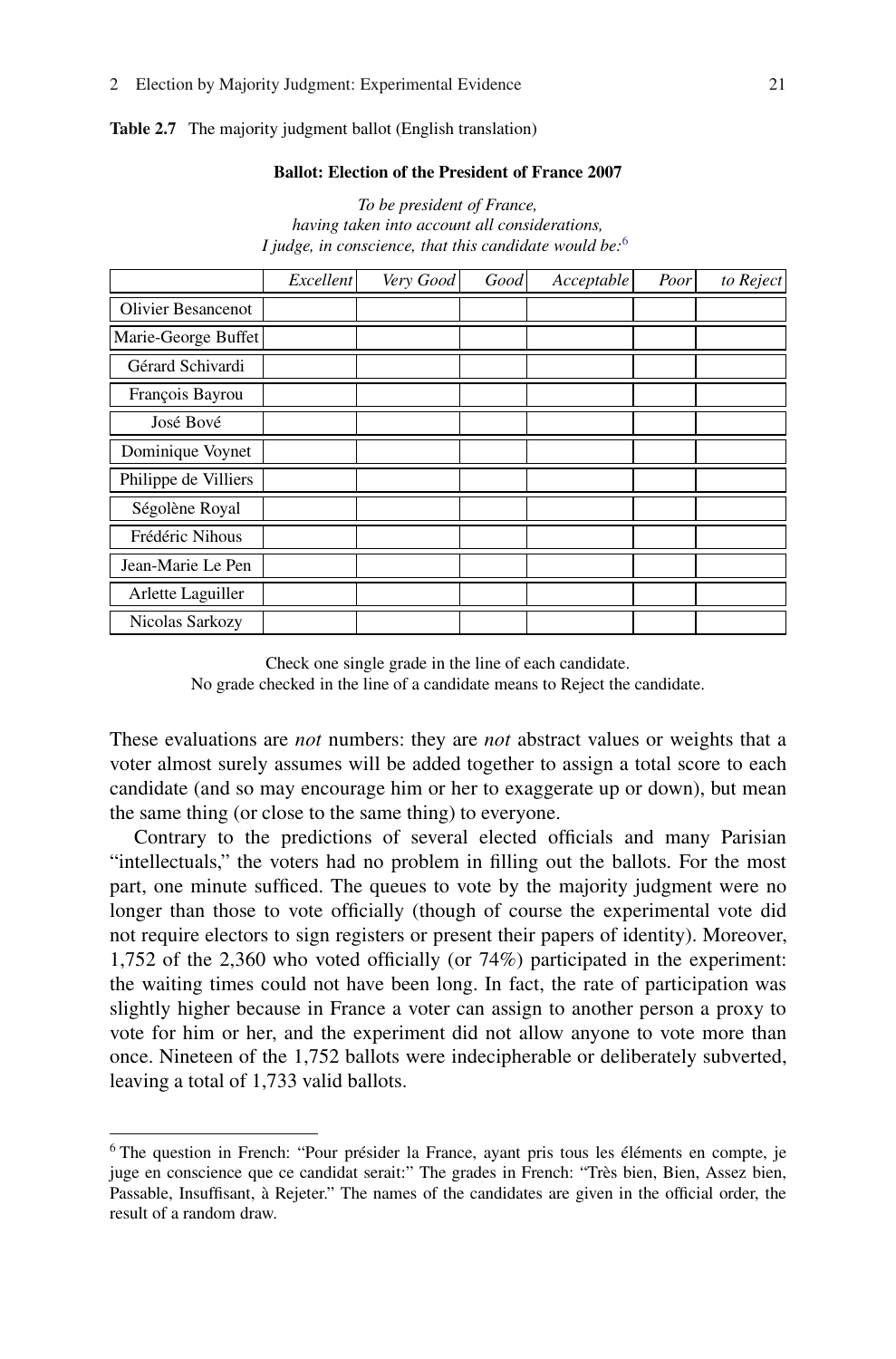Each member of the team that conducted the experiment had the impression that the participants were very glad to have the means to express their opinions concerning *all* the candidates, and liked the idea that candidates would be assigned grades.[7](#page-9-0) An effective argument to persuade reluctant voters to participate was that the majority judgment allows a much fuller expression of a voter's opinions. The actual system offered voters only 13 possible *messages*: to vote for one of the twelve candidates, or to vote for none. The majority judgment offered voters more than 2 billion possible messages. $8$  Several participants actually stated that the experiment had induced them to vote for the first time: finally, a method that permitted them to express themselves.

# *The Results*

Voters were particularly happy with the grade *to Reject*, and used it the most: there was an average of 4.1 of *to Reject* per ballot and an average of 0.5 of no grade (which, in conformity with the stated rules, was counted as a *to Reject*). Voters were parsimonious with high grades and generous with low ones (see Table [2.8\)](#page-9-2). Only 52% of voters used a grade of *Excellent*; 37% used *Very Good* but no *Excellent*; 9% used *Good* but no *Excellent* and no *Very Good*; 2% gave none of the three highest grades.

Six possible grades assigned to twelve candidates implies that a voter was unable to express a preference between every pair of candidates. The number of different grades actually used by voters shows that in any case they did not wish to distinguish between every pair (see Table [2.9\)](#page-9-3) since only 14% used all six grades. This suggests that six grades was quite sufficient. A scant 3% of the voters used at most two grades, 13% at most three, suggesting that more than three grades is necessary.

The highest grades were often multiple. Almost 11% of the ballots had at least two grades of *Excellent*; 16% had at least two grades of *Very Good* and no grade of *Excellent*; almost 6% had at least two grades of *Good*, no *Excellent*, no *Very Good*. In all, more than 33% of the ballots gave the highest grade to at least two candidates. Thus, one of every three voters did not designate a single "best" candidate. This seems to indicate that voters conscientiously answered the question that was posed.

<span id="page-9-3"></span>

| <b>Table 2.8</b> Average number of grades per majority judgment ballot |           |           |      |                      |          |           |          |  |  |  |
|------------------------------------------------------------------------|-----------|-----------|------|----------------------|----------|-----------|----------|--|--|--|
|                                                                        | Excellent | Very Good |      | Good Acceptable Poor |          | to Reject | Sum      |  |  |  |
| $Avg$ ./ballot $0.69$                                                  |           | 1.25      | 1.50 | 1.74                 | 2.27     | 4.55      | 12       |  |  |  |
| <b>Table 2.9</b> Percentages of voters using k grades $(k = 1, , 6)$   |           |           |      |                      |          |           |          |  |  |  |
| 1 grade                                                                | 2 grades  | 3 grades  |      | 4 grades             | 5 grades |           | 6 grades |  |  |  |
| $1\%$                                                                  | 2%        | 10%       |      | 31%                  | 42%      |           | 14%      |  |  |  |

<span id="page-9-2"></span>**Table 2.8** Average number of grades per majority judgment ballot

<span id="page-9-0"></span> $7$  A collection of television interviews of participants prepared by Raphaël Hitier, a journalist of *I-Télé*, attests to these facts.

<span id="page-9-1"></span><sup>&</sup>lt;sup>8</sup> With twelve candidates and six grades, there are  $6^{12} = 2,176,782,336$  possible messages.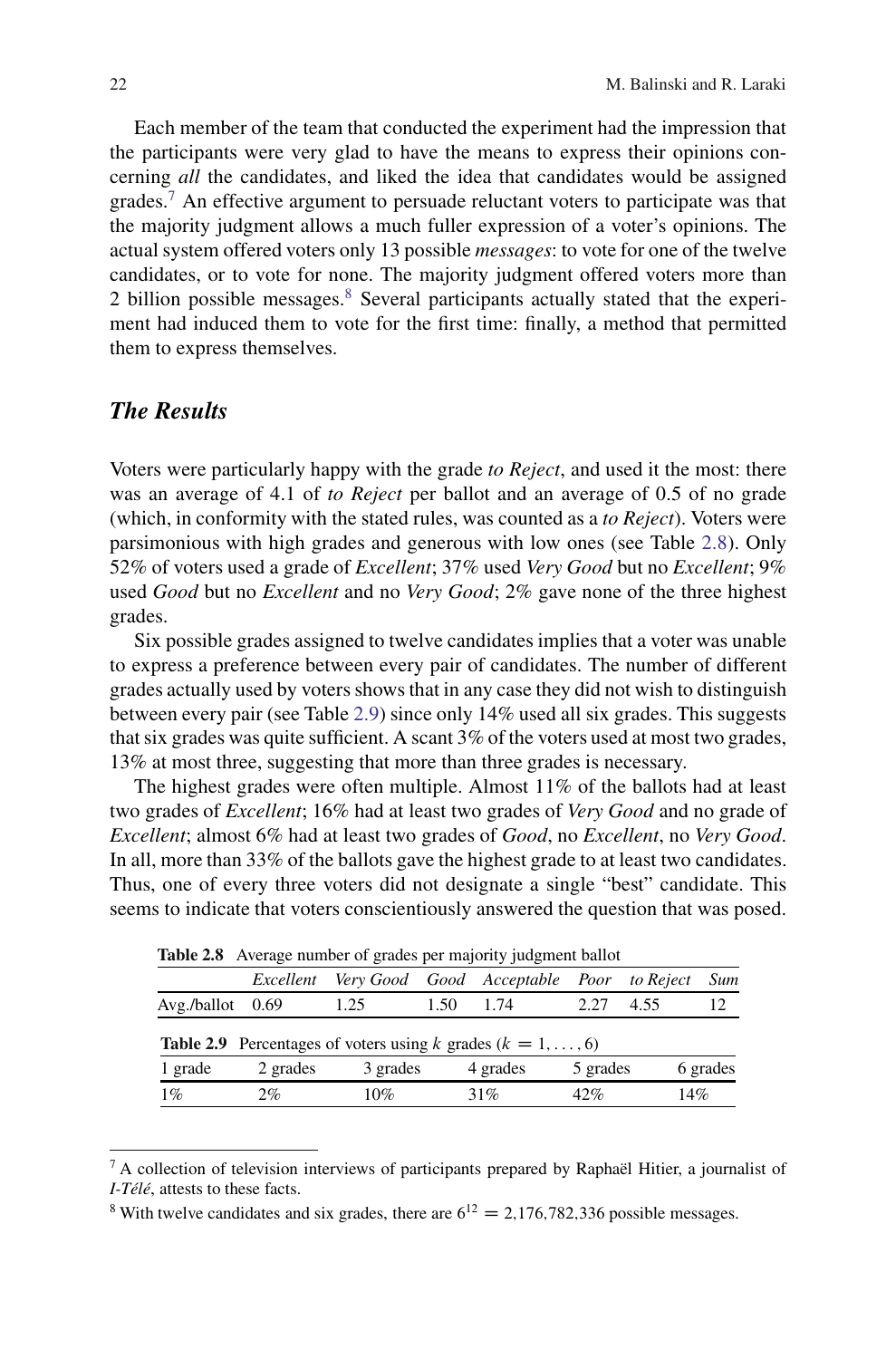It also shows that many voters either saw nothing (or very little) to prefer among several candidates or, at the least, were very hesitant in making a choice among two, three, or more candidates. Moreover, many voters did not distinguish between the leading candidates: 17.9% gave the same grade to Bayrou and Sarkozy (10.6% their highest grade to both), 23.3% the same grade to Bayrou and Royal (11.7% their highest grade to both), and 14.3% the same grade to Sarkozy and Royal (4.1% their highest to both). Indeed, 4.8% gave the same grade to all three (4.1% their highest to all three: all who gave their highest grade to Sarkozy and Royal also gave it to Bayrou). These are significant percentages: many elections are decided by smaller margins.

This finding is reinforced by two facts observed elsewhere. First, a poll con-ducted on election day<sup>[9](#page-10-0)</sup> asked at what moment voters had decided to vote for a particular candidate. Their hesitancy in making a choice is reflected in the answers: 33% decided in the last week, a third of whom (11%) decided on election day itself. For Bayrou voters, 43% decided in the last week and 12% on election day; for Sarkozy voters, the numbers were 20% and 6%; for Royal voters, 28% and 9%; for Le Pen voters, 43% and 18%. But the "first-past-the-post" system *forced* them to make a choice (or to vote for no one). Second, the [Farvaque et al.](#page-40-9) [\(2007\)](#page-40-9) asked voters to rank-order all twelve candidates. They were testing "single-transferablevote" mechanisms.[10](#page-10-1) Rank-ordering fewer than twelve meant that those not ranked were all considered to be placed at the bottom of the list (so the mechanisms could not "transfer" votes to such candidates). Nine hundred and sixty voters participated, only 60% of those who voted officially, and 67 ballots were invalid. Only 41% of the valid ballots actually rank-ordered all twelve candidates. Fifty-three percent rankordered six or fewer candidates, 29% of them rank-ordered three or fewer. All of this bespeaks of a reluctance to rank-order many candidates: it *is* a difficult, timeconsuming task.

Of the 1,733 valid majority judgment ballots, $11$  1,705 were different. It is surprising they were not all different. Had all those who voted in France in 2007 (some 36 million) cast different majority judgment ballots, less than 1.7% of the possible messages would have been used. Those that were the same among the 1,733 valid ballots of the experiment contained only *to Reject*'s or were of the type an *Excellent* for Sarkozy and *to Reject* for all the other candidates. The opinions of voters are richer, more varied and complex by many orders of magnitude than those they are allowed to express by all current systems.

The outcome of voting by majority judgment in the three precincts is given in Table [2.10.](#page-11-0) Since every candidate was necessarily assigned a grade – assigning no grade meant assigning a *to Reject* – each candidate had exactly the same number of

<sup>&</sup>lt;sup>9</sup> by TNS Sofres – Unilog Groupe Logica CMG, April 22, 2007, the same poll cited earlier.

<span id="page-10-1"></span><span id="page-10-0"></span> $10$  These elect the candidate who is ranked first by a majority. If there is no such candidate, then candidates are eliminated, one by one, their votes "transferred" to the next on the lists, until a candidate *is* ranked first by a majority. The choice of who to eliminate may differ. One mechanism eliminates the candidate ranked first least often; another eliminates the candidate ranked last most often. In the experiment the first elected Sarkozy, the second elected Bayrou.

<span id="page-10-2"></span> $11$  559 in the 1st precinct, 601 in the 2nd, 573 in the 3rd.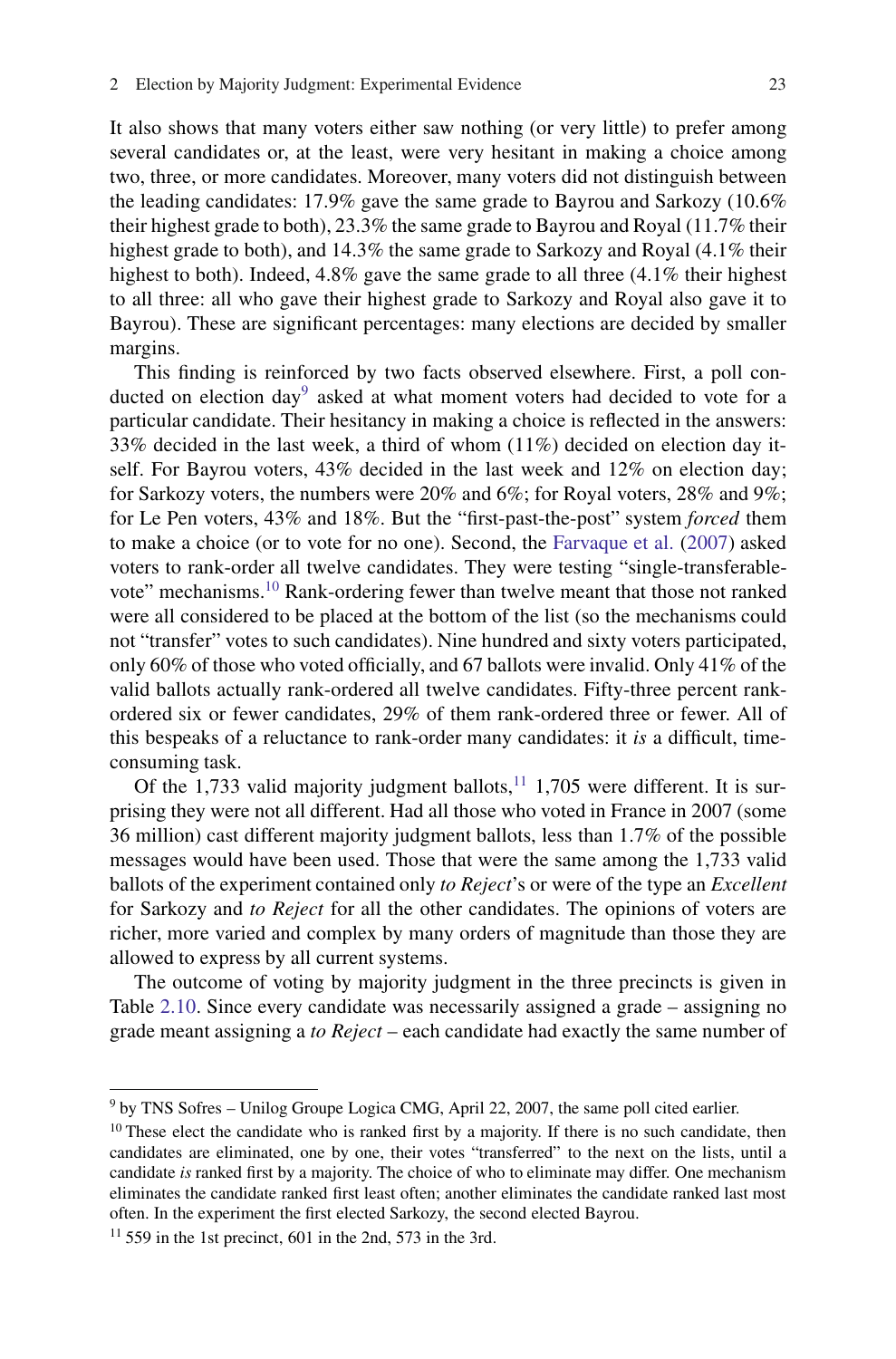|                   | Excellent | Very Good | Good    | Acceptable | Poor  | to Reject |
|-------------------|-----------|-----------|---------|------------|-------|-----------|
| <b>Besancenot</b> | $4.1\%$   | 9.9%      | 16.3%   | 16.0%      | 22.6% | $31.1\%$  |
| <b>Buffet</b>     | 2.5%      | 7.6%      | 12.5%   | 20.6%      | 26.4% | $30.4\%$  |
| Schivardi         | 0.5%      | 1.0%      | 3.9%    | 9.5%       | 24.9% | 60.4%     |
| Bayrou            | 13.6%     | 30.7%     | 25.1%   | 14.8%      | 8.4%  | 7.4%      |
| <b>Bové</b>       | 1.5%      | 6.0%      | 11.4%   | 16.0%      | 25.7% | 39.5%     |
| Voynet            | 2.9%      | 9.3%      | 17.5%   | 23.7%      | 26.1% | 20.5%     |
| <b>Villiers</b>   | 2.4%      | 6.4%      | 8.7%    | 11.3%      | 15.8% | 55.5%     |
| Royal             | 16.7%     | 22.7%     | 19.1%   | 16.8%      | 12.2% | 12.6%     |
| <b>Nihous</b>     | 0.3%      | 1.8%      | 5.3%    | 11.0%      | 26.7% | 55.0%     |
| Le Pen            | 3.0%      | 4.6%      | $6.2\%$ | 6.5%       | 5.4%  | 74.4%     |
| Laguiller         | 2.1%      | 5.3%      | 10.2%   | 16.6%      | 25.9% | $40.1\%$  |
| Sarkozy           | 19.1%     | 19.8%     | 14.3%   | 11.5%      | 7.1%  | 28.2%     |

<span id="page-11-0"></span>**Table 2.10** Majority judgment results, three precincts of Orsay, April 22, 2007

grades. Accordingly, the results may be given as percentages of the grades received by each candidate. In fact, there were relatively few ballots that assigned no grade to a candidate.[12](#page-11-1) *Everyone* with some knowledge of French politics who was shown the results with the names of Sarkozy, Royal, Bayrou and Le Pen hidden invariably identified them: the grades contain meaningful information.

The evidence conclusively demonstrates that the age-old view of voting – and the basic assumption of the traditional model of social choice theory – is not a reasonable model of reality.

The *majority-grade* of a candidate is his or her median grade. It is simultaneously the highest grade approved by a majority and the lowest grade approved by a majority. For example, Dominique Voynet's majority-grade (see Table [2.10\)](#page-11-0) is *Acceptable* because a majority of  $2.9\% + 9.3\% + 17.5\% + 23.7\% = 53.4\%$  believe she merits at least that grade and a majority of  $23.7\% + 26.1\% + 20.5\% = 70.3\%$  believe she merits at most that grade.

The *majority-ranking* orders the candidates according to their majority-grades. However, with twelve candidates and six grades some candidates will necessarily have the same majority-grade. The general theory [Balinski and Laraki](#page-40-4) [\(2007,](#page-40-4) [2010](#page-40-5)) shows that two candidates are never tied for a place in the majority-ranking unless the two have *precisely* the same set of grades. But when there are many voters, as is typical in most elections, the general rule for determining the majority-ranking may be simplified. Three values attached to a candidate – called the candidate's *majoritygauge* – are sufficient to determine the candidate's place in the majority-ranking:

$$
(p, \alpha, q)
$$
 where  $\begin{cases} p = \% \text{ of grades above majority-grade,} \\ \alpha = \text{majority-grade, and} \\ q = \% \text{ of grades below majority-grade.} \end{cases}$ 

<span id="page-11-1"></span> $12$  No grade was assigned to each of the candidates in the following percentages: Nihous 7.2%, Schrivardi 5.8%, Laguiller 5.3%, Villiers 4.3%, Buffet 4.3%, Voynet 4.3%, Bové 4.2% Besancenot 3.2%, Bayrou 2.9%, Le Pen 2.7%, Royal 1.8%, Sarkozy 1.7%.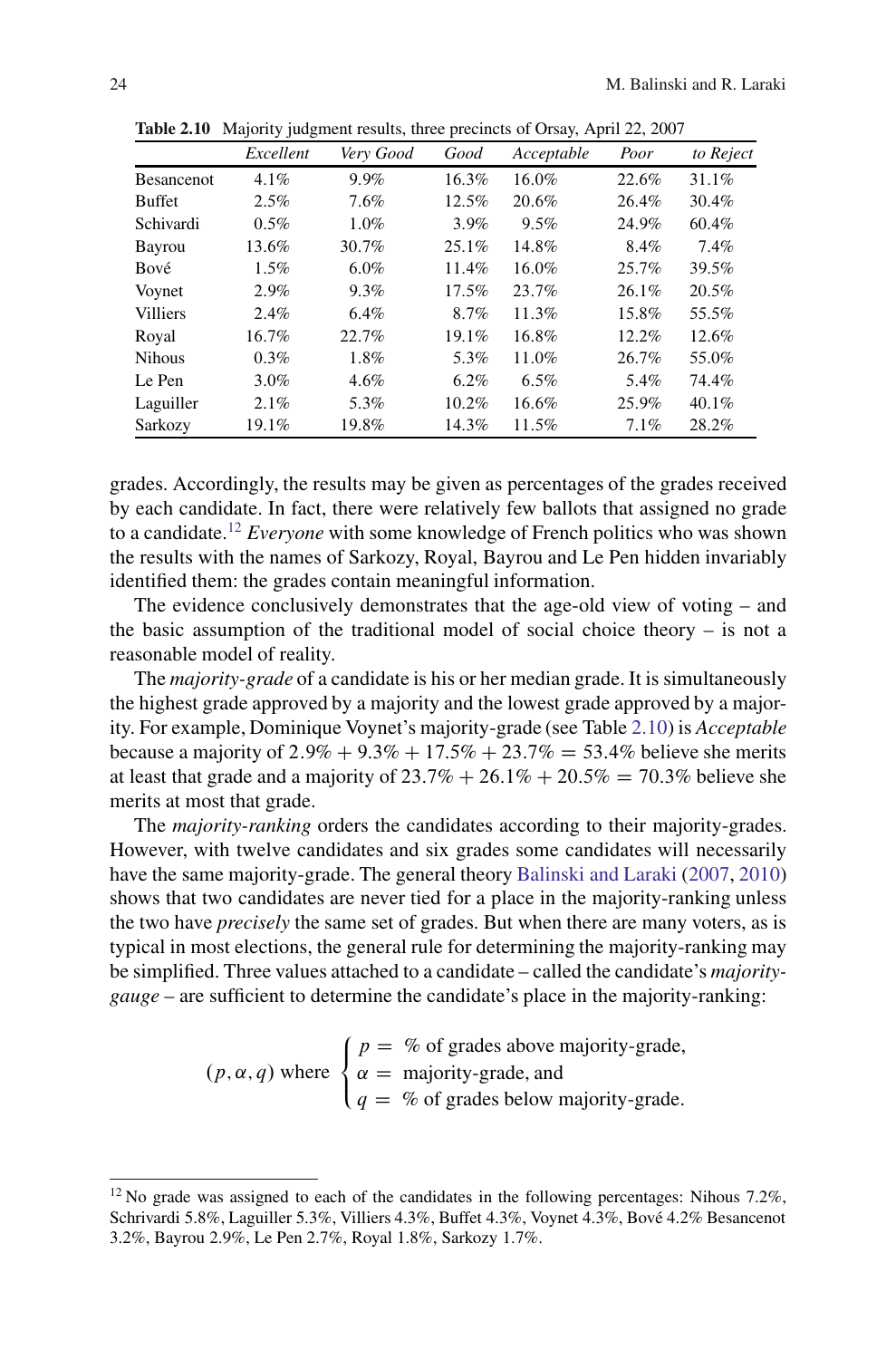A mnemonic helps to make the definition of this order clear: supplement a majoritygrade (other than *Excellent* or *to Reject*) by a "mention" of  $\pm$  that depends on the relative sizes of p and q and call it the *majority-grade\**:

$$
\alpha^* = \begin{cases} \alpha^+ & \text{if } p > q, \\ \alpha^- & \text{if } p \le q, \end{cases}
$$

(the possibility that  $p = q$  is slim). Thus, for example, Sarkozy's majority-gauge is  $(38.9\%, Good, 46.9\%)$  and his majority-grade\* is  $Good^-$ . Naturally,  $\alpha^+$  is better than  $\alpha^-$ .

Consider two candidates A and B with majority-gauges  $(p_A, \alpha_A, q_A)$  and  $(p_B, \alpha_B, q_B)$ . A ranks ahead of B, and  $(p_A, \alpha_A, q_A)$  ahead of  $(p_B, \alpha_B, q_B)$ , when

- A's majority-grade\* is better than B's (or  $\alpha_A^* > \alpha_B^*$ ), or<br>A their majority-grade\*'s are both  $\alpha^+$  and  $n \rightarrow \alpha_B$  or
- their majority-grade\*'s are both  $\alpha^+$  and  $p_A > p_B$ , or
- their majority-grade\*'s are both  $\alpha^-$  and  $q_A < q_B$ .

To illustrate,

- Bayrou with  $(44.3\%, Good^+, 30.6\%)$  ranks ahead of Royal with  $(39.4\%, Good^-, 41.5\%)$  because  $Good^+$  is better than  $Good^-,$
- Besancenot with  $(46.3\%,$  *Poor*<sup>+</sup>, 31.2%) ranks ahead of Buffet with  $(43.2\%,$  *Poor*<sup>+</sup>, 30.5%) because  $46.3\% > 43.2\%$ , and
- Royal with  $(39.4\%, Good^-, 41.5\%)$  ranks ahead of Sarkozy with  $(38.9\%, Good^-, 46.9\%)$  because  $41.5\% < 46.9\%$ .

It is practically certain that this rule for deciding the order suffices to give an unambiguous order of finish in any election with many voters.

The majority-grades and the majority-gauges for the experiment are given in the order of the majority-ranking in Table [2.11.](#page-13-0) The majority-ranking is very different from the rank-ordering obtained in the three precincts of Orsay with the current system. Sarkozy had the highest number of *Excellents*, but also the highest number of *to Rejects* among the three serious candidates. *Every* grade of the candidates counts in determining their majority-grades and the majority-ranking. Le Pen – fourth according to the official vote – is last according to the majority judgment because 74.4% of the voters graded him *to Reject*. Another marked difference with the current system is the green candidate Voynet's fourth-placed finish (instead of seventh-placed): the electorate was able to express the importance it attaches to problems of the environment while giving higher grades to candidates it judged better able to preside the nation. Once elected, Sarkozy recognized this importance: his new government has one "super-ministry," the Ministry of Ecology and Sustainable Development.

Notice that the "raw" majority judgment results make a very strong case for ranking Bayrou first, Royal second and Sarkozy third for the following reason. Except for the *Excellents*, whose percentages taken alone give the opposite rank-ordering, the percentages of at least *Very Good*, at least *Good*, etc., at least *Poor*, *all* agree with that order (see Table [2.12\)](#page-13-1). Practically any reasonable election mechanism will agree with this ranking of the three important candidates.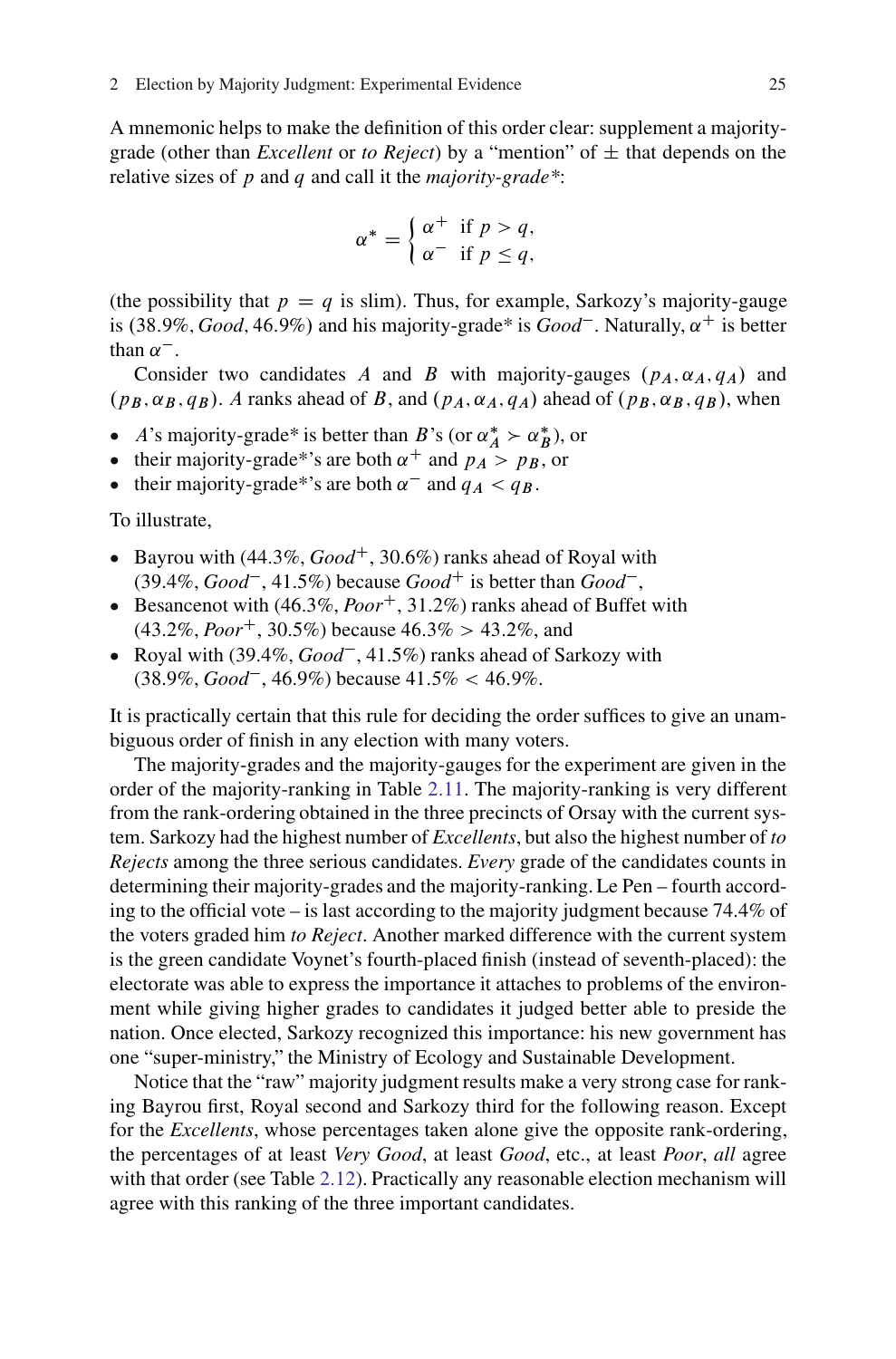|                  | Majority-ranking                                                                               | $p =$ Above<br>maj.-grade | $\alpha^*$ = The<br>majority-grade* | $q =$ Below<br>maj.-grade | Natl.<br>rank. | Orsay<br>rank.   |
|------------------|------------------------------------------------------------------------------------------------|---------------------------|-------------------------------------|---------------------------|----------------|------------------|
| 1st              | Bayrou                                                                                         | 44.3%                     | $Good+$                             | 30.6%                     | 3rd            | 3rd              |
| 2nd              | Royal                                                                                          | 39.4%                     | $Good^-$                            | $41.5\%$                  | 2nd            | 1st              |
| 3rd              | Sarkozy                                                                                        | 38.9%                     | $Good^-$                            | 46.9%                     | 1st            | 2nd              |
| 4th              | Voynet                                                                                         | 29.8%                     | $Acceptable^-$                      | 46.6%                     | 8th            | 7th              |
| 5th              | <b>Besancenot</b>                                                                              | 46.3%                     | $Poor$ <sup>+</sup>                 | 31.2%                     | 5th            | 5th              |
| 6th              | <b>Buffet</b>                                                                                  | 43.2%                     | $Poor^+$                            | 30.5%                     | 7th            | 8th              |
| 7th              | Bové                                                                                           | 34.9%                     | $Poor^-$                            | 39.4%                     | 10th           | 9th              |
| 8th              | Laguiller                                                                                      | 34.2%                     | $Poor^-$                            | $40.0\%$                  | 9th            | 10 <sub>th</sub> |
| 9th              | <b>Nihous</b>                                                                                  | 45.0%                     | to Reject                           |                           | 11th           | 11th             |
| 10 <sub>th</sub> | Villiers                                                                                       | 44.5%                     | to Reject                           |                           | 6th            | 6th              |
| 11 <sup>th</sup> | Schivardi                                                                                      | 39.7%                     | to Reject                           |                           | 12th           | 12th             |
| 12th             | Le Pen                                                                                         | 25.7%                     | to Reject                           |                           | 4th            | 4th              |
|                  | The columns headed "Natl. rank." and "Orsay rank." are the national rank-orders by the current |                           |                                     |                           |                |                  |

<span id="page-13-0"></span>**Table 2.11** The majority-gauges  $(p, \alpha, q)$  and the majority-ranking, three precincts of Orsay, April 22, 2007

system

**Table 2.12** Cumulative majority judgment grades, three precincts of Orsay, April 22, 2007

<span id="page-13-1"></span>

|         | At least  |           |       |            |       |           |  |  |  |  |
|---------|-----------|-----------|-------|------------|-------|-----------|--|--|--|--|
|         | Excellent | Very Good | Good  | Acceptable | Poor  | to Reject |  |  |  |  |
| Bayrou  | 13.6%     | 43.3%     | 69.4% | 84.2%      | 92.6% | 100%      |  |  |  |  |
| Royal   | 16.7%     | 39.4%     | 58.5% | 75.3%      | 87.5% | 100%      |  |  |  |  |
| Sarkozy | 19.1%     | 38.9%     | 53.2% | 64.7%      | 71.8% | 100%      |  |  |  |  |

# *Validation*

The result of the second round on May 6, 2007, in the three voting precincts of Orsay was

Ségolène Royal: 51.3% Nicolas Sarkozy: 48.7%

The results of the face-to-face confrontations between every pair of candidates may be estimated from the majority judgment ballots<sup>13</sup> by comparing their respective grades (see Table [2.13\)](#page-14-0). In particular, Royal defeats Sarkozy with 52.3% of the vote, a "prediction" of the outcome of the second round within 1%. The participants seem to have expressed themselves in the majority judgment ballots in conformity with the manner in which they actually voted. The 1% difference is easily explained. Twenty-six percent of the voters did not participate in the experiment; and the last two weeks of the campaign may have changed perceptions. The closeness of the estimate to the outcome shows the majority judgment ballots are consistent with the observed facts.

<span id="page-13-2"></span><sup>&</sup>lt;sup>13</sup> The information in Table [2.10](#page-11-0) does not suffice.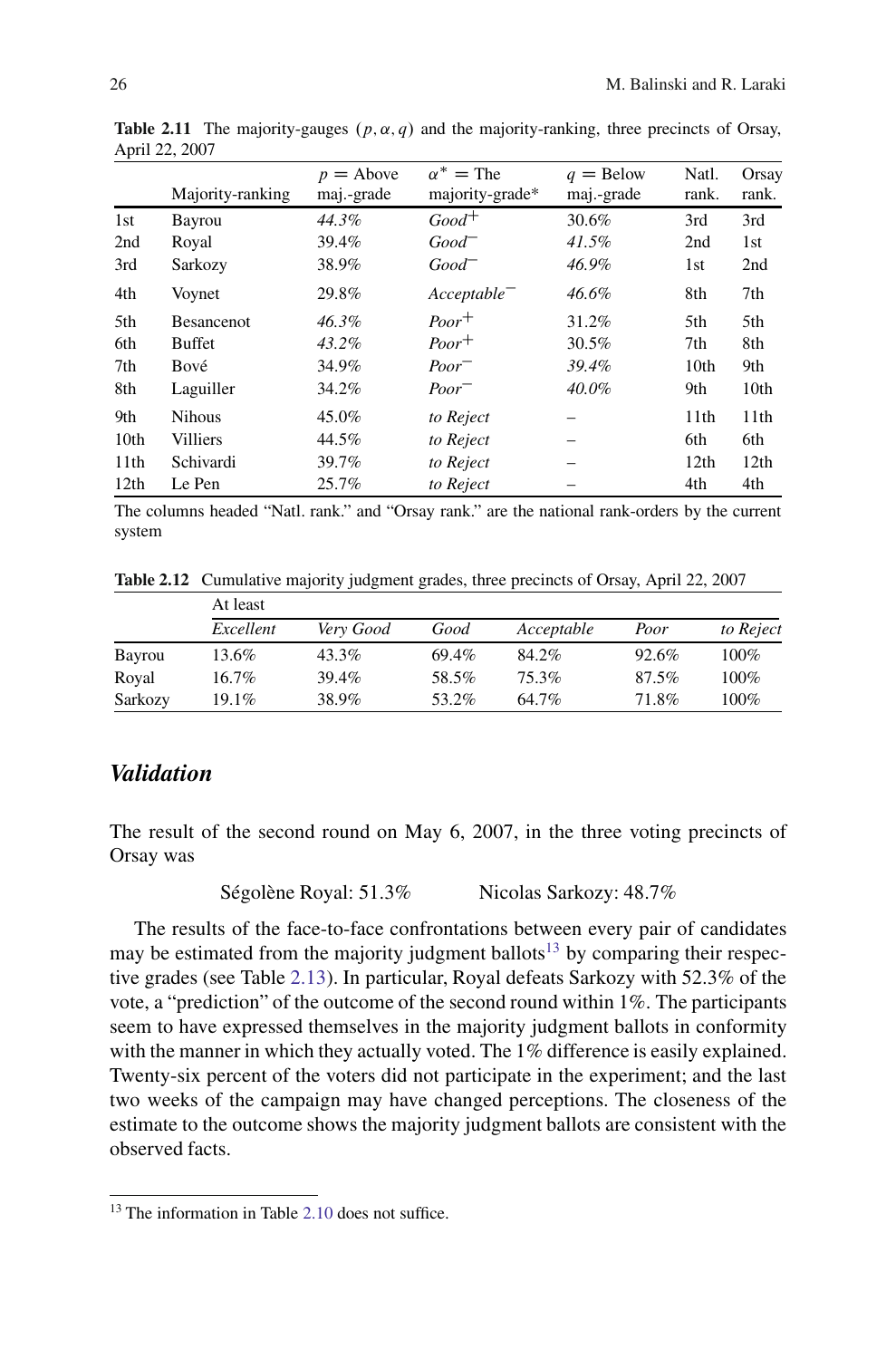| $\mathbf{r}$      | Bay | 5.000, 1.1001, 2.000<br>Roy | Sar | Voy | <b>Bes</b> | Buf                      | Boy | Lag | Vil | Nih             | Sch      | LP |
|-------------------|-----|-----------------------------|-----|-----|------------|--------------------------|-----|-----|-----|-----------------|----------|----|
|                   |     |                             |     |     |            |                          |     |     |     |                 |          |    |
| Bayrou            |     | 56                          | 60  | 77  | 77         | 81                       | 83  | 83  | 84  | 90              | 90       | 86 |
| Royal             | 44  | $\overline{\phantom{0}}$    | 52  | 73  | 74         | 78                       | 81  | 80  | 77  | 85              | 87       | 81 |
| Sarkozy           | 40  | 48                          | -   | 59  | 61         | 64                       | 66  | 66  | 77  | 75              | 75       | 80 |
| Voynet            | 23  | 27                          | 41  | -   | 56         | 59                       | 67  | 67  | 66  | 75              | 79       | 74 |
| <b>Besancenot</b> | 23  | 26                          | 39  | 44  | -          | 53                       | 60  | 61  | 62  | 69              | 74       | 70 |
| <b>Buffet</b>     | 19  | 22                          | 36  | 41  | 47         | $\overline{\phantom{0}}$ | 57  | 59  | 61  | 68              | 73       | 69 |
| <b>Bové</b>       | 17  | 19                          | 34  | 33  | 40         | 43                       | -   | 51  | 56  | 62              | 66       | 65 |
| Laguiller         | 17  | 20                          | 34  | 33  | 39         | 41                       | 49  |     | 56  | 62              | 66       | 64 |
| <b>Villiers</b>   | 16  | 23                          | 23  | 34  | 38         | 39                       | 44  | 44  |     | 54              | 56       | 59 |
| <b>Nihous</b>     | 10  | 15                          | 25  | 25  | 31         | 32                       | 38  | 38  | 46  | $\qquad \qquad$ | 53       | 56 |
| Schivardi         | 10  | 13                          | 25  | 21  | 26         | 27                       | 34  | 34  | 44  | 47              | $\equiv$ | 54 |
| Le Pen            | 14  | 19                          | 20  | 26  | 30         | 31                       | 35  | 36  | 41  | 44              | 46       |    |

<span id="page-14-0"></span>**Table 2.13** Face-to-face elections, percentages of votes estimated from majority judgment ballots, three precincts of Orsay, April 22, 2007

It shows, for example, Royal winning 52% of the vote against Sarkozy and, symmetrically, Sarkozy winning 48% of the vote against Royal. The percentage of ballots that give to both candidates of a pair the same grade is split evenly between them

<span id="page-14-1"></span>**Table 2.14** First round vote, percentages of votes estimated from majority judgment ballots, three precincts of Orsay, April 22, 2007

|            |      | Maior              |      |      | Leftist |     |                     |           |     |     | Rightist      |     |  |
|------------|------|--------------------|------|------|---------|-----|---------------------|-----------|-----|-----|---------------|-----|--|
|            | Bay  | Roy                | Sar  | Voy. |         |     | Bes Buf Boy Lag Sch |           |     | Vil | Nih           | LP  |  |
| Estimate 1 |      | 25.6 25.6 28.4 3.5 |      |      | 4.9     | 2.6 | 1.6                 | $1.6$ 0.4 |     | 2.3 | 0.5           | 2.9 |  |
| Actual     | 25.5 | 29.9               | 29.0 | 1.7  | 2.5     | 1.4 | 0.9                 | 0.8       | 0.2 | 1.9 | 0.3           | 5.9 |  |
| Estimate 2 | 25.3 | 25.4               | 27.4 | 3.4  | 4.6     | 2.5 | 1.5                 | 1.5       | 0.3 | 1.9 | $0.4^{\circ}$ | 5.8 |  |

The estimates of Table [2.13](#page-14-0) show Bayrou to be the Condorcet- and the Bordawinner, which is consistent with all polls. Moreover, the estimates of the face-to-face races determine an unambiguous order of finish – it is the order given in the table – so there is no Condorcet-cycle. This order is almost the majority-ranking.

The majority judgment ballots may also be used to estimate the extent of deliberate strategic voting (not in accord with voters' convictions) in the first round under the current system (see Table [2.14\)](#page-14-1). It is naturally assumed that a candidate receiving the highest grade accorded by a voter would receive his or her one vote. But since a third of the voters gave their highest grade to more than one candidate, an assumption must be made concerning their behavior. Estimate 1 naively assumes such votes are split evenly among the candidates receiving the highest grade. Estimate 2 takes into account Le Pen's very peculiar niche in the far right of the French political spectrum: it assumes that when a voter's highest grade goes to Le Pen and others, then her or his vote goes to Le Pen only (if you vote far right it is more strategic to vote for Le Pen, but why not add the others if you can). This second assumption explains almost perfectly what happened to the far right, and seems to be the better model. Comparing estimate 2 with the actual vote suggests that 6.3% of the 13.8% for the six candidates of the left and greens (so a little less than half of their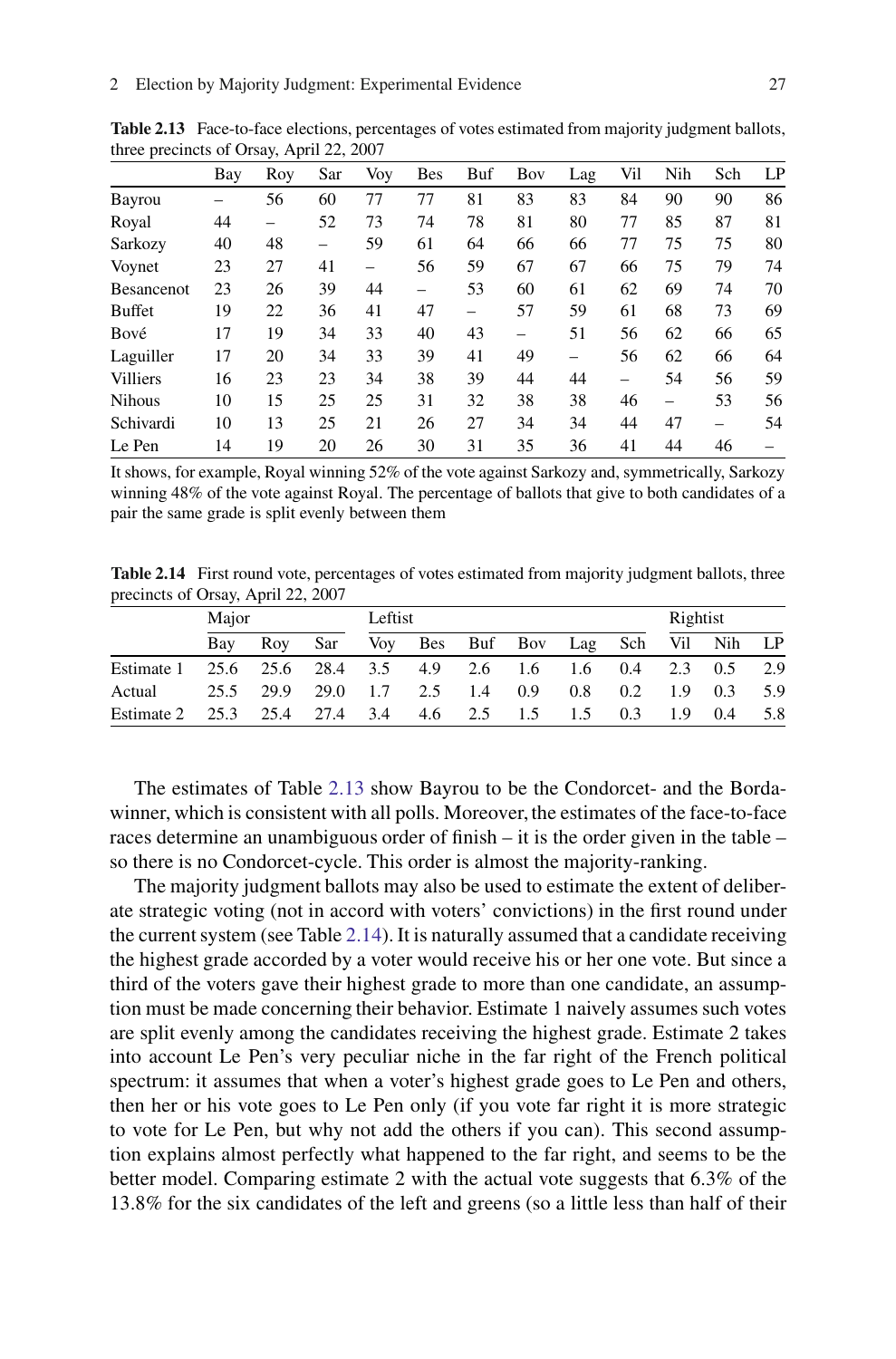<span id="page-15-0"></span>**Table 2.15** Actual percentages, first round, April 22, 2007, in Orsay's 12th precinct (top row of percentages with names of candidates above) and all of France (bottom row of percentages with names of candidates below)

|  |  | Roy Sar Bay LP Bes Vil Voy Bov Buf Lag Nih Sch           |  |  |  |  |
|--|--|----------------------------------------------------------|--|--|--|--|
|  |  | 12th 32.0 26.6 20.2 10.0 2.7 2.5 2.3 1.3 1.2 0.8 0.2 0.0 |  |  |  |  |
|  |  | Ntnl 31.2 25.9 18.6 10.4 4.1 2.2 1.9 1.6 1.3 1.3 1.2 0.3 |  |  |  |  |
|  |  | Sar Roy Bay LP Bes Vil Buf Voy Boy Lag Nih Sch           |  |  |  |  |

<span id="page-15-1"></span>**Table 2.16** The majority-gauges  $(p, \alpha, q)$  and the majority-ranking, Orsay's 12th precinct, April 22, 200714

|                  |                  | $p =$ Above | $\alpha^*$ = The | $q =$ Below |
|------------------|------------------|-------------|------------------|-------------|
|                  | Majority-ranking | maj.-grade  | majority-grade*  | maj.-grade  |
| 1st              | Royal            | 42.4%       | $Good+$          | $40.1\%$    |
| 2nd              | Bayrou           | 40.8%       | $Good+$          | 31.4%       |
| 3rd              | Sarkozy          | 38.0%       | $Good-$          | 48.7%       |
| 12 <sub>th</sub> | Le Pen           | 30.9%       | to Reject        |             |
|                  |                  |             |                  |             |

votes according to estimate 2) went to Royal and Sarkozy, three-quarters of them for Royal, one-quarter for Sarkozy. Contrary to the stated opinions of most political observers, it seems that Bayrou voters backed him by conviction not strategy.

Some persons have averred that the majority judgment necessarily favors centrist candidates. This is neither true in theory nor in practice, despite the fact that Bayrou was a centrist candidate. First, observe that Bayrou's share of the vote was considerably higher in the three precincts of Orsay than in the entire nation: winning in Orsay's three precincts implies little about what might have happened nationally. Second, consider the actual first round percentage results in the 12th precinct. They were close to the result in all of France when the percentages of Royal and Sarkozy are permuted (see Table [2.15\)](#page-15-0).

Bayrou was as much a centrist candidate in the 12th precinct as he was in the three precincts. Yet, in the 12th precinct Bayrou was *not* the majority judgment winner (see Table [2.16\)](#page-15-1): Royal was first.

The results of the face-to-face confrontations between the pairs of major candidates deduced from the majority judgment ballots in the 12th precinct are given for the four major candidates in Table [2.17.](#page-16-0) Bayrou is again the Condorcet-winner despite Royal's majority judgment victory: Why?

The reason is clear. Bayrou was the *second* choice of a very large number of voters, so against Royal alone in the current system he would naturally take a large number of Sarkozy's votes and against Sarkozy alone he would naturally take a large number of Royal's votes. The majority judgment ballots show that the voters who gave Sarkozy their highest grade strongly preferred Bayrou to Royal, those who

<sup>&</sup>lt;sup>14</sup> The majority-grades and the majority-ranking of the candidates after Sarkozy is the same as for the three precincts except that Besancenot obtains a *Poor*-, and de Villiers is placed 9th and Nihous 10th.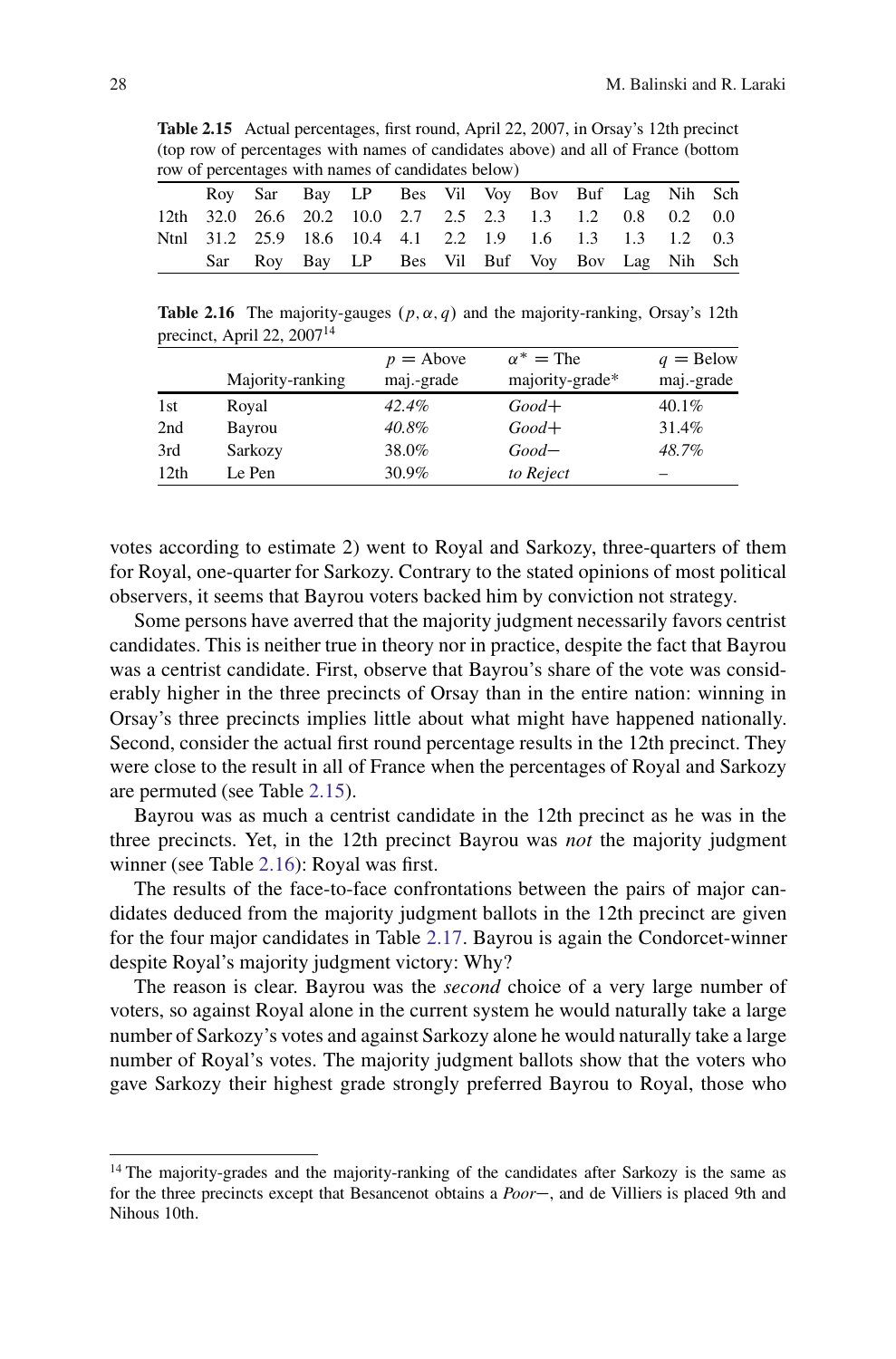<span id="page-16-0"></span>

|         | Bayrou | Royal                    | Sarkozy | Le Pen |
|---------|--------|--------------------------|---------|--------|
| Bayrou  | -      | 53.5%                    | 59.0%   | 82.8%  |
| Royal   | 46.5%  | $\overline{\phantom{a}}$ | 54.3%   | 77.9%  |
| Sarkozy | 41.0%  | 45.7%                    |         | 77.7%  |
| Le Pen  | 17.2%  | 22.1%                    | 22.3%   | -      |

**Table 2.17** Projected second round results, Orsay's 12th precinct (e.g., Sarkozy has 41% of the votes against Bayrou)

<span id="page-16-1"></span>**Table 2.18** Grades given to three major candidates by voters who gave their highest grade to one of the others, three precincts of Orsay, April 22, 200715

|           |                   | Excellent | Very Good |     | Good Acceptable Poor to Reject |        |       |
|-----------|-------------------|-----------|-----------|-----|--------------------------------|--------|-------|
| Bayrou's  | By Royal          | 7%        | 33%       | 29% | 16%                            | 9%     | 6%    |
| grades    | By Sarkozy        | 6%        | 28%       | 30% | 19%                            | 9%     | 8%    |
| Sarkozy's | By Royal          | $3\%$     | 10%       | 16% | 15%                            | $11\%$ | 45%   |
| grades    | By Bayrou         | 6%        | 22%       | 24% | 17%                            | 6%     | 25%   |
| Royal's   | By Bayrou         | 7%        | 26%       | 26% | 20%                            | 13%    | $9\%$ |
| grades    | <b>By Sarkozy</b> | 3%        | 13%       | 22% | 24%                            | 18%    | 21%   |

**Table 2.19** Distributions highest grades, three precincts of Orsay, April 22, 2007

<span id="page-16-2"></span>

| Grades:        | Excellent                | Very Good | Good | Acceptable | Poor  | to Reject |
|----------------|--------------------------|-----------|------|------------|-------|-----------|
| Highest        | 52%                      | 37%       | 9%   | 2%         | $0\%$ | 1%        |
| Second highest | $\overline{\phantom{0}}$ | 35%       | 41%  | 16%        | 5%    | 3%        |
| Third highest  | $\qquad \qquad -$        | -         | 26%  | 40%        | 22%   | 13%       |

gave Royal their highest grade strongly preferred Bayrou to Sarkozy, whereas those who gave their highest grade to Bayrou evaluated Royal and Sarkozy about equally (see Table [2.18\)](#page-16-1).

Face-to-face confrontations ignore how the electorate *evaluates* the respective candidates (just as the 2002 run-off ignored the respective evaluations of Chirac and Le Pen) except, of course, that one is evaluated higher than the other. Two thirds of the second highest grades are merely *Good* or worse (see Table [2.19\)](#page-16-2). This is why being second in the rankings of voters has very different senses and aggregating them as does Borda is not meaningful.

First ranked candidates often elicit strong support and strong opposition. Second ranked candidates are often centrists. In consequence, a second ranked candidate is often favored in face-to-face confrontations, so is favored by Condorcet's method. Such centrist candidates are even more favored by Borda's method: when there are many marginal candidates of the right and the left, the second ranked candidates

<sup>&</sup>lt;sup>15</sup> A Tnes-Sofres poll of March 14–15, 2007 showed 72% of Royal voters (respectively, 75% of Sarkozy voters) giving their votes to Bayrou in a second round against Sarkozy (respectively, against Royal).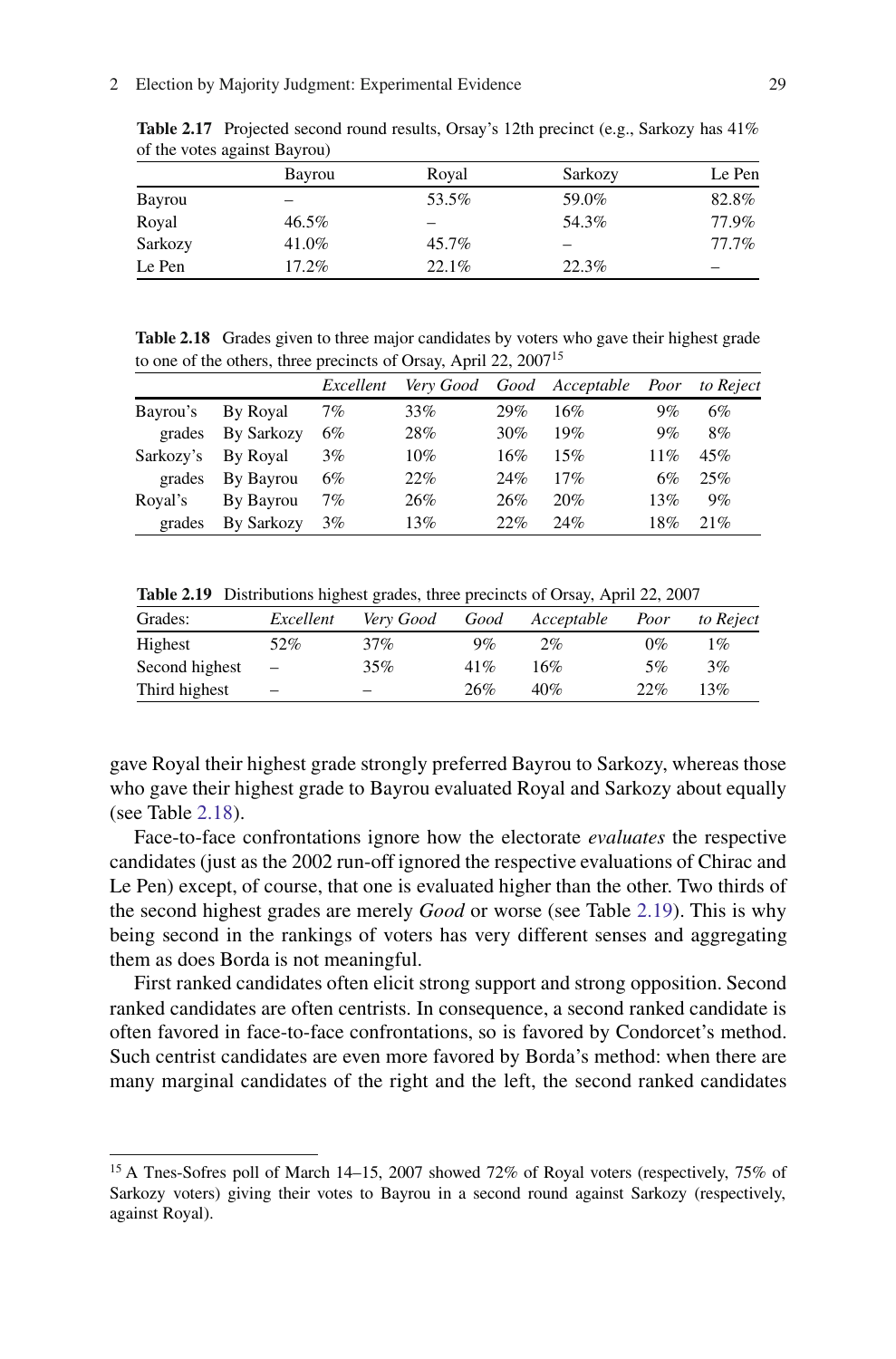garner many Borda points because they are ahead of most of them. But this is not true with the majority judgment: the evaluations – the *grades* of the second ranked candidates – decide, not the place in the ranking.

The closeness of the actual results in Orsay's 12th precinct to the national results (when Sarkozy takes the place of Royal) suggests that Sarkozy could have been first in the majority-ranking at the national level.

#### *Common Language*

The theoretical underpinnings of the majority judgment require that voters (or judges, when the problem is to rank competitors or alternatives) evaluate the candidates in a language of grades that is common to them all. Evaluations should be absolute, not relative. Therefore, the question to be confronted by a voter must not suggest "how do you compare the candidates," but instead address "how do you evaluate each candidate." The question posed and the language of grades offered in the ballot must make this distinction clear. Polls in the 2007 French presidential elections illustrate the point (see Table [2.20\)](#page-17-0). The question on the left suggests an absolute evaluation, the question on the right a relative comparison. The results show the well known fact that "yes" or "no" answers can yield strikingly varying results as a function of the question posed.

What constitutes a "good" common language, how is one to test whether a language of grades or of measurement is "good," and, indeed, why can one assume that a common language exists at all?

Common languages assuredly do exist because they have been routinely invented, learned through use, and commonly understood in a host of applications, including ranking figure skaters, gymnasts, divers, pianists, wines and students (these and other practical uses of common languages of measurement are investigated in [Balinski and Laraki](#page-40-5) [\(2010](#page-40-5))). In particular, the Chopin International Piano Competition has used a number scale since its establishment in 1927 (though the range of the numbers has changed over time). Schools and universities either give number grades or letter grades together with their numerical "equivalents."

<span id="page-17-0"></span>

|         |           | <b>Table 2.20</b> T billing results, ividicit 22, 2007 (DVd)                |                                                                                                              |     |  |  |  |
|---------|-----------|-----------------------------------------------------------------------------|--------------------------------------------------------------------------------------------------------------|-----|--|--|--|
|         | Question: |                                                                             | Question:<br>Do you personally wish each of the<br>following candidates to win the<br>presidential election? |     |  |  |  |
|         |           | Would each of the following<br>candidates be a good<br>President of France? |                                                                                                              |     |  |  |  |
|         | Yes       | No                                                                          | Yes                                                                                                          | No  |  |  |  |
| Bayrou  | 60%       | 36%                                                                         | 33%                                                                                                          | 48% |  |  |  |
| Sarkozy | 59%       | 38%                                                                         | 29%                                                                                                          | 56% |  |  |  |
| Royal   | 49%       | 48%                                                                         | 36%                                                                                                          | 49% |  |  |  |
| Le Pen  | 12%       | 84%                                                                         |                                                                                                              |     |  |  |  |

**Table 2.20** Polling results, March 22, 2007 (Bva)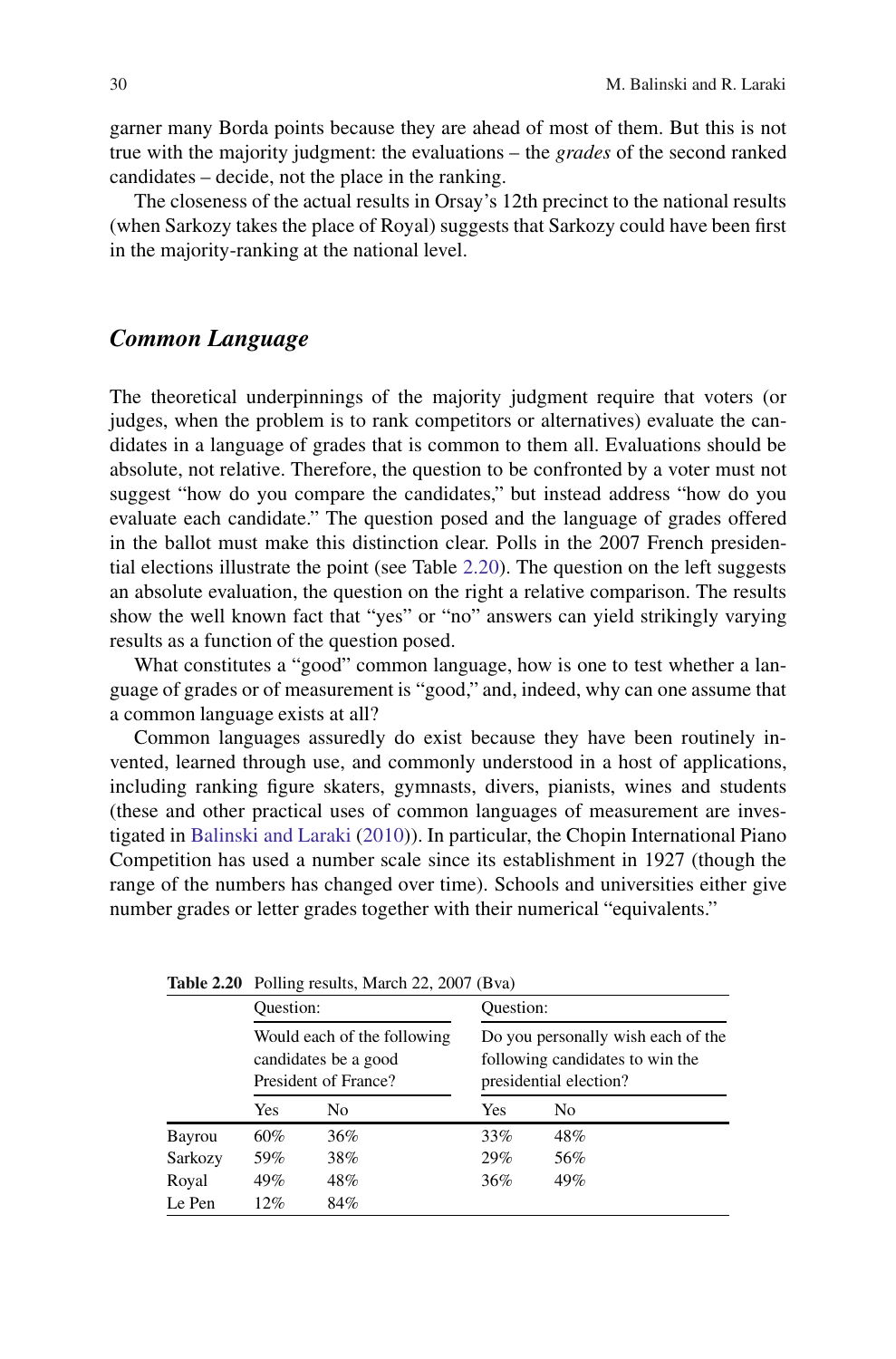The numbers, of course, are abstract and mean nothing until they are defined. The "natural" language of words are their definitions. Using numbers suggests that the mechanism for amalgamating the grades of many judges will be to take their sum or average (as does the Chopin competition since 1927), and may well induce judges or voters (or teachers and professors) to assign the grades strategically in view of their ultimate use. For this reason it is better to choose a "natural" language, although repeated use eventually converts numbers into words that have well-defined meanings (e.g., when a professional judge says a dive in an international competition is an "8.5," all of his or her peers will know exactly what that means, whether they agree or not).

Finding a language of grades that is common to all the *voters* in a society is less easy since it must be understood the first time it is used. France mainly uses a 0–20 grading systems in its schools and universities, but it also uses the six descriptive words of the majority judgment ballots (with the exception of *to Reject*), words familiar to all French school children. A "good" language should contain a sufficient number of grades to enable voters to express themselves as fully as they wish, which argues in favor of a language with many grades. It should also be common to all voters – that is, be used and understood "in the same way" by all voters – which argues for a language with few grades. The choice that was made in this experiment appears to have been judicious for several reasons.

First, all of the grades were used a significant number of times (see Table [2.8\)](#page-9-2).

Second, six grades were sufficient, for only 14% of all the voters used all six grades, suggesting that more grades would have been used by very few. About 73% used four or five grades, and the average was 4.5 grades per ballot (see Table [2.9\)](#page-9-3).

Third, it is possible to test whether the six "words" used in this experiment constituted a "common" language or did not. The idea is to ask whether the voters used the language in the same way: Did subsets of the voters use each of the words on average about the same number of times, i.e., are the distributions of the grades used similar? Different approaches may be used to answer this question, but several, very simple direct tests show convincingly that the grades did constitute a common language in the experiment.[16](#page-18-0) One is to compare the use of the words in the ballots coming from the naturally defined subsets that are the voting precincts; another is to take random samples – or random disjoint samples – from among the 1,733 ballots. Table [2.21](#page-19-0) shows that each of the three voting precincts – the 1st with 559 voters, the 6th with 601 voters, and the 12th with 573 voters – used the language in almost exactly the same way, which of course agreed with the use of the language by the entire population. It also suggests that similar results obtain when random subsets of 100 and when random disjoint subsets of 50 are chosen from the 1,733 ballots. The outcomes in the different precincts are different – and the outcomes on different samples are different – but the use of the language is practically the same.

<span id="page-18-0"></span><sup>&</sup>lt;sup>16</sup> An extensive investigation, [Balinski and Laraki](#page-40-5) [\(2010\)](#page-40-5), uses many of the standard statistical tests to confirm this finding.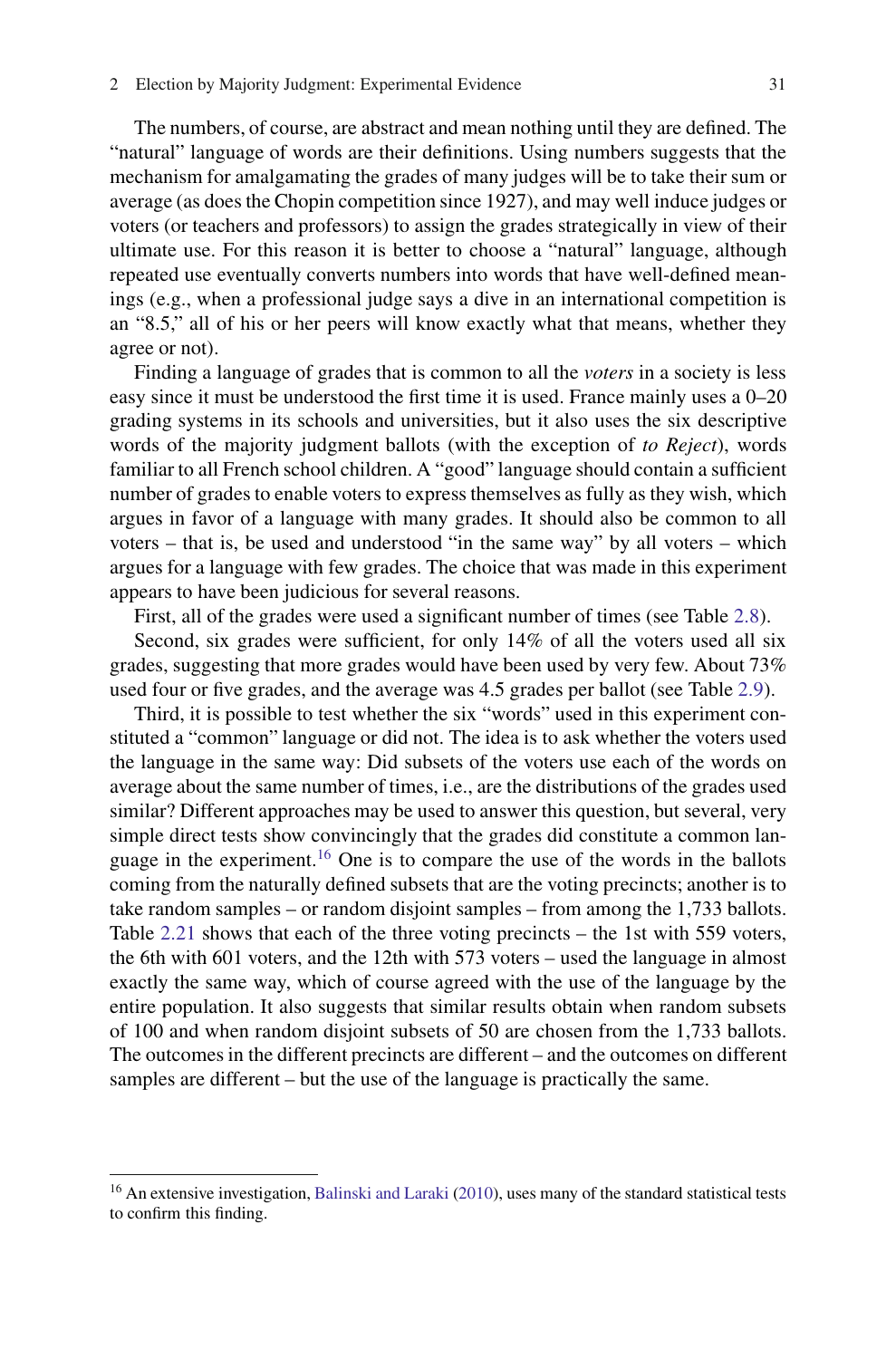<span id="page-19-0"></span>**Table 2.21** Average number of words per majority judgment ballot, 2007 Orsay experiment ( $\sigma$  is the standard deviation; 10 random samples of 100 and 10 disjoint random samples of 50 were taken)

|            | Three  | 1st   | 6th   | 12th  | Samples of 100  |         | Disjoint samples of 50 |         |
|------------|--------|-------|-------|-------|-----------------|---------|------------------------|---------|
|            | prets. | prct. | prct. | prct. | Avg. $(\sigma)$ | Range   | Avg. $(\sigma)$        | Range   |
| Excellent  | 0.7    | 0.7   | 0.7   | 0.7   | 0.7(0.07)       | 0.6/0.8 | 0.7(0.12)              | 0.5/0.9 |
| Very good  | 1.3    | 1.2   | 1.2   | 1.4   | 1.2(0.13)       | 1.1/1.5 | 1.3(0.16)              | 1.1/1.5 |
| Good       | 1.5    | 1.5   | 1.4   | 1.6   | 1.5(0.13)       | 1.4/1.7 | 1.5(0.27)              | 0.9/1.8 |
| Acceptable | 1.7    | 1.7   | 1.7   | 1.8   | 1.8(0.15)       | 1.7/2.1 | 1.7(0.27)              | 2.1/2.6 |
| Poor       | 2.3    | 2.3   | 2.3   | 2.2   | 2.3(0.19)       | 2.1/2.7 | 2.3(0.19)              | 2.1/2.6 |
| to Reject  | 4.6    | 4.8   | 4.6   | 4.3   | 4.5(0.29)       | 4.1/4.8 | 4.5(0.41)              | 4.1/5.3 |

**Table 2.22** Counts of usage of grades by ballot, 2007 Orsay experiment

<span id="page-19-1"></span>Number of times Grades used in a ballot

|            |       | inumber of times chaues used in a bande |         |          |         |                |         |         |         |          |
|------------|-------|-----------------------------------------|---------|----------|---------|----------------|---------|---------|---------|----------|
|            | Prct. | $\mathbf{0}$                            | 1       | 2        | 3       | $\overline{4}$ | 5       | 6       | 7       | $8 - 12$ |
| Excellent  | 1st   | 47.0%                                   | 43.1%   | 7.7%     | 1.6%    | 0.2%           | 0.2%    | $0.0\%$ | $0.0\%$ | 0.2%     |
|            | 6th   | 46.6%                                   | 41.8%   | 8.7%     | 2.0%    | 0.7%           | $0.0\%$ | 0.2%    | $0.0\%$ | 0.2%     |
|            | 12th  | 51.1%                                   | 37.3%   | 7.9%     | 2.3%    | $0.9\%$        | 0.2%    | $0.0\%$ | $0.0\%$ | 0.3%     |
| Very good  | 1st   | 30.2%                                   | 40.3%   | 19.7%    | $6.8\%$ | 1.1%           | 1.3%    | 0.5%    | 0.2%    | $0.0\%$  |
|            | 6th   | 28.8%                                   | 37.9%   | 22.0%    | 7.2%    | 2.7%           | 0.8%    | 0.3%    | 0.3%    | $0.0\%$  |
|            | 12th  | 26.0%                                   | 37.9%   | 20.4%    | 8.2%    | 4.4%           | 2.1%    | 0.7%    | 0.3%    | $0.0\%$  |
| Good       | 1st   | 24.3%                                   | 35.1%   | 22.2%    | 11.4%   | 4.7%           | 1.4%    | 0.7%    | 0.2%    | $0.0\%$  |
|            | 6th   | 26.3%                                   | 35.1%   | 20.5%    | 10.1%   | 5.3%           | $2.2\%$ | 0.3%    | 0.2%    | $0.0\%$  |
|            | 12th  | 21.8%                                   | 30.4%   | 25.5%    | 12.0%   | $7.2\%$        | $2.3\%$ | 0.3%    | 0.3%    | 0.2%     |
| Acceptable | 1st   | 23.3%                                   | 29.3%   | 20.0%    | 16.8%   | 6.4%           | 3.6%    | 0.2%    | $0.0\%$ | 0.4%     |
|            | 6th   | 22.6%                                   | 28.8%   | 24.1%    | 13.0%   | $6.5\%$        | 3.7%    | 0.3%    | $0.5\%$ | 0.5%     |
|            | 12th  | 22.5%                                   | 23.0%   | 24.6%    | 17.1%   | 7.3%           | 3.8%    | 0.5%    | $0.9\%$ | 0.2%     |
| Poor       | 1st   | 16.5%                                   | 20.0%   | 22.9%    | 15.9%   | 14.0%          | 5.5%    | 2.9%    | 1.4%    | $0.9\%$  |
|            | 6th   | 16.3%                                   | 24.0%   | 19.5%    | 17.0%   | $9.5\%$        | 5.7%    | 5.8%    | 1.0%    | 1.3%     |
|            | 12th  | 23.2%                                   | 20.8%   | 18.5%    | 15.2%   | $10.6\%$       | $6.1\%$ | $3.1\%$ | 1.4%    | $1.0\%$  |
| to Reject  | 1st   | $3.0\%$                                 | 6.1%    | $10.7\%$ | 12.0%   | 16.3%          | 17.2%   | 10.4%   | 9.3%    | 15.0%    |
|            | 6th   | 4.7%                                    | 4.7%    | $9.2\%$  | 17.0%   | 18.1%          | 14.5%   | 11.0%   | 7.3%    | 13.6%    |
|            | 12th  | 7.0%                                    | $7.3\%$ | 14.5%    | 14.0%   | 14.5%          | 13.8%   | 7.3%    | $7.0\%$ | 14.7%    |

Table [2.22](#page-19-1) simply gives the number of times each of the grades was used in each of the voting precincts. For example, the three percentages in bold type say that in the 1st precinct the grade *Very Good* was used twice in 19.7% of the ballots, in the 6th precinct it was used twice in 22.0% of the ballots, and in the 12th precinct it was used twice in 20.4% of the ballots. They are remarkably the same in all three precincts.

Fourth, the estimates of the second round results based on the majority judgment ballots in the three precincts together and in each of them singly were close to the observed outcomes as well, as shown in Table [2.23.](#page-20-0) They assumed: (1) when a voter gave a higher grade to one candidate than the other he or she would obtain 1 vote in the second round; and (2) when voters gave the same grades to both candidates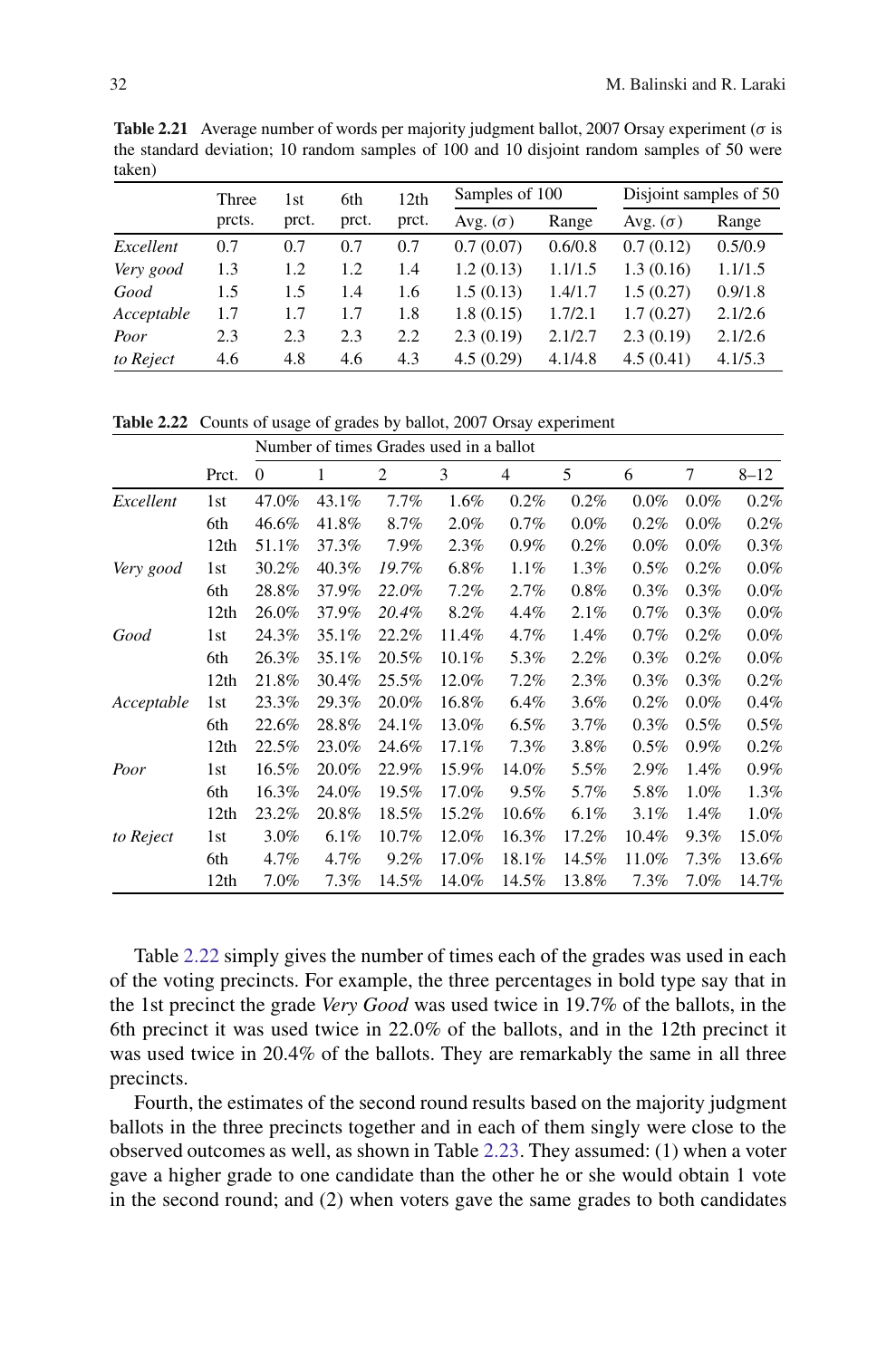|                  | Three precincts |       | 1st precinct |       | 6th precinct |          | 12th precinct                                                           |          |
|------------------|-----------------|-------|--------------|-------|--------------|----------|-------------------------------------------------------------------------|----------|
|                  |                 |       |              |       |              |          | Estimated Outcome Estimated Outcome Estimated Outcome Estimated Outcome |          |
| Royal            | 52.3%           | 51.3% | 48.2%        | 47.2% | 54.4%        | 53.7%    | 54.3%                                                                   | 52.6%    |
| Sarkozy $47.3\%$ |                 | 48.7% | 51.8%        | 52.8% | $45.6\%$     | $46.3\%$ | $45.7\%$                                                                | $47.4\%$ |

<span id="page-20-0"></span>**Table 2.23** Second round results, percentages of votes estimated from first round majority judgment ballots vs. actual outcomes, Orsay, April 22, 2007<sup>17</sup>

each would obtain  $\frac{1}{2}$  vote in the second round. The closeness of the estimates to the observed outcomes suggests these assumptions were well founded, implying the language permitted the voters to correctly express their preferences and their indifferences.

### *Properties of the Majority Judgment*

Given a common language, the majority judgment – the *majority-grade* and the *majority-ranking* – has been proven to be the *only* mechanism that is acceptable according to several different criteria (see [Balinski and Laraki](#page-40-4) [\(2007,](#page-40-4) [2010](#page-40-5)) for precise definitions and results). Here, we only describe and illustrate the salient properties that are enjoyed by the majority judgment in the context of the experiment. *All* of the other mechanisms mentioned in this article violate several of these properties.

**Ordinal.** The common language is ordinal – no measure of intensity between grades is implied – so the mechanism used must be ordinal as well. The majority judgment is ordinal: the majority-ranking is independent of any parametrization of the language. Mechanisms based on sums or averages of points are not ordinal.

**Respects the majority.** The majority-grade (or median) is the unique mechanism, which guarantees that when a majority of the electorate gives a grade  $g$  to a candidate, that candidate's majority-grade is  $g$ . Everyone of a majority can give a point score of  $p$  to a candidate, but that candidate's average will certainly not (in general) be p.

**Transitive.** The majority-ranking is transitive. The Condorcet-paradox shows that the Condorcet criterion is not transitive. Identifying instances where it has occurred in practic[e](#page-40-11) [is](#page-40-11) [rare](#page-40-11) [because](#page-40-11) [of](#page-40-11) [lack](#page-40-11) [of](#page-40-11) [information,](#page-40-11) [but](#page-40-11) [it](#page-40-11) [has](#page-40-11) [been](#page-40-11) [observed](#page-40-11) Kurrild-Klitgaard [\(1999](#page-40-11)).

**Satisfies IIA.** The majority judgment satisfies independence of irrelevant alternatives. The grades are absolute not relative, so if some candidate drops out, the remaining candidates' grades remain the same. None of the mechanisms whose

<sup>&</sup>lt;sup>17</sup> Royal's scores are consistently though slightly overestimated. This probably reflects changes in opinions in the 2 weeks that separated the two rounds of voting (due, in particular, to the televised debate between the two candidates).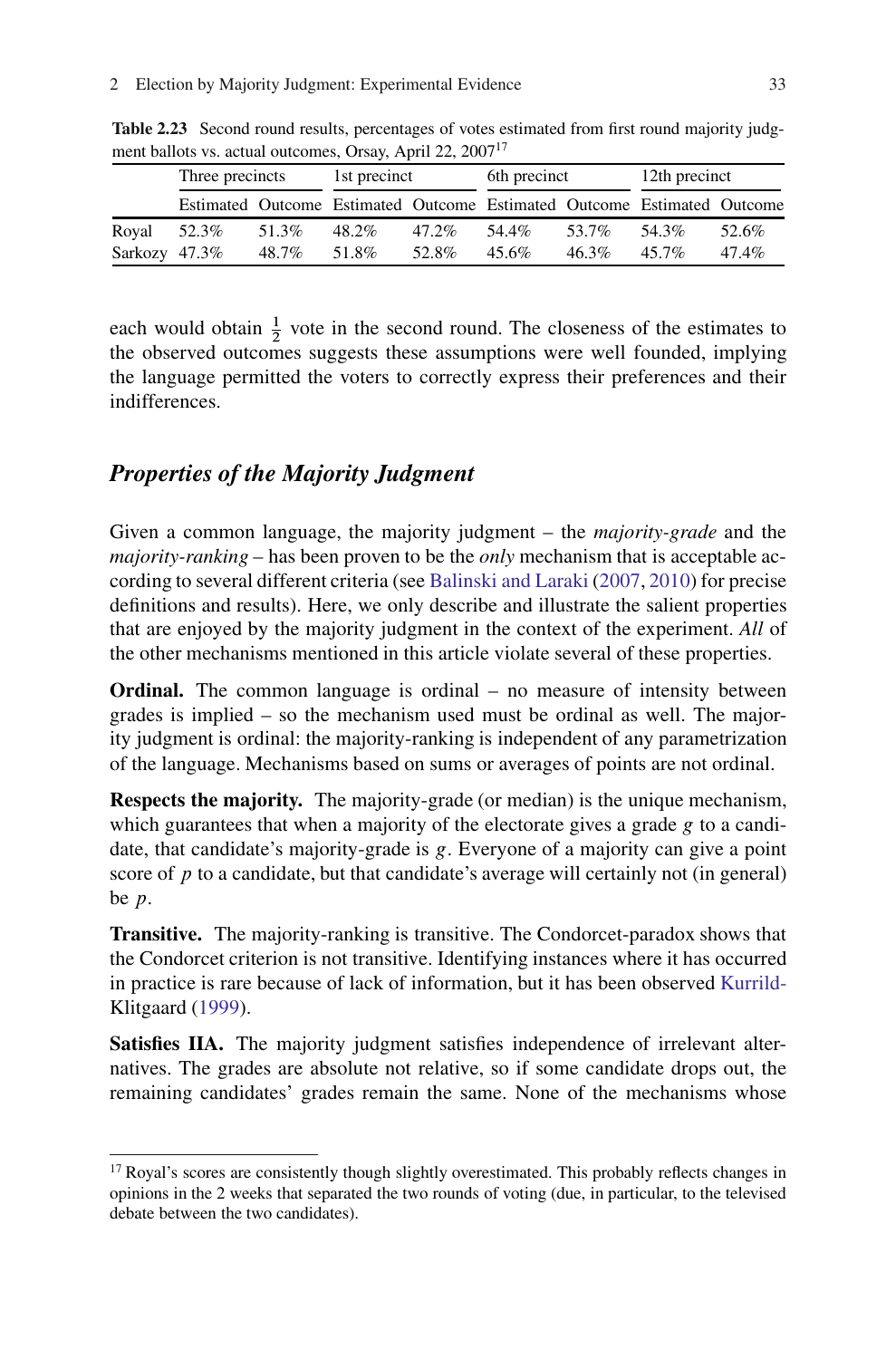inputs are rank-orders satisfy IIA (including first-past-the-post, Borda's and its generalizations to scoring systems, and the single transferable vote).

**Monotone.** If every grade of a candidate is replaced by the same or a better grade, the candidate's place in the majority-ranking cannot be lower. If every grade of a candidate is replaced by a strictly better grade, the candidate's majority-grade must be raised. Monotonicity is not satisfied by the single transferable vote: if a winning candidate  $C$  is raised in the lists of some voters but otherwise the lists remain the same,  $C$  may no longer be the winner. Nor is it satisfied by the French first-past-thepost with run-off system: if in 2007 Sarkozy's first round vote had increased at the expense of Royal, Bayrou could have finished second, the run-off would have been between Sarkozy and Bayrou, and Bayrou would (might) have won.

**Resists strategic manipulation.** Take a candidate, say Ségolène Royal, whose majority-gauge is

$$
(39.4\%, Good, 41.5\%).
$$

Only a voter who can change Royal's majority-grade or majority-gauge by changing the grades they give her can have any strategic impact. Who are those voters and what are their motivations to change?

Suppose a voter believes a candidate merits a grade of  $g$  and the further the majority-grade is from g the less she or he likes it (a reasonable motivation<sup>18</sup>). Then the voter's optimal voting strategy is to give the candidate the grade  $g$ : the majority judgment is *strategy-proof-in-grading*. [19](#page-21-1) More is true. The majority judgment is *group strategy-proof-in-grading*. If a group of voters (e.g., belonging to a same political party) believed Royal merited better than *Good* and all raised the grade they gave her, her majority-gauge would remain the same; if all lowered the grades they gave her, her majority-gauge would decrease and perhaps her majority-grade as well (not their intent). If they believed Royal merited worse than *Good* and all lowered the grades they gave her, her majority-gauge would remain the same; if all raised the grades they gave her, her majority-gauge would increase and perhaps her majoritygrade as well (not their intent). If, finally, they believed she merited a *Good*, and all either raised or lowered the grades they gave her, her majority-gauge and perhaps her majority-grade as well would either increase or decrease (not their intent).

These "strategy-proof-in-grading" properties are certainly not true of any mechanism based on sums or averages of points, nor of Borda's and its derivatives. If any voter either raises or lowers the points given a candidate – or raises or lowers a candidate's place in the voter's list –, that candidate's sum or average increases or decreases (a tiny bit) – and the candidate may be raised or lowered in the final ranking. And if many voters either raise or lower the points given a candidate – or raise or lower a candidate's place in their lists – that candidate's sum or average increases or decreases a lot – and the candidate is very likely to be raised or lowered in the final ranking.

<sup>&</sup>lt;sup>18</sup> The voter's preferences in grading are said to be "single-peaked."

<span id="page-21-1"></span><span id="page-21-0"></span><sup>&</sup>lt;sup>19</sup> In an entirely different context, a related technical result is proved in [Moulin](#page-41-4) [\(1980](#page-41-4)).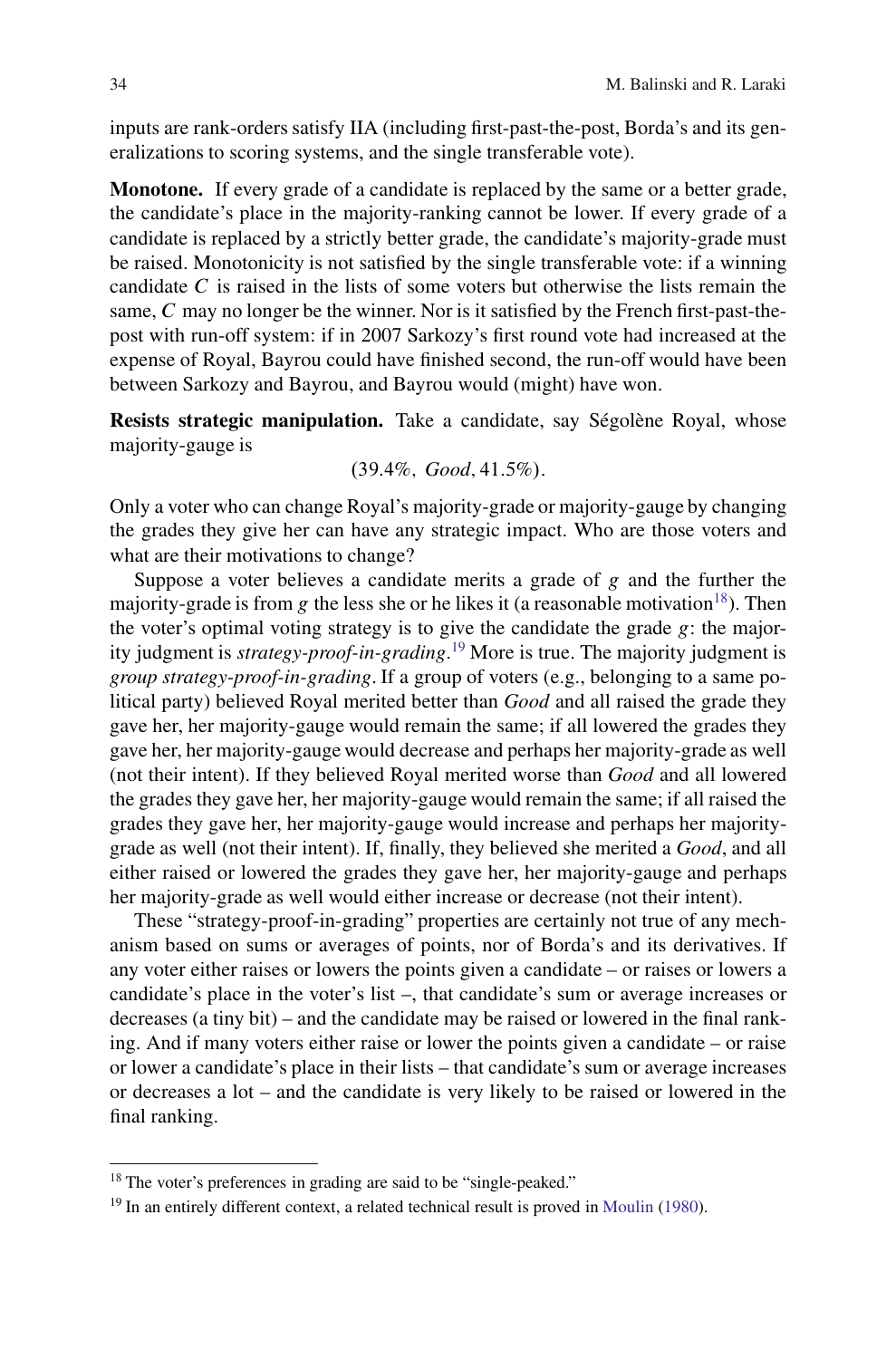The strategy of a voter may, however, focus on the final ranking of the candidates rather than on the their final grades. It is impossible to completely eliminate the possibility of strategic manipulation if a voter is prepared for a candidate's final grade to be either above or below what she or he thinks the candidate merits: there is no mechanism that is "strategy-proof-in-ranking.["20](#page-22-0) But the majority judgment best resists such manipulation. Take the example of Bayrou with a  $Good<sup>+</sup>$  and Royal with a *Good*, their respective majority-gauges being,

Bayrou: (44.3%, *Good*, 30.6%) Royal: (39.4%, *Good*, 41.5%).

How could a voter who wished Royal to be ranked higher than Bayrou manipulate? By changing the grades assigned to try to lower Bayrou's majority-gauge and to raise Royal's majority-gauge. But the majority judgment is *partially strategyproof-in-ranking*: those voters who can lower Bayrou's majority-gauge cannot raise Royal's, those who can raise Royal's majority-gauge cannot lower Bayrou's. For suppose such a voter can lower Bayrou's. Then he or she must have given Bayrou a *Good* or better: but having preferred Royal to Bayrou the voter gave a grade of better than *Good* to Royal, so he or she cannot raise Royal's majority-gauge. Symmetrically, a voter who can raise Royal's majority-gauge must have given to her a *Good* or worse, so to Bayrou a worse than *Good*, so the voter cannot lower Bayrou's majority-gauge. Compared with mechanisms that sum or average, the majority judgment cuts in half the possibility of manipulation, however bizarre a voter's motivations (or whatever may be a voter's utility function).

As a matter of fact, 32.9% of the voters gave a higher grade to Royal than to Bayrou. Their types are summarized in Table [2.24.](#page-22-1) The 9.2% of voters of type A – who gave an *Excellent* or *Very Good* to Royal and an *Acceptable* or worse to Bayrou – can do nothing to raise Royal's majority-gauge or to lower Bayrou's. On the other hand, if all of the types C, D, and F lowered Bayrou's grade to *Acceptable* (it serves no purpose to lower them further) then his majority-gauge would go below Royal's. But that is unlikely, because most voters prefer voting in accord with their convictions (especially when they are asked to give absolute evaluations of candidates rather than relative comparisons).

|      | Percentage |           | Very            |                 |                |      | to     | Strategic |
|------|------------|-----------|-----------------|-----------------|----------------|------|--------|-----------|
| Type | ballots    | Excellent | Good            | Good            | Acceptable     | Poor | Reject | change    |
| A    | $9.2\%$    | R         | R               |                 | B              | B    | B      | Cannot    |
| B    | 2.8%       |           | $\leftarrow$    |                 | $\leftarrow R$ | B    | B      | 1/4       |
| C    | $6.3\%$    | R         | $B \rightarrow$ |                 | $\rightarrow$  |      |        | 1/3       |
| D    | $6.9\%$    |           | R               | $B \rightarrow$ |                |      |        | 1/3       |
| E    | 2.4%       |           | $\leftarrow$    | $\leftarrow$ R  | B              |      |        | 1/3       |
| F    | $3.2\%$    | R         |                 | $B \rightarrow$ |                |      |        | 1/2       |
| G    | 2.1%       |           | $\leftarrow$    | $\leftarrow$ R  |                | в    | B      | 1/2       |

<span id="page-22-1"></span>**Table 2.24** Strategic voting: could Royal have won in Orsay's three precincts?

(Type A voters, for example, gave an *Excellent* or *Very Good* to Royal, an *Acceptable* or worse to Bayrou. The arrows indicate increases and decreases in grades; the bar j that no purpose is served by going further)

<span id="page-22-0"></span> $20$  In the context of the traditional model, this is the Gibbard-Satterthwaite theorem.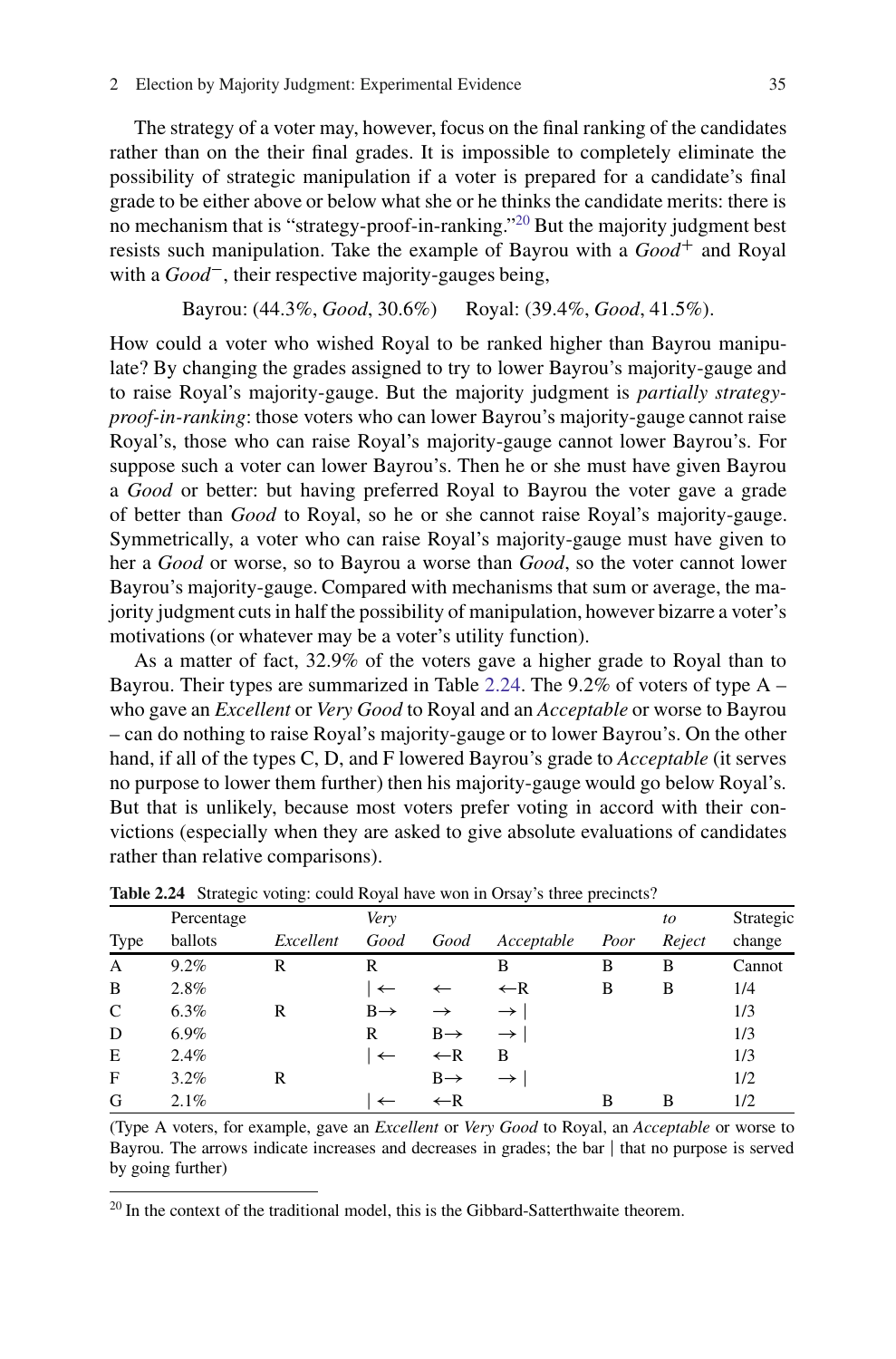A more reasonable scenario would be: one-quarter of the type B voters, who gave a mere *Acceptable* to Royal, raise her grade up to *Very Good* (more is of no use); one-third of the types C, D, and E, who see only a slight difference between Royal and Bayrou, change (but more than indicated in Table [2.23](#page-20-0) is of no use); and one-half of the types F and G, who see a more substantial difference between the two candidates, change (again, more than indicated in Table [2.24](#page-22-1) is of no use). This scenario implies that 38% of the Royal voters who are able to have an impact by giving grades strategically do so (by way of comparison, a poll on election day showed 31% of Royal supporters voted strategically). The result is to change the candidates' majority-gauges to

Bayrou: (42.2%, *Good*, 36.6%) Royal: (42.0%, *Good*, 40.8%),

so both have the majority-grade\*  $Good^+$ , but Bayrou remains ahead in the majorityranking. This shows how the majority judgment resists manipulation; it also shows that the amount of useful exaggeration is in any case limited. In contrast, mechanisms based on summing (including Borda's) or averaging points share *none* of the safeguards against manipulation discussed above.

**Voters' utilities.** In theory the motivations of voters and their satisfaction are modelled by their "utilities." Given the decision mechanism and whatever information that is available, a rational voter chooses a message that maximizes his or her utility. But the utility function of a voter is at once complex and completely unknown. It is plausible to imagine that a voter would like a candidate's final grade to be as close as possible to the grade he or she believes the candidate merits, etc. but it ain't necessarily so. In the "plausible" case, the candidate's utility function is absolute, otherwise it becomes relative, i.e., what counts are the candidates' final rankings not their final grades. It is "strategy-proof" for large classes of absolute utility functions. When the utilities of voters depend solely on the winner – a hypothesis often made – no mechanism is "strategy-proof." The majority judgment is not only partiallystrategy-proof when utilities are relative but the analysis of the "game" of voting shows its behavior dominates that [of](#page-40-5) [other](#page-40-5) [methods](#page-40-5) [at](#page-40-5) [Nash](#page-40-5) [equilibria](#page-40-5) Balinski and Laraki [\(2010\)](#page-40-5).

**Grades for candidates.** Voters who participated in the experiment were delighted with the idea that the majority judgment assigns grades to candidates. The majoritygrade is a signal that expresses the electorate's appreciation of a candidate. Chirac's "triumph" with over 82% of the vote in 2002 would have been very different with the majority judgment. Chirac would have won, but his grade would have been modest, Le Pen's a *to Reject*. Voynet's grade in the 2007 experiment clearly expresses the electorate's concern with environmental problems, whereas the official vote completely failed to do so. Le Pen's grade in the 2007 experiment shows the electorate's strong refusal of his ideas, whereas according to the official vote he was one of the major candidates. Even when there is exactly one candidate – which often occurs – the majority judgment may be used to disclose the electorate's evaluation of that candidate.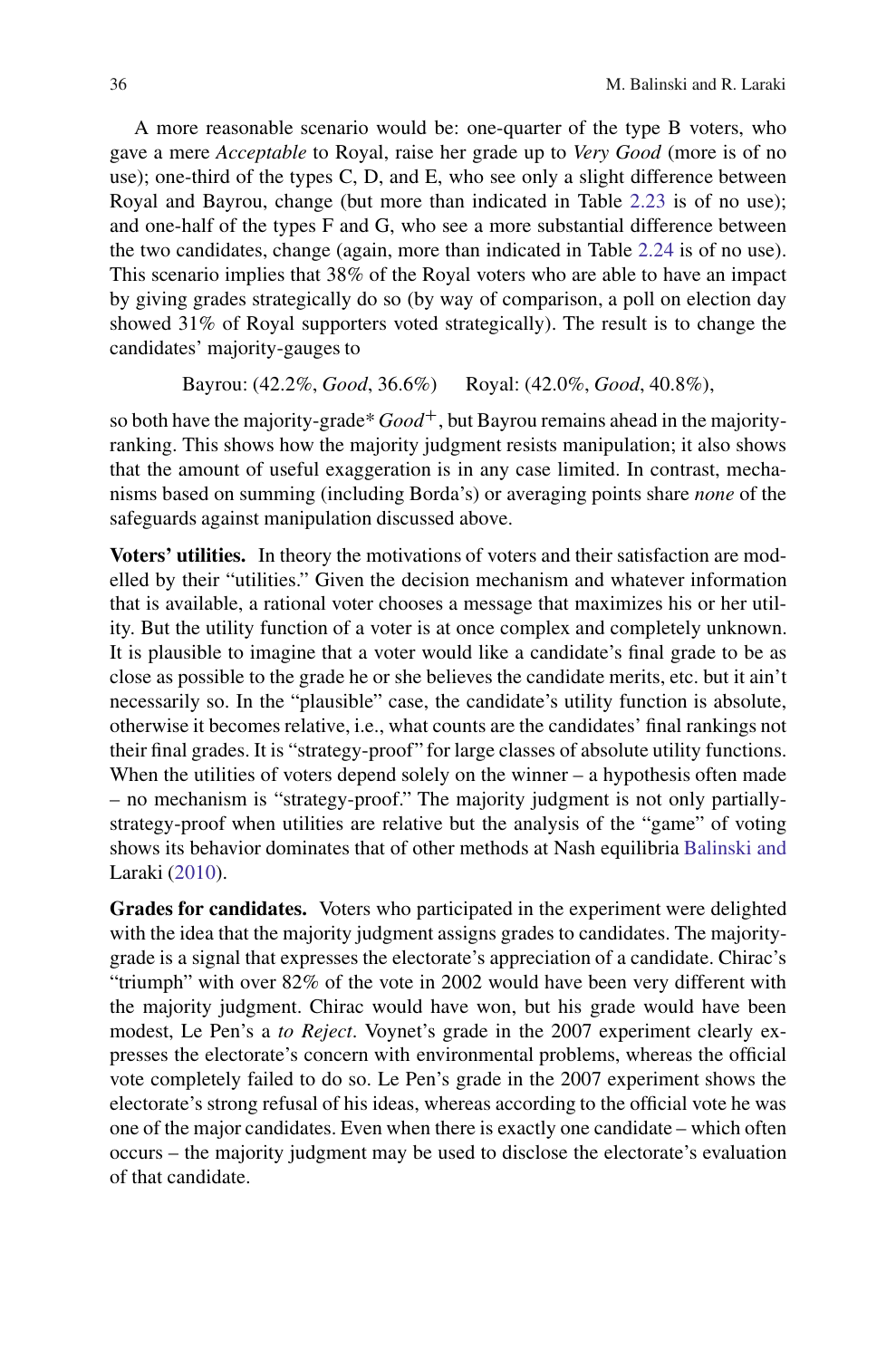The majority judgment is *grade-consistent* in the following sense: if there are two separate parts of an electorate and the majority-grade of a candidate in each is a  $g$ , then the majority-grade of the candidate is a  $g$  in the whole electorate as well. This idea is suggested by the following concept invented [Young](#page-41-5) [\(1975\)](#page-41-5) to characterize the scoring methods (that assign a fixed number of points to each place in a voter's ranking, such as Borda's, or first-past-the-post). A method is *winnerconsistent* if the method used in each of two separate parts of an electorate makes candidate  $C$  the winner, then the method used in the whole electorate must make  $C$ the winner as well. The same idea may be used to characterize the point-summing methods.[21](#page-24-0) But scoring (and point-summing) methods are all highly manipulable. The majority judgment is not winner-consistent, and that is a good property: winning is a relative concept that puts aside absolute evaluations and so opens the door to all the inconsistencies (the different intensities of the two parts of the electorate should count).

**Every vote counts.** A husband and wife with opposite opinions sometimes skip voting since their votes "cancel each other out." There are many situations where one or a group of voters' ballots cancel each other out if a mechanism based on summing or averaging points or a scoring method is used. For example, one voter gives the same number of points to opposing candidates; or several voters give points to opposing candidates that sum to the same total; or the inputs are rank-orders, and a group of voters places every candidate in every slot of their rankings the same number of times. But this is not true of the majority judgment: every grade contributes to the determination of the majority-ranking (even when a voter gives the same grade to every candidate). Moreover, whatever may be a voter's grade or whatever may be the grades of a group of voters, there exists a situation where the voter or the group of voters is decisive, that is, counting the voter's or the group of voter's ballot(s) gives one outcome, not counting it or them gives another outcome.<sup>[22](#page-24-1)</sup>

**Freedom of expression.** Some critics have averred that a voter should be forced to "make up his or her mind" by expressing a clear-cut preference between any two candidates. The first-past-the-post system has this property (unless the voter abstains or hands in a blank ballot). Any mechanism in which the input is a rank-order of the candidates forbids the voter from expressing any intensity of preference: the second ranked candidate is only that, whatever the voter's evaluation. But why limit any voter's freedom of expression? Should not someone who sees no discernable difference between two or more candidates be allowed to record this? Should not a voter who believes his or her second ranked candidate is merely acceptable or worse be allowed to express this? The majority judgment gives voters complete freedom of expression (within the bounds of the language).

<span id="page-24-0"></span><sup>21</sup> See [Balinski and Laraki](#page-40-5) [\(2010](#page-40-5)). In *point-summing methods*, voters assign points from an interval to candidates and they are ranked according to the sum of their points.

<span id="page-24-1"></span> $22$  See [Balinski and Laraki](#page-40-5) [\(2007](#page-40-4)), or Balinski and Laraki [\(2010](#page-40-5)) for proofs.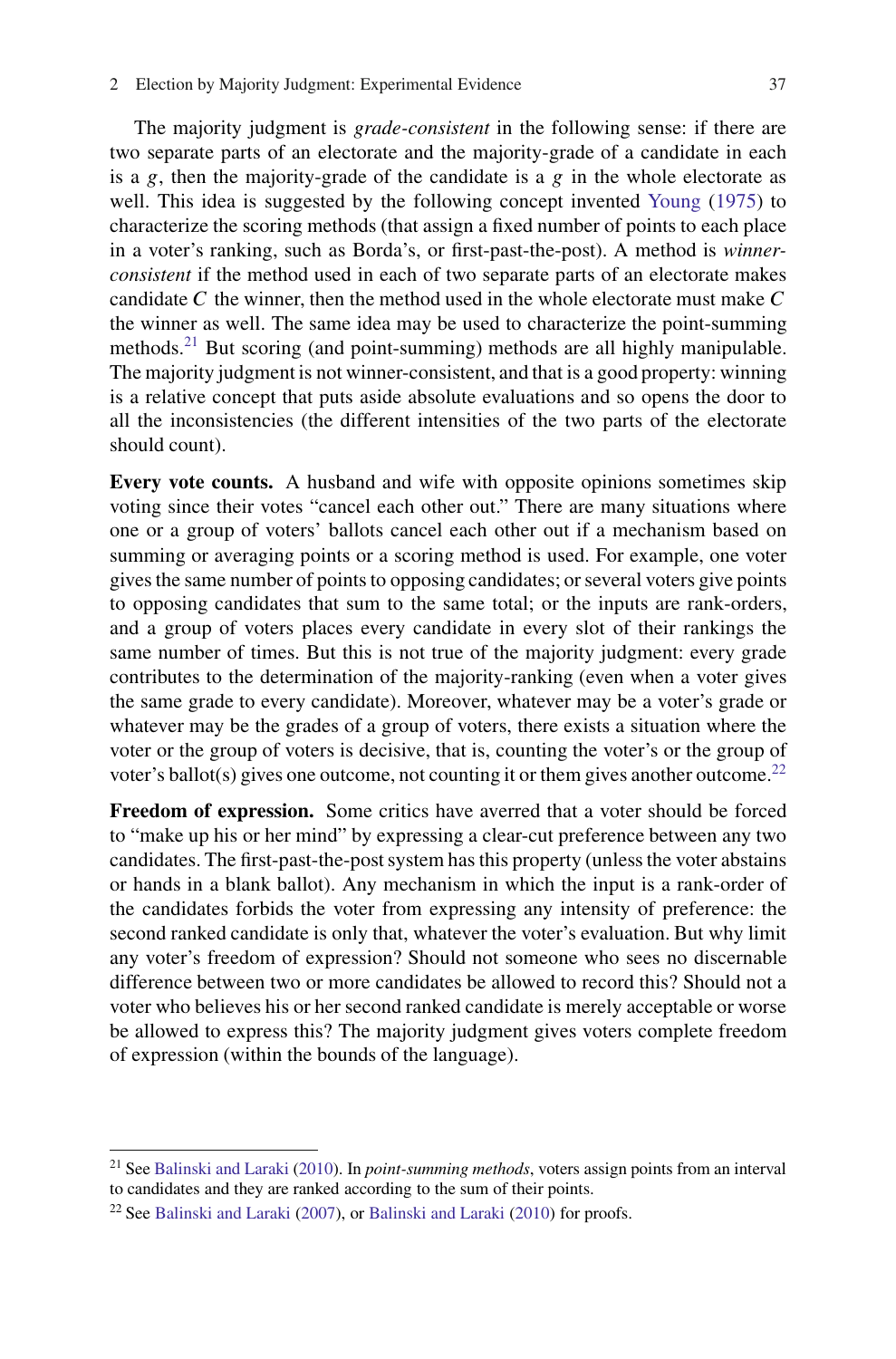### *An Application to American Primaries*

American presidential primaries leap to mind as an immediately realistic application: not only would it be relatively easy to implement, but it would permit a much more complete expression of the voters' opinions. With as many as five to ten candidates, the first-past-the-post system drastically curtails expressions of the voters' opinions. Moreover, a "big winner" often garners as little as 25% of the total vote, hardly a mandate to be singled out as the principal candidate. A very small scale experiment was conducted on the web in late September, early October 2008. Members of INFORMS $^{23}$  were asked:

"Suppose that instead of primary elections in states to designate candidates, then national elections to choose one among them, the system was one national election in which all eligible candidates are presented at once. Or, suppose you are in a state holding a primary where you are asked to evaluate the candidates of all parties (at least one state primary votes on all candidates at once). A possible slate of candidates for President of the United States could be: [followed the names of the eight candidates given in Table [2.25](#page-25-1) below together with their affiliations.]"

They were then instructed: "You will be asked to evaluate each candidate in a language of grades. A candidate's majority-grade is the middlemost of her/his grades (or the median grade). The candidates are ranked according to their majority-grades. The theory provides a natural tie-breaking rule." The ballot was the same as in Table [2.7.](#page-8-0)

Then they were invited to vote. The experiment was certainly not representative of the US electorate (nor was it meant to be). The results are nevertheless of interest.

In this case, the winner stands out as the only candidate with a *Very Good*, and the collective opinion of those who voted is quite clear.

|     | <i>p</i> better than the | $\alpha$ the   | q worse than the |       |
|-----|--------------------------|----------------|------------------|-------|
|     | majority-grade           | majority-grade | majority-grade   |       |
| 1st | Barack H. Obama          | 35.9%          | Very Good+       | 32.0% |
| 2nd | Hillary R. Clinton       | 45.0%          | $Good+$          | 33.6% |
| 3rd | Collin L. Powell         | 32.8%          | $Good-$          | 41.2% |
| 4th | Michael R. Bloomberg     | 42.0%,         | $Acceptable+$    | 31.3% |
| 5th | John R. Edward           | 36.6%          | $Acceptable+$    | 32.8% |
| 6th | John S. McCain           | 33.4%          | $Acceptable-$    | 44.2% |
| 7th | W. Mitt Romney           | 46.6%          | $Poor+$          | 22.9% |
| 8th | Michael D. Huckabee      | 33.5%          | $Poor-$          | 47.3% |

<span id="page-25-1"></span>**Table 2.25** INFORMS web experiment, mid-September to mid-October, 2008

<span id="page-25-0"></span><sup>&</sup>lt;sup>23</sup> The Institute for Operations Research and the Management Sciences, a scientific society. A large majority of the members are US citizens, but many members are citizens of other nations.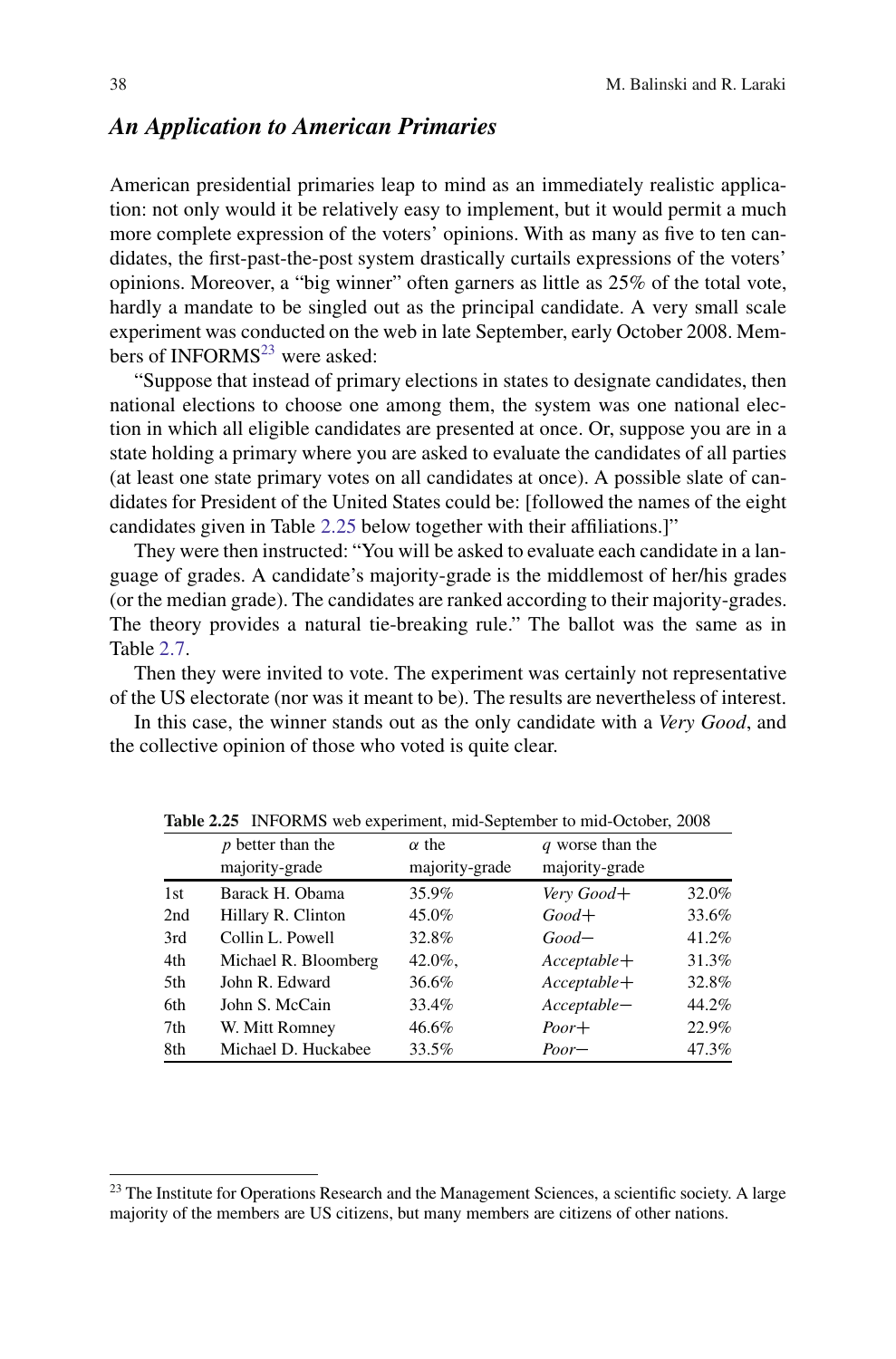#### **Other Voting Mechanisms**

### *Approval Voting*

On April 21, in the first round of the French presidential election of 2002 – well before we had any inkling of even working on the general problem of electing and ranking – one of us initiated an approval voting experiment,  $24$  conducted under the same general conditions as the experiment of 2007, in five of Orsay's twelve precincts<sup>25</sup> and the one precinct of Gy-les-Nonains, a small country town in Loiret. Of the 3,346 voters, 2,597 who voted officially (or 78%) participated in the experiment, 2,587 ballots were valid.

Officially, voters were confronted with having to give their one vote to one of sixteen candidates in the official vote. The ballot of the experiment consisted of a list of the candidates together with instructions saying:

"*Rules of approval voting*. The elector votes by placing crosses [in boxes corresponding to candidates]. He may place crosses for as many candidates as he wishes, but not more than one per candidate. The winner is the candidate with the most crosses."

The instructions are deliberately neutral: no question is asked, no language is sug-gested, the explanation is purely relative.<sup>[26](#page-26-2)</sup>

On average the voters cast 3.15 crosses per ballot (the distribution is given in Table [2.26\)](#page-26-3). The actual system offered voters 17 possible messages, approval voting offered more than 65 thousand.<sup>27</sup> Of the 2,587 valid ballots, 813 were different. Voters expressed their relief at having the possibility of casting crosses for as many candidates as they wished.

This experiment offered a rare opportunity to show that the expressed preferences of voters are far from being "single-peaked" with regard to a left/right political

| voting precincts of Orsay and Gy-les-Nonains, first round, April 21, 2002 |  |        |  |  |                              |  |  |  |  |  |       |  |
|---------------------------------------------------------------------------|--|--------|--|--|------------------------------|--|--|--|--|--|-------|--|
| Crosses                                                                   |  |        |  |  | 0 1 2 3 4 5 6 7 8            |  |  |  |  |  | 10/16 |  |
| <b>Ballots</b>                                                            |  | 36 287 |  |  | 569 783 492 258 94 40 16 6 6 |  |  |  |  |  |       |  |
| Percentage Ballots 1.4 11.1 22.0 30.3 19.0 10.0 3.6 1.5 0.6 0.2 0.2       |  |        |  |  |                              |  |  |  |  |  |       |  |

<span id="page-26-3"></span>**Table 2.26** Number of ballots with k crosses,  $k = 0, 1, \ldots, 16$ , approval voting experiment, five

<span id="page-26-0"></span> $24$  The idea to experiment approval voting on a large scale in parallel with a presidential election actually goes back to 1995, when Balinski and Laurant Mann prepared a basic plan, but were too late to realize it. For a detailed account of the 2002 experiment, see [Balinski et al.](#page-40-10) [\(2003\)](#page-40-10).

 $^{25}$  1st, 5th, 6th, 7th, and 12th.

<span id="page-26-2"></span><span id="page-26-1"></span><sup>&</sup>lt;sup>26</sup> This is standard practice. The 2007 ballot for the election of the officers of the Society for Social Choice and Welfare gives similarly neutral instructions: "You can vote for any number of candidates by ticking the appropriate boxes."

<span id="page-26-4"></span><sup>&</sup>lt;sup>27</sup> With 16 candidates there are  $2^{16} = 65,536$  possible messages. With the majority judgment, there are  $6^{16}$  or some 2.8 trillion possible messages.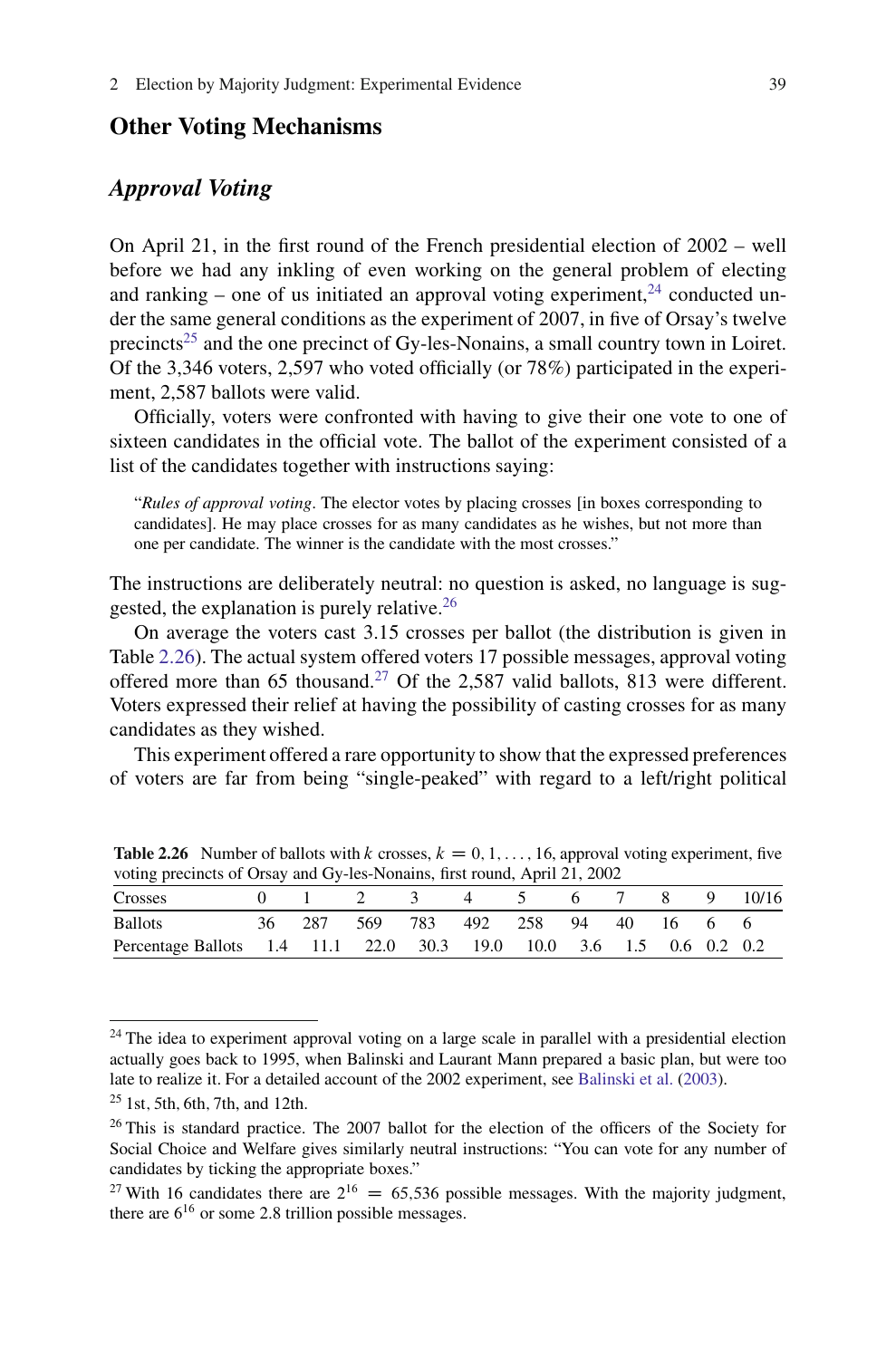|                   | Percentage ballots | Percentage of | Official vote |
|-------------------|--------------------|---------------|---------------|
|                   | with crosses       | all crosses   | first round   |
| Jospin            | 40.5%              | 12.9%         | 19.5%         |
| Chirac            | 36.5%              | 11.6%         | 18.9%         |
| Bayrou            | 33.5%              | 10.7%         | 9.9%          |
| Chevènement       | 30.3%              | 9.6%          | 8.1%          |
| Mamère            | 28.9%              | 9.2%          | 7.9%          |
| Madelin           | 21.3%              | 6.8%          | 5.0%          |
| Taubira           | 18.9%              | 6.0%          | 3.2%          |
| Lepage            | 17.9%              | 5.7%          | 2.8%          |
| <b>Besancenot</b> | 17.6%              | 5.6%          | 3.1%          |
| Laguiller         | 15.4%              | 4.9%          | 3.7%          |
| Le Pen            | 14.6%              | 4.6%          | 10.0%         |
| Hue               | 11.5%              | $3.6\%$       | 2.7%          |
| Saint-Josse       | 7.8%               | 2.5%          | 1.7%          |
| Boutin            | 7.8%               | 2.5%          | 1.3%          |
| Mégret            | 7.7%               | 2.4%          | 1.3%          |
| Gluckstein        | 4.3%               | 1.4%          | 0.8%          |
| Total             | 314.6%             | 100%          | 100%          |

<span id="page-27-1"></span>**Table 2.27** Approval voting results, five precincts of Orsay and Gy-les-Nonains, first round, April 21, 2002

spectrum, i.e., there exists no alignment of the candidates by which a voter who most prefers any candidate C increasingly dislikes other candidates the further they are from  $C$  in the alignment. For if there were such an alignment, the total number of possible sincere messages – messages that are consistent with the voters' preferences – could be at most  $137<sup>28</sup>$  $137<sup>28</sup>$  $137<sup>28</sup>$ 

The outcomes in the six voting precincts with approval voting and with the official voting are given in Table [2.27.](#page-27-1) The one significant difference between them is that Le Pen is third in the official vote, eleventh in the approval vote (otherwise, Laguiller moves up three places to behind Madelin and Bescancenot moves up one place to behind Taubira). The four most important candidates – Chirac, Le Pen, Jospin and Bayrou – all lost relative support in approval voting, whereas every one of the minor candidates gained relative support. If Orsay and Gy-les-Nonains were at all representative of France, the results of the experiment showed that the indecision of the country – the lack of enthusiasm for any one candidate or party – was even more extreme than the usual method of voting indicated. No candidate received anywhere near a majority of the ballots (no "legitimacy" is added to the first-pla[ced](#page-40-12) [candidate,](#page-40-12) [contrary](#page-40-12) [to](#page-40-12) [the](#page-40-12) [claims](#page-40-12) [made](#page-40-12) [for](#page-40-12) [approval](#page-40-12) [voting](#page-40-12) Brams and Fishburn [1983](#page-40-12)). Whereas we had entered into this experiment persuaded by the

<span id="page-27-0"></span> $28$  The crosses would have to be consecutive with regard to the alignment: there are 16 such messages with one cross, 15 with two, 14 with three, ..., 1 with sixteen and 1 with none.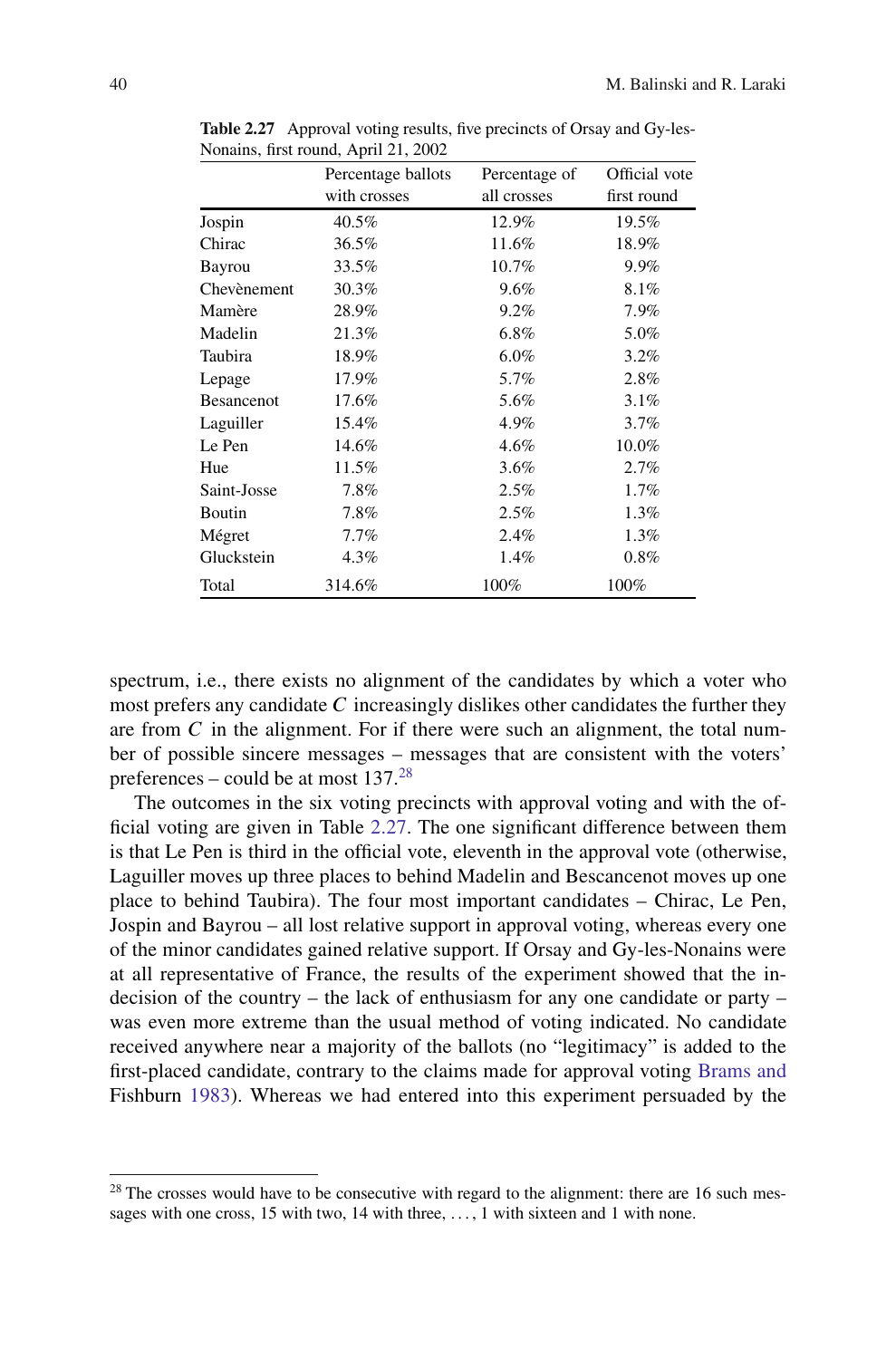<span id="page-28-1"></span>

|             | Jospin | Chirac | Bayrou | Mamère | Chévènement | Le Pen |
|-------------|--------|--------|--------|--------|-------------|--------|
| Jospin      |        | 34%    | 44%    | 75%    | 56%         | 48%    |
| Chirac      | 34%    |        | 66%    | 51%    | 54%         | 64%    |
| Bayrou      | 44%    | 66%    |        | 55%    | 60%         | 61%    |
| Mamère      | 75%    | 51%    | 55%    |        | 52%         | 61%    |
| Chévènement | 56%    | 54%    | 60%    | 52%    |             | 54%    |
| Le Pen      | 48%    | 64%    | 61%    | 61%    | 54%         |        |

**Table 2.28** Percentages of both crosses or both no crosses, five precincts of Orsay and Gy-les-Nonains, first round, April 21, 2002

usual "common sense" arguments that approval voting was a good idea, the results left us with a distinct feeling that it is not a reasonable mechanism. We did not know exactly why. Now we believe we do.<sup>[29](#page-28-0)</sup>

The result of the second round on May 5, 2002 in the five precincts of Orsay and the one of Gy-les-Nonains was

```
Jacques Chirac: 89.3% Jean-Maire Le Pen: 10.7%
```
The electorate's will expressed by approval votes, is not sufficient to "predict" this outcome (nor therefore the result of any other face-to-face confrontation). Crosses and no crosses do not communicate enough information. The problem is the frequency with which voters assigned crosses to two candidates or no crosses to two candidates (see Table  $2.28$ ).<sup>[30](#page-28-2)</sup>

Three estimates of a face-to-face vote between Chirac and Le Pen were calculated. In each, if a candidate has a cross and the other does not, the first is given 1 vote, the second is given none. The first estimate gives  $1/2$  vote to each candidate if both have crosses or neither do: giving crosses and giving no crosses to both candidates means the voter is indifferent between them. This yields the estimate

Jacques Chirac: 61% Jean-Maire Le Pen: 39%

The second estimate gives  $1/2$  vote to each if both have crosses, otherwise 0: giving crosses to both candidates means indifference between them; zeros say nothing concerning the two. This yields the estimate

Jacques Chirac: 79% Jean-Maire Le Pen: 21%

The last estimate gives no vote to each if both have crosses or both do not: no indifference is deducible. This yields the estimate

Jacques Chirac: 80% Jean-Maire Le Pen: 20%

None of these estimates comes close to the actual result. Several crosses on a voter's approval ballot – and even more so, several no crosses – do not mean the voter is indifferent among the corresponding candidates. This shows that the approval voting

 $29$  For a different analysis of this experiment, see [Laslier and Van Der Straeten](#page-40-13) [\(2004\)](#page-40-13).

<span id="page-28-2"></span><span id="page-28-0"></span><sup>&</sup>lt;sup>30</sup> The analyses are confined to the more important candidates.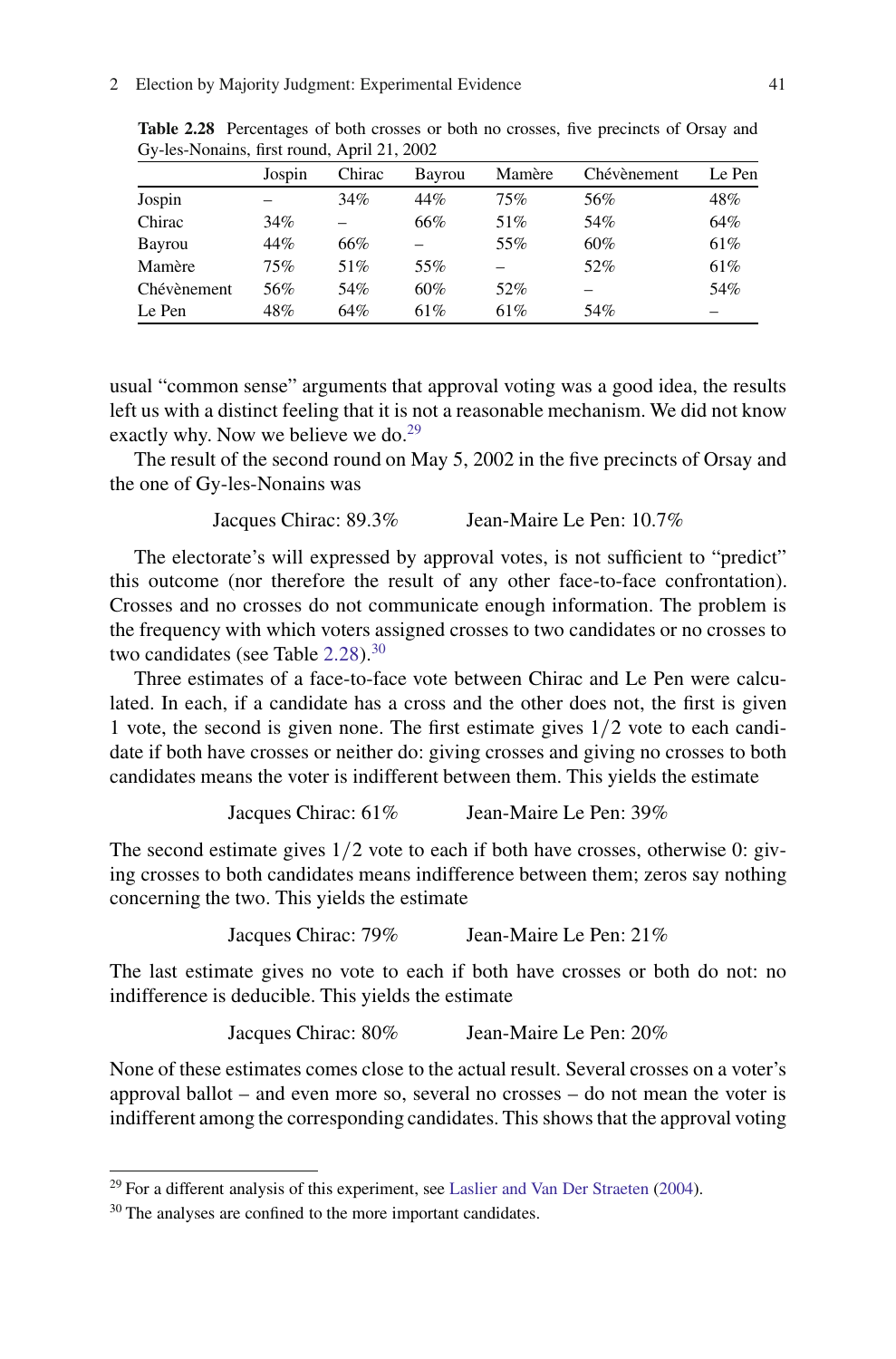mechanism does not permit the voters to correctly express their preferences or their indifferences. Crosses have different senses: it is not meaningful to aggregate them.

In this experiment, approval voting was presented and appears to be a mechanism that simply adds crosses: implicitly the vote is relative, it asks voters to make pairby-pair comparisons. As a consequence, it invites strategic voting and is for that reason subject to Arrow's paradox. For if some candidates drop out, voters may change their assignments of crosses. For example, a voter's favorite candidate drops out so the voter gives a cross to a candidate to whom he or she had not given a cross before. This may change the order-of-finish among the remaining candidates. Circumstantial evidence for such behavior is given below.

On the other hand, approval voting may be presented and viewed as a mechanism that is a special case of the majority judgment when the common language of grades consists of two words. When there are exactly two grades mathematically, the approval voting ranking is the majority-ranking. But in this model, in this perception of the process, the vote is absolute, it asks voters to evaluate the candidates. In this case, the voter must be posed a question and be offered a common language of words that make it clear the grades have absolute meanings. This has not been the case in any of the theoretical discussions or applications of approval voting, where the question posed, the addition of crosses and the analyses of results all suggest the point of view that what is important is comparisons. Had anyone thought about crosses and no crosses as absolute evaluations, they would (or should) have immediately pointed out that approval voting is a mechanism that excludes Arrow's paradox, so satisfies IIA.

The contrast between absolute evaluations and relative comparisons may be seen in the very different questions posed in two 2007 polls (see above, Table [2.20\)](#page-17-0): "Would each of the following candidates be a good President of France?" and "Do you personally wish each of the following candidates to win the presidential election?" The first poses an absolute question, the second a relative one. The first invites an evaluation, the second suggests a contrast. The answers are, in consequence, completely different. Significantly, the first question elicited a "yes" for the four major candidates considerably more in keeping with their *Good* or better grades in the 2007 majority judgment experience than did the second question.

If a cross is interpreted as an "approve" – so implicitly no cross is interpreted as a "disapprove" – then the winning candidate in the 2002 experiment, L. Jospin, is elected with a majority-grade of "disapprove," for that is the will of a majority of 59.5% of the electorate. It is unacceptable to elect a candidate of whom a majority disapproves. More grades are needed.

The crosses, it turns out, were used in the same way by the voters: there were on average 3.15 crosses per ballot over all six precincts, and about the same number in each. This does not, however, imply that the two "words" constituted a common language of absolute grades because usage includes strategic behavior, and perhaps what was in common was the strategic behavior. The point is this: if voters assign crosses because of absolute evaluations of the merits of candidates, then the language is common; otherwise, the language is not common. If the behavior is absolute, Arrow's paradox cannot arise; if it is not absolute, the paradox can arise since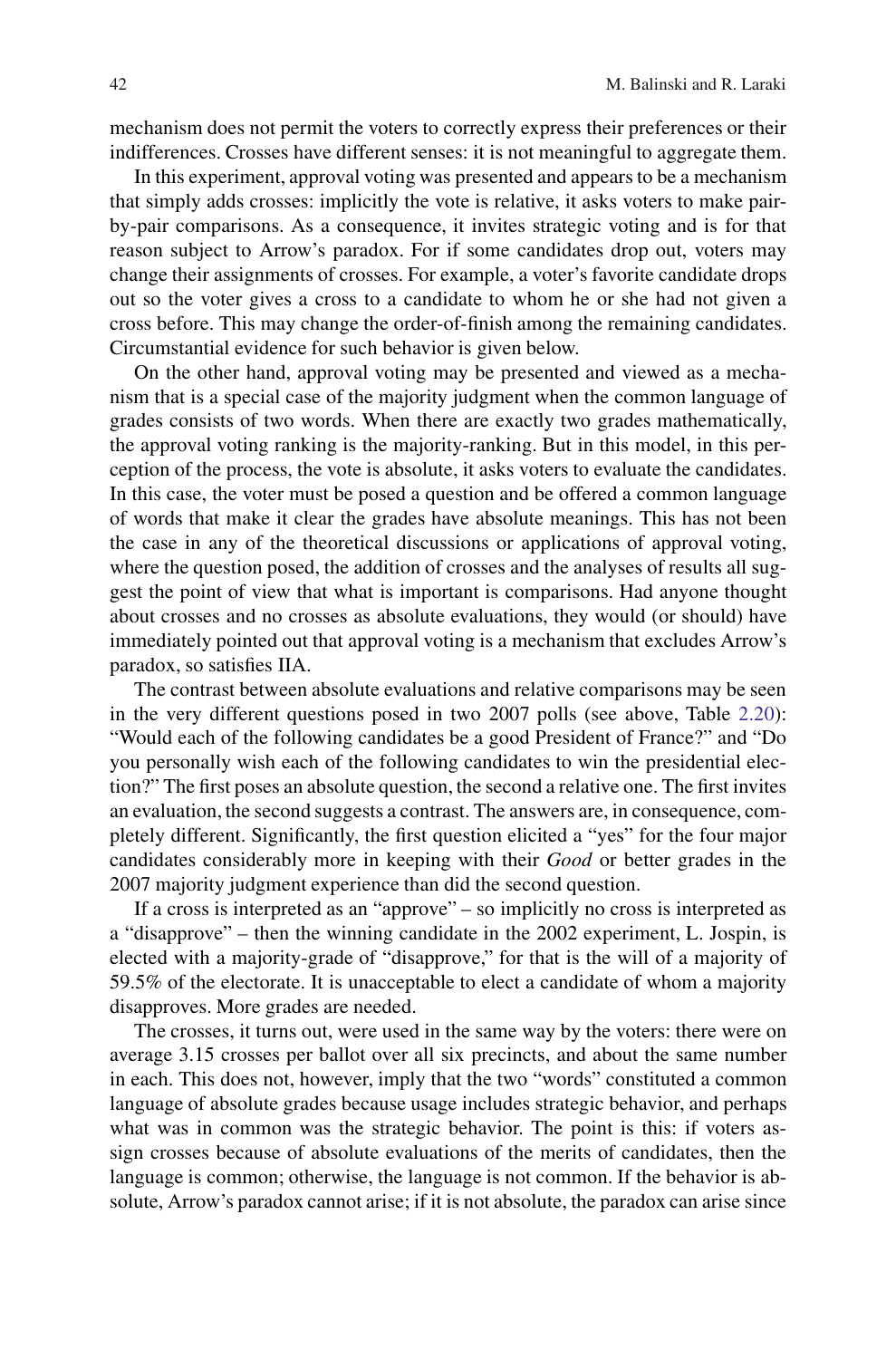the crosses assigned depend on the set of candidates. Another experiment that was conducted in 2007 in parallel with the first round of the French presidential election provides data that allows a circumstantial analysis of this issue.

The Baujard–Igersheim experiment [Baujard and Igersheim](#page-40-14) [\(2007](#page-40-14)) tested two mechanisms at once<sup>[31](#page-30-0)</sup> – approval voting (and a point-summing mechanism with points 0, 1 or 2, discussed below) – in six different voting precincts<sup>32</sup> with 2,836 participants (62% of those who voted officially). The approval voting ballot stated:

*Instructions*: You indicate, among the 12 candidates, those that you support. To do so encircle the name of that or those candidates whom you support. You may encircle one name, several names or no name, etc. The candidate elected with [this] method is the one who receives the highest number of supports.

On average, the voters cast 2.33 circles per ballot. Moreover, each of the six precincts did approximately the same, so the circles were used in about the same way by all voters. The outcomes over the six precincts are given in Table [2.29.](#page-30-2) Again, no candidate had circles in a majority of the ballots; again, the (four) major candidates all lost relative support in approval voting whereas every one of the others gained; again, as a language, the mechanism failed because the winner's grade – expressed by the majority – was "not support."

The analysis of the absolute *vs.* relative vote issue is based on the considerable information found in the majority judgment ballots. Since the language is common to random samples of 50 or 100 voters from the three precincts in Orsay, it is

|                   | Percentage ballots | Percentage of | Official vote |  |
|-------------------|--------------------|---------------|---------------|--|
|                   | with circles       | all circles   | first round   |  |
| Bayrou            | 49.7%              | 21.4%         | 23.0%         |  |
| Sarkozy           | 45.2%              | 19.4%         | 34.1%         |  |
| Royal             | 43.7%              | 18.8%         | 23.6%         |  |
| <b>Besancenot</b> | 23.7%              | $10.2\%$      | 4.1%          |  |
| Voynet            | 16.9%              | 7.3%          | 2.1%          |  |
| Le Pen            | 11.6%              | 5.0%          | 7.6%          |  |
| Bové              | 11.5%              | 4.9%          | 1.1%          |  |
| Laguiller         | $9.3\%$            | $4.0\%$       | 1.0%          |  |
| Villiers          | $9.0\%$            | 3.9%          | 1.7%          |  |
| <b>Buffet</b>     | 7.4%               | 3.2%          | 0.8%          |  |
| <b>Nihous</b>     | $3.4\%$            | $1.5\%$       | 0.6%          |  |
| Schivardi         | 1.4%               | 0.6%          | 0.3%          |  |

<span id="page-30-2"></span>Table 2.29 Approval voting results, Illkirch/Louvigny/Cigné, April 22, 2007 [Baujard and Igersheim](#page-40-14) [\(2007](#page-40-14))

<span id="page-30-1"></span><span id="page-30-0"></span><sup>&</sup>lt;sup>31</sup> One ballot contained both. This permits analyses of potential interest. On the other hand, the participants expressed themselves twice simultaneously, which may have induced interdependencies.  $32$  Three precincts in Illkirch (Alsace), two in Louvigny (Basse-Normandie), and one in Cigné (Mayenne).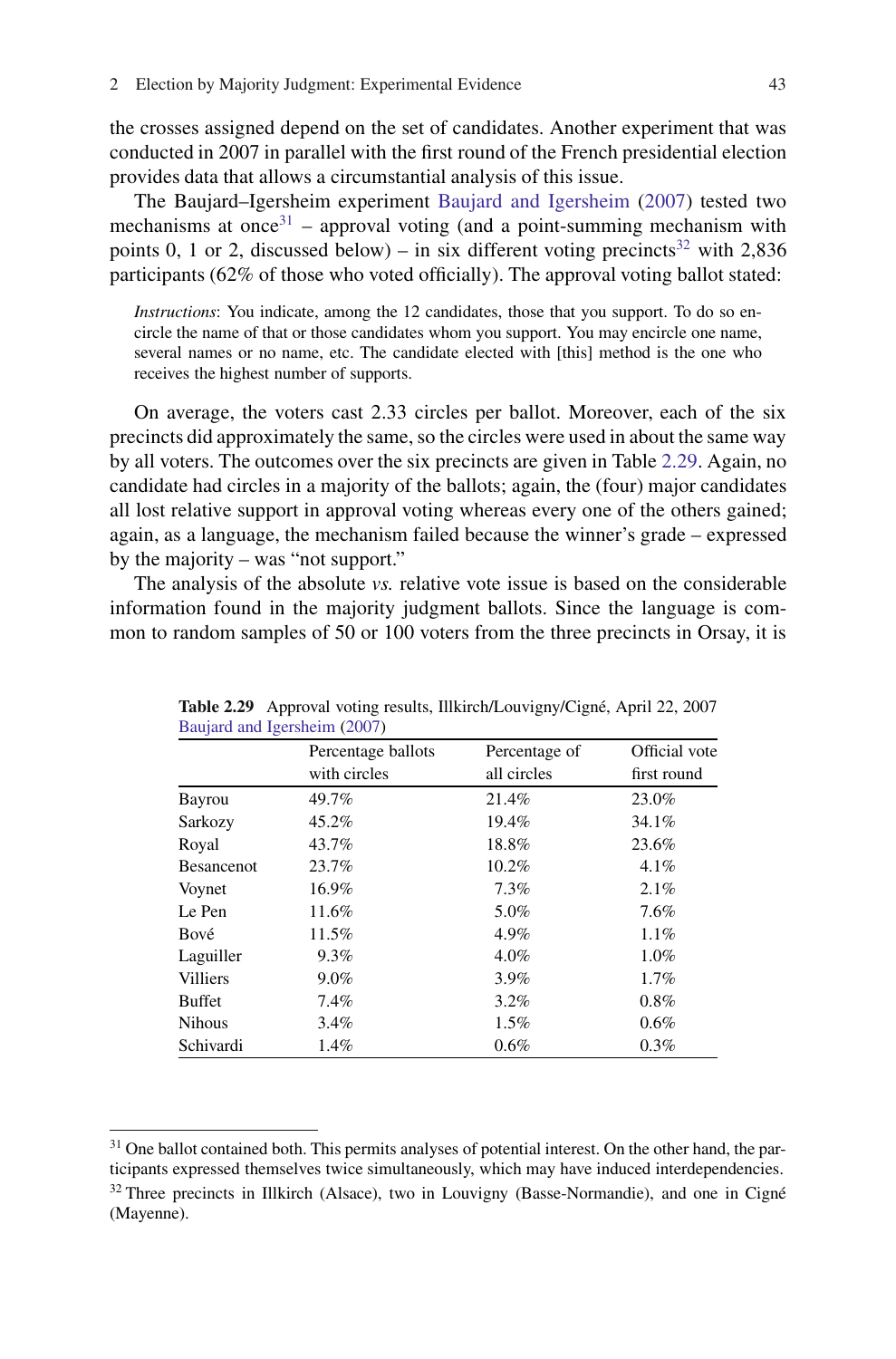| $0.01$ $0.001$ , $1.1$ $0.11$ $0.00$ , $0.001$ |                                                            |      |      |      |  |  |  |  |  |  |  |
|------------------------------------------------|------------------------------------------------------------|------|------|------|--|--|--|--|--|--|--|
| Grades:                                        | Three precincts 1st precincts 6th precincts 12th precincts |      |      |      |  |  |  |  |  |  |  |
| Average number highest                         | 1.64                                                       | 1.51 | 1.62 | 1.80 |  |  |  |  |  |  |  |
| Average number second highest 2.19             |                                                            | 2.08 | 2.16 | 2.34 |  |  |  |  |  |  |  |
| Average number third highest                   | 2.76                                                       | 2.73 | 2.78 | 2.76 |  |  |  |  |  |  |  |

<span id="page-31-0"></span>**Table 2.30** Average number of highest, second highest, and third highest grades, three precincts of Orsay, April 22, 2007

reasonable to hypothesize that the distribution of grades is common to the voters anywhere in France (*nota bene*: the language is common, not the evaluations of the candidates). In the approval voting experiment, there were 2.33 circles per ballot. If voting behavior was based on an absolute scale only, then voters would cast circles either for the candidates deemed *Excellent*, or those deemed *Very Good* or better, or *Good* or better, etc. But (see Table [2.8\)](#page-9-2) there are on average 0.69 *Excellent*'s, 1.94 *Very Good*'s or better, and 3.44 *Good*'s or better: none of these agrees with 2.33, suggesting that the behavior is not purely absolute.

Each majority judgment ballot assigns a grade to every candidate. The highest grade is given to one or more candidates; the second highest to one or more candidates; and so on down the list. Their averages may be computed (see Table [2.30\)](#page-31-0): they are common to all three precincts as well. If voting behavior was based on a relative scale – assuming these averages are common to all of France – then 2.33 should be about equal to 1.64, or 3.83, or more. It is not, suggesting that the behavior is not purely relative.

Behavior in the 2007 approval voting experiment is better explained as a mixture of absolute and relative behavior:

- A voter casts circles for every candidate deemed above a *Good*.
- If the the voter deems no candidate above a *Good*, he or she casts circles for every candidate receiving his or her highest grade.

This behavior implies an average of 2.26 circles per approval ballot in the three Orsay precincts, an average of 2.09 in the 1st, of 2.27 in the 6th, and of 2.43 in the 12th. This is in substantial agreement with the 2.33 observed in the 2007 approval voting experiment. $33$ 

Another observation reinforces the idea that voters express relative opinions in approval voting. The 2.33 on average approvals of 12 candidates in the 2007 Baujard–Igersheim experiment is an approval rate of 19.4%. The 3.15 on average approvals of 16 candidates in the 2002 Orsay experiment is an approval rate of 19.7%. This is incredible stability. It cannot be that a fifth of the candidates are always *Good* or above independent of who the candidates are (see, e.g., Table [2.31\)](#page-32-0).

<span id="page-31-1"></span><sup>&</sup>lt;sup>33</sup> Applying this behavior to the majority judgment ballots of the Orsay experiment to simulate an approval vote gives the following percentages of ballots with circles: Bayrou 51.1%, Royal 44.8%, Sarkozy 44.1%, Besancenot 16.8%, Voynet 14.5%, Buffet 11.6%, Villiers 9.9%, Bové 9.0%, Laguiller 9.0%, Le Pen 8.7%, Nihous 3.2%, and Schivardi 2.6%.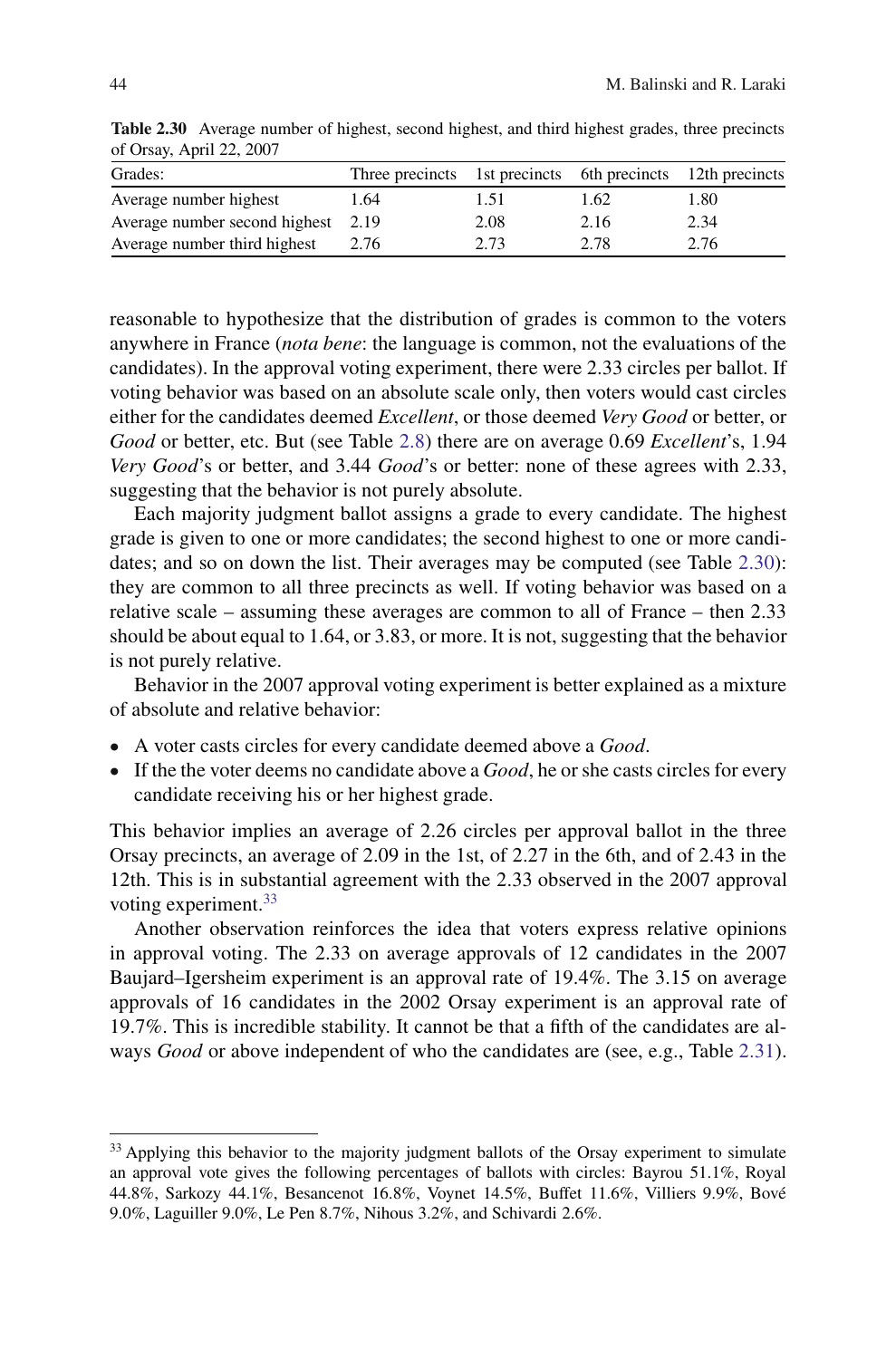|                      | Excellent |      |      | Very Good Good Acceptable Poor to Reject |      |      | Sum |
|----------------------|-----------|------|------|------------------------------------------|------|------|-----|
| Avg/ballot all       | 0.69      | 1.25 | 1.50 | 1.74                                     | 2.27 | 4.55 |     |
| Avg/ballot four 1.57 |           | 2.34 | 1.94 | 1.49                                     | 0.99 | 3.68 |     |

<span id="page-32-0"></span>**Table 2.31** Average number of grades per ballot: all and four candidates (Bayrou, Le Pen, Royal, and Sarkozy, normalized to sum to 12)

Behavior that sees voters approving of some 20% of the candidates suggests they are making relative evaluations just as they are asked to do, not absolute evaluations.

We conclude that the approval voting experiments exhibited behavior that was not purely absolute. There are two implications: first, Arrow's paradox cannot be excluded; second, this realization of approval voting is not an instance of the majority judgment with two grades.

### *Voting by Points and Summing*

The well–nigh universally used mechanism for combining many number grades into one – in skating, diving, gymnastics, piano, wine, and other competitions – is to add them or to find their average. Recently, bloggers and others in the U.S.A. and France (and surely other countries) have suggested the same idea for voting (though the scales have varied). Some have suggested that an "easier" way to realize the majority judgment would be to assign a 5 to *Excellent*, a 4 to *Very Good*, down to a 0 to *to Reject*, and then simply add the numbers. Why use the numbers 5 down to 0 instead of (say) 10, 7, 6, 3, 1, and  $-2$  is not explained. In any case, adding or averaging numbers of some arbitrary scale is a very misguided idea.

How to construct a scale of measurement is a science in and of itself. "Measurement theory" classifies scales according to their types (see, e.g., [Krantz et al.](#page-40-15) [1971\)](#page-40-15). "Nominal measures" use scales that only assign categories (e.g., a postal or telephone code): the only meaningful comparisons are "equal" or "not equal." "Ordinal measures" use scales that only assign an order (e.g., the A, B, C, D, E, F school grades, the six word language of the Orsay experiment): the only meaningful comparisons are "equal," "greater than," and "less than." "Interval measures" use number scales that assign an order but where also equal intervals have equal significance (e.g., Celsius and Fahrenheit temperatures): the meaningful comparisons are those of ordinal measurement, but it also makes sense to add, to subtract, and to find averages. Finally, "ratio mesures" use number scales that are interval measures but where also zero has an absolute meaning (e.g., length, price, Kelvin temperatures): the meaningful comparisons are those of interval measures, but it also makes sense to multiply and divide.

Numerical languages used in practice – for evaluating students, skaters, earthquake damages, wines, divers, etc. – define what is meant by the numbers. Denmark's new seven-grade number language adopted for the academic year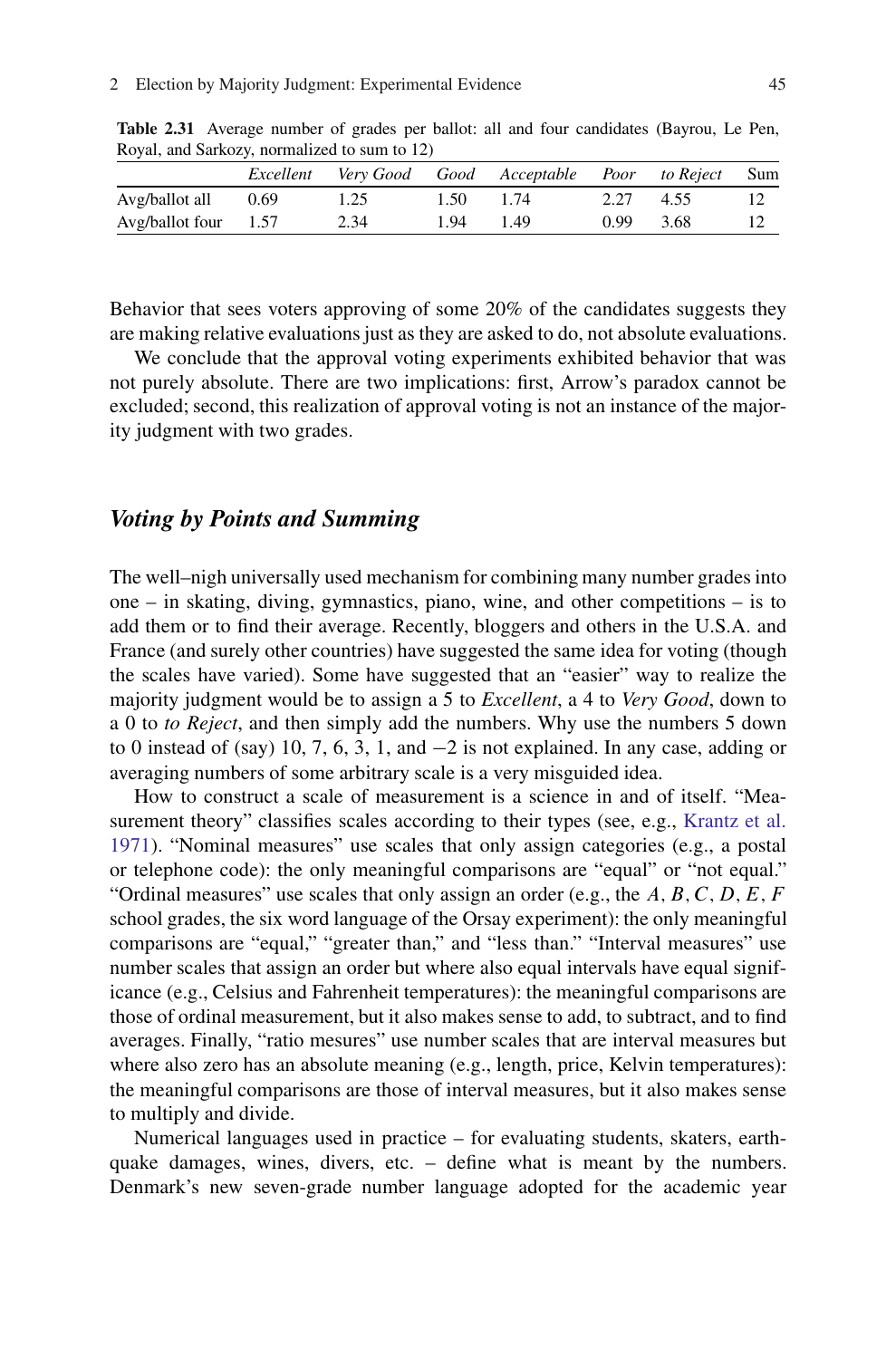2006–2007 (to conform with the new European Credit Transfer Accumulation System's ECTS grading scale<sup>34</sup>) is a good example: 12, 10, 7, 4, 2, 0, or  $-3$ . For sums and averages to make any sense at all, this scale must be an interval measure. The language of grades is described as follows:

- 12 (A) *outstanding*, no or few unconsiderable flaws, 10% of passing students,
- 10 (B) *excellent*, few considerable flaws, 25% of passing students
- 7 (C) *good*, numerous flaws, 30% of passing students,
- 4 (D) *fair*, numerous considerable flaws, 25% of passing students,
- 2 (E) *adequate*, the minimum acceptable, 10% of passing students,
- $\bullet$  0 (Fx) *inadequate*,
- $\bullet$   $-3$  (F) *entirely inadequate*.

To be an interval measure, the numbers must be related to the percentages of passing students. Imagine that all the real numbers from 2 ("the minimum acceptable") up to 12 are the passing grades (they could be points obtained in an examination).<sup>[35](#page-33-1)</sup> What grade should be assigned to a 5.7? That grade whose number (2, 4, 7, 10 or 12) is closest to 5.7, namely, *good*. Any number from the interval  $[5.5, 8.5]$  should be<br>manned into a *good*. By the same token any grade from the interval  $[2, 3]$  is manned mapped into a *good*. By the same token any grade from the interval  $[2, 3]$  is mapped<br>into an *adequate* from  $[3, 5, 5]$  into a *fair* from  $[8, 5, 11]$  into an *excellent* and from into an *adequate*, from [3, 5.5] into a *fair*, from [8.5, 11] into an *excellent*, and from<br>[11, 12] into an *outstanding*. The five numbers (2, 4, 7, 10, 12) were chosen so that the intervals occupy, respectively, the percentages of the whole equal to the  $[11, 12]$  into an *outstanding*. The five numbers  $(2, 4, 7, 10, 12)$  were chosen so percentages of passing grades specified in the definition:  $[2, 3]$  occupies  $10\%$  of the interval from 2 to 12,  $[3, 5, 5]$  occupies  $25\%$ ,  $[5, 5, 8, 5]$  occupies  $30\%$ ,  $[8, 5, 11]$ the interval from 2 to 12,  $[3, 5.5]$  occupies 25%,  $[5.5, 8.5]$  occupies 30%,  $[8.5, 11]$ <br>occupies 25%, and  $[11, 12]$  occupies 10% occupies  $25\%$ , and  $[11, 12]$  occupies  $10\%$ .<br>But is it reasonable to use numerical scale

But, is it reasonable to use numerical scales in voting? The answer is a resounding no, for several reasons.

First, the numbers mean nothing unless they are defined: proposals to use weights give them no definition. Their only real "meaning" is found in their strategic use. This induces comparisons, which immediately leads to Arrow's paradox. In the traditional model, Arrow's paradox arises when a candidate drops out because that may change the order of finish among the others. Here, it may arise when a candidate drops out because the strategies of voters may change, provoking a change in the order of finish among the others. Suppose a 0, 1, 2 scale is used, a voter believes several candidates are decent and the rest bad, gives a 2 to one "preferred" decent candidate, 1's to the others, 0's to the bad candidates. If the candidate with the 2 drops out, the voter may give a 2 to another "decent" candidate. Circumstantial evidence for such behavior is found in the Baujard-Igersheim 0, 1, 2 experiment [Baujard and Igersheim](#page-40-14) [\(2007\)](#page-40-14).

<span id="page-33-0"></span><sup>34</sup> The previous Danish number scale had ten integers: 0 through 13 *without* 1, 2, 4, and 12. The information concerning the Danish grading systems was found in [http://en.wikipedia.org/wiki/GPA,](http://en.wikipedia.org/wiki/GPA) December 5, 2007.

<span id="page-33-1"></span><sup>&</sup>lt;sup>35</sup> This analysis results from a theoretical argument developed in [Balinski and Laraki](#page-40-5) [\(2010](#page-40-5)).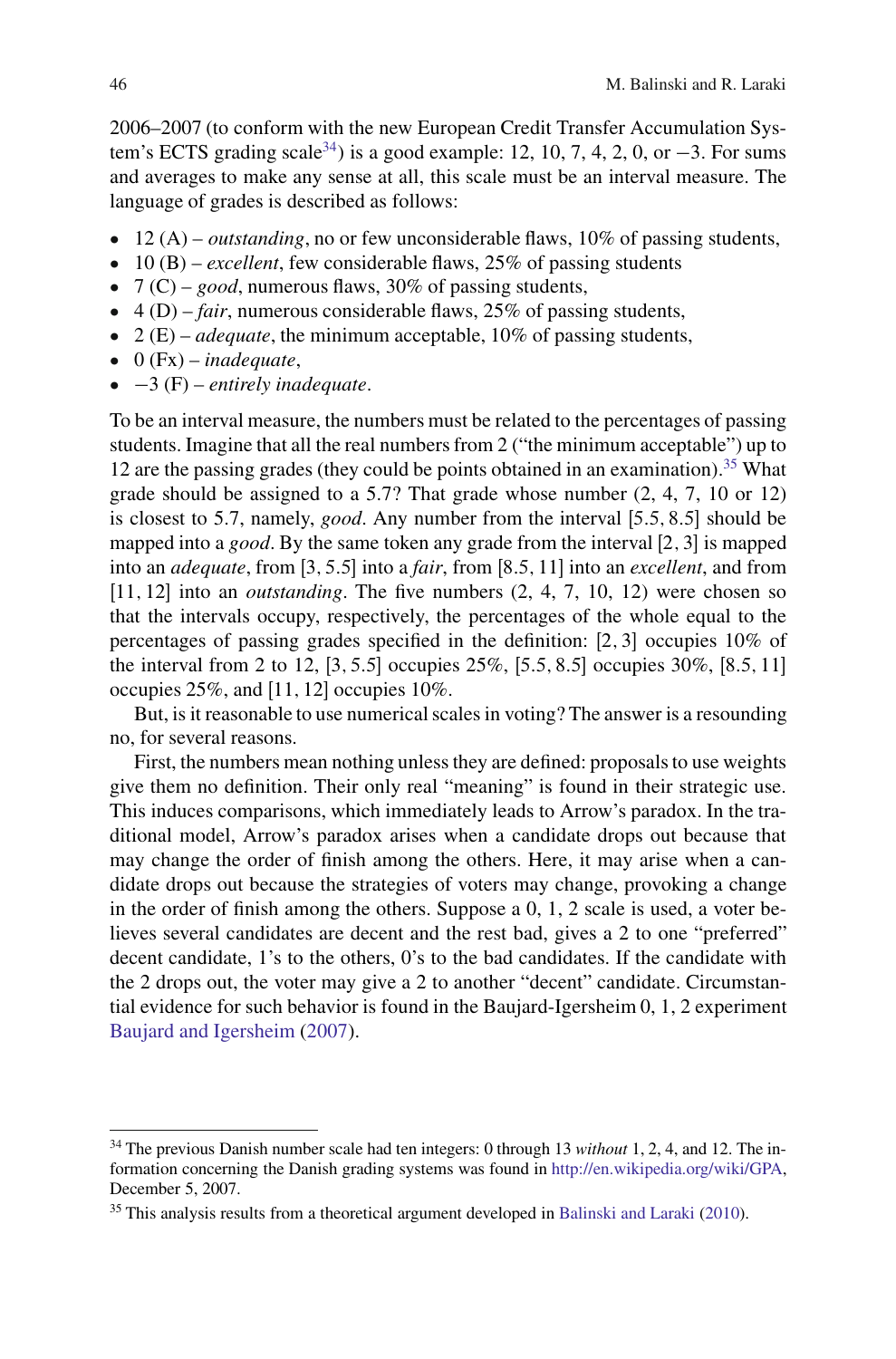The other ballot of that experiment stated:

*Instructions*. You give a grade to each of the 12 candidates: either 0, or 1, or 2 (2 the best grade, 0 the worst). To do so, place a cross in the corresponding box etc. The candidate elected with [this] method is the one who receives the highest number of points.

The instructions are neutral: nothing is said concerning the meaning of 0, 1, or 2. The numbers induce relative, so strategic, behavior. Other numbers could have been given. For example,  $-1$ , 0, and  $+1$ : mathematically there is strictly no difference, but were these numbers used the behavior of the voters would almost surely have been different.

On average, a ballot contained 1.68 "2's," 2.69 "1's," and 7.64 "0's." Behavior throughout the six precincts was very similar, so the "0's," "1's," and "2's" were used in about the same way. However, the evidence suggests that voters used the numbers in a relative sense not an absolute sense. On average the "2's" were used 1.68 times per ballot. If voters used the "2's" as an absolute indication of merit, then its use should correspond to an evaluation of either *Excellent*, or at least *Very Good*, or at least *Good*, etc. But there are on average 0.69 *Excellent*'s, 1.94 at least *Very Good*'s, still more at least *Good*'s: none agrees with 1.68, so the behavior seems not to be purely absolute. On the other hand, 1.68 is in substantial agreement with the average number of highest grades regularly given in the Orsay experiment, 1.64 (see Table [2.30\)](#page-31-0), suggesting that the "2's" are purely relative.

Second, when numbers are used, they may well not be used in the same way at all: when a 0–100 scale is used, some voters may view 80 to be an excellent grade, others may see it as a merely middling grade.

Third, even if the numbers do provide a common language, they will almost certainly not be a proper interval measure, for that depends on who the candidates are and how the voters give their grades. For example, the 0–20 scale used in France is a common language, but an 18, 19, or 20 is unheard of in philosophy or literature, so the scale is not an interval measure. Once the distribution of the grades is known – after many elections (or many examinations) – it is possible to determine whether the scale is an interval measure and, if not, to correct it (as did the Danes). But then it is too late, since the weights must be announced ahead of time. Candidates and elections are much rarer than students and examinations, so it is not possible to "learn" and determine norms as the Danes did.

Fourth, even if it turned out that the scale did approximate an interval measure, the procedure *depends on irrelevant alternatives*, it is subject to Arrow's paradox: for if one or several candidates drop out, the distribution of the remaining grades will almost certainly be different, so the scale is no longer an interval measure. The weights would then have to be changed to obtain a scale that makes it an interval measure, which could change the rank-order among the remaining candidates. When, for example, only the four important candidates are present – Bayrou, Le Pen, Royal, and Sarkozy – the distribution of the grades (normalized to sum to 12) is entirely different (as may be seen in Table [2.31\)](#page-32-0). (This change is unimportant to the majority judgment because it is a purely ordinal method where no adding or averaging is done.)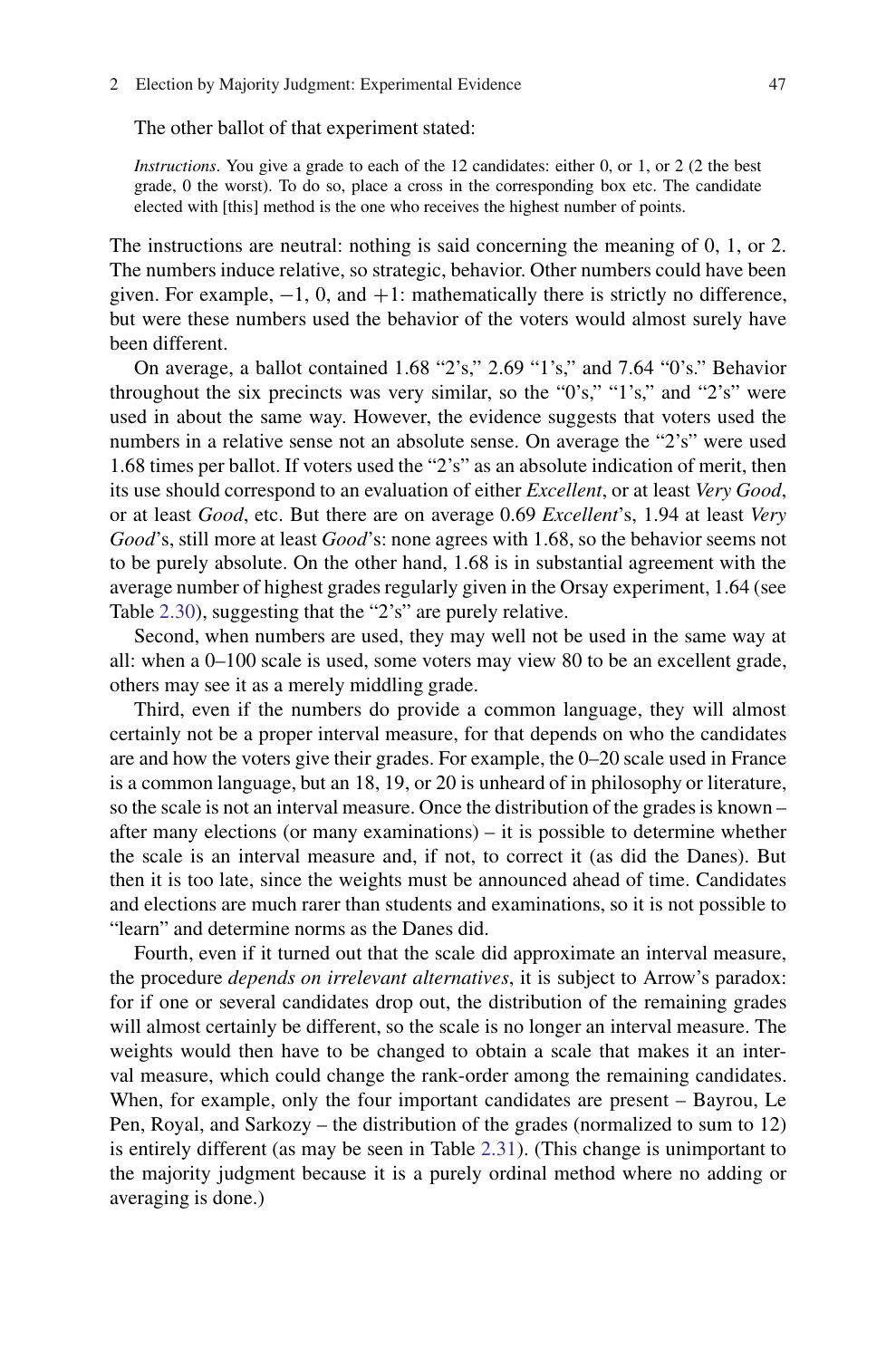Finally, there may well be situations where the numbers are at once a common language and an interval measure: possible examples are those used in evaluating wines, divers, and figure skaters, where the judges are professionals who have learned the meanings of the numbers and scales. But in this case, as in all cases when numbers are used, adding (or averaging) is a bad idea because among all possible mechanisms for amalgamating the numbers it is the most manipulable, so the most open to exaggeration and outright cheating.

### **A Statistical Comparison of Methods**

The traditional mechanisms are Condorcet's, Borda's, and their derivatives and com-binations. They have never been used in elections.<sup>[36](#page-35-0)</sup> The mechanisms used in the USA, the UK, and France are first- and two-past-the-post. Approval voting is a relative new comer. None offers the voters the freedom of expression allowed by the majority judgment, none asks or yields the electorate's evaluations of the candidates.

The database of the ballots of the 2007 Orsay experiment permits a statistical comparison of the behavior of methods by deducing the votes between pairs of candidates as follows: when their grades differ, a vote is given the candidate with the higher grade; when their grades are the same, each is given  $1/2$  vote. The experiments 1,733 ballots, the *representative base* refers to 501 ballots that are "representative" of the votes cast in the first round in all of France [considerably more extensive analyses have been made [Balinski and Laraki](#page-40-5) [\(2010\)](#page-40-5)]. The 501 ballots were drawn randomly from the database of the 1,733 valid ballots. Assuming that when k candidates receive the highest grade on a ballot each is accorded  $1/k$  votes, Table [2.32](#page-35-1) shows how they compare with the national vote.

The following methods are compared:

- First-past-the-post,
- Two-past-the-post,

<span id="page-35-1"></span>

|                  |       |             |                                    |              | Sarkozy Royal Bayrou Le Pen Besancenot Voynet Others |         |            |
|------------------|-------|-------------|------------------------------------|--------------|------------------------------------------------------|---------|------------|
| National         | 31.2% |             | $25.9\%$ $18.6\%$ $10.4\%$ $4.1\%$ |              |                                                      | $1.6\%$ | Difference |
| 501 sample 30.7% |       | 25.9% 18.7% |                                    | $9.3\%$ 2.5% |                                                      | $3.2\%$ | ${<}0.6\%$ |

**Table 2.32** National first-round vote and estimates based on the representative base

<span id="page-35-0"></span><sup>&</sup>lt;sup>36</sup> Condorcet's was, for a very short time, used to rank figure skaters, doubled – in case of an intransitivity – by Borda's rule (see [Balinski and Laraki 2010](#page-40-5); in fact, the exact rule has been proposed and defended [Dasgupta and Maskin 2004](#page-40-16)). Borda's method was adopted in about 1,784 to elect members of France's Academy of Sciences until a newly elected member, Napoléon Bonaparte, insisted it to be discarded in 1,800, presumably because it is highly manipulable, as Laplace had argued. It violates IIA, it ignores intensities, in Laplace's words it gives "a big advantage to candidates of mediocre merit." Arguments for it, alone or in convolutions, continue to be made to the present day [Saari](#page-41-6) [\(2001\)](#page-41-6).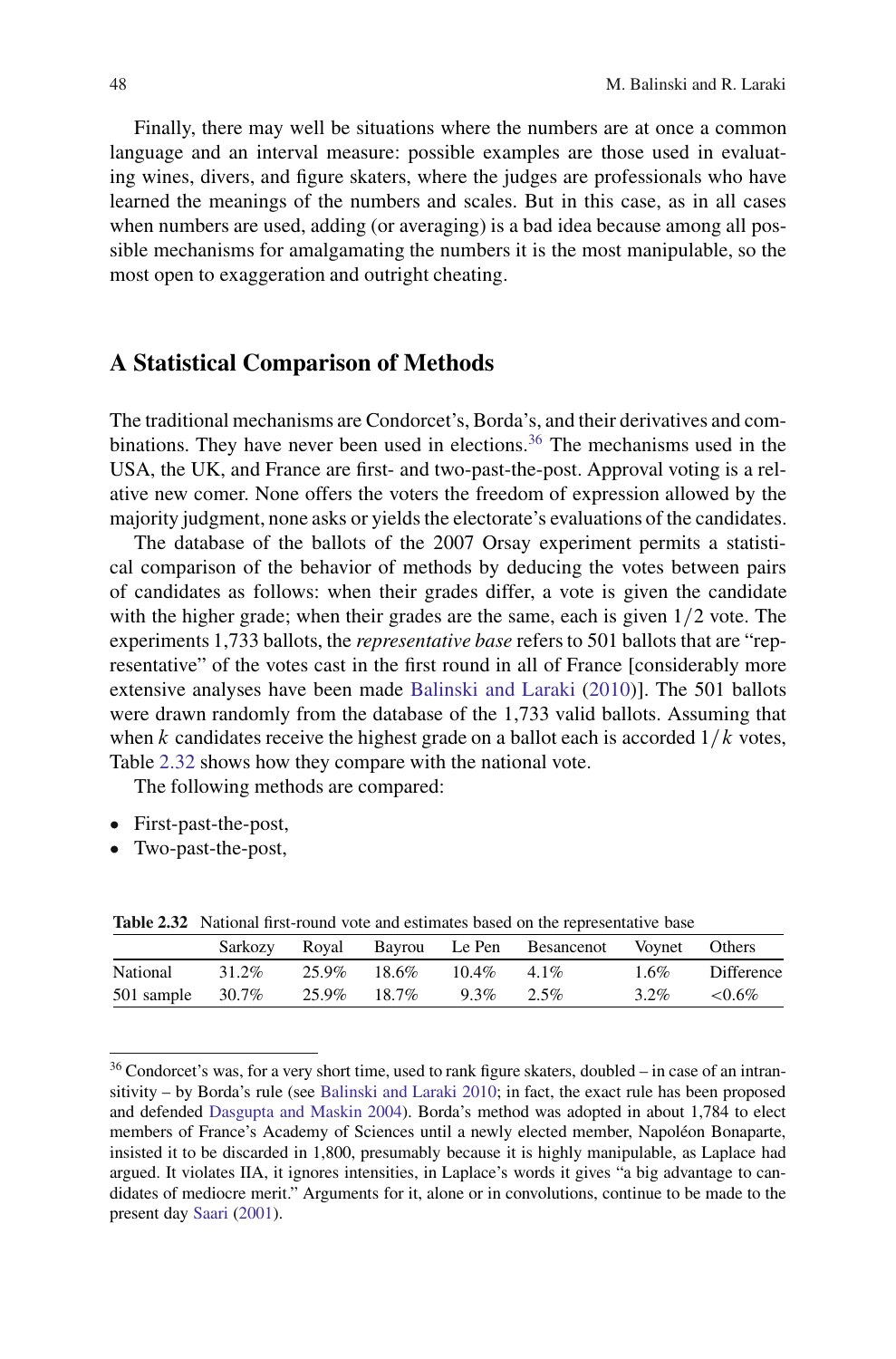- 2 Election by Majority Judgment: Experimental Evidence 49
- Condorcet's,
- Borda's.
- Approval voting where a ballot gives a cross, a tick, or a 1 whenever the grade is at least *Good*,
- Approval voting, where a ballot gives a cross, a tick, or a 1 whenever the grade is at least *Very Good*,
- Point-summing, where 5 points is given for *Excellent*, 4 for *Very Good*, 3 for *Good*, 2 for *Acceptable*, 1 for *Poor*, and 0 for *to Reject*,
- Majority judgment.

Two experiments investigate the manipulability of methods. Take a method. Ten thousand random samples are drawn from one of the bases, given that there is a unique winner  $A$  and a unique runner-up  $B$ . Two different strategies are applied. *Strategy* 1: All those ballots that give a grade to B two levels above the grade given to A are changed to raise B as much as possible and lower A as much as possible. Thus, for example, a ballot where B is *Good* and A is *Acceptable* nothing is changed, but if A is at most *Poor* then the change is made. *Strategy* 2: 30% of those ballots that give B a higher grade than A are changed to raise B as much as possible and lower A as much as possible. Tables [2.33](#page-36-0) and [2.34](#page-36-1) show how often the manipulation is successful in the sense that A is no longer the winner.

Note that if the Condorcet-winner  $A$  is no longer the winner, then there must be a Condorcet-cycle in the changed ballots. For, A has a higher grade than B on a

<span id="page-36-0"></span>

|            | nvin ovur ouses, mui eaen or se ren meurous |       |        |              |                     |       |          |  |  |  |  |  |
|------------|---------------------------------------------|-------|--------|--------------|---------------------|-------|----------|--|--|--|--|--|
|            | Point-                                      |       | First- | Apprvl       | Appryl              | Cond- | Majority |  |  |  |  |  |
| Total base | summing                                     | Borda | p-post | $\succ$ Good | $\succeq$ Very good | orcet | judgment |  |  |  |  |  |
| Strategy 1 | 9.418                                       | 8.145 | 8.435  | 4.536        | 3,559               | 5,071 | 3,138    |  |  |  |  |  |
| Strategy 2 | 8.657                                       | 6.829 | 6.372  | 5.643        | 3.966               | 1.702 | 3,852    |  |  |  |  |  |
| Rep base   |                                             |       |        |              |                     |       |          |  |  |  |  |  |
| Strategy 1 | 9.965                                       | 9.313 | 8.699  | 8.569        | 8.407               | 7.042 | 6.142    |  |  |  |  |  |
| Strategy 2 | 9.769                                       | 7,864 | 4.411  | 8.849        | 8,557               | 4.641 | 5,369    |  |  |  |  |  |

**Table 2.33** Numbers of successful manipulations in 10,000 random samples of 101 ballots drawn from both bases, with each of seven methods $37$ 

<span id="page-36-1"></span>**Table 2.34** Numbers of successful manipulations in 10,000 random samples of 201 ballots drawn from both bases, with each of seven methods

|            | Point-  |       | First- | Appryl       | Appryl              | Cond- | Majority |
|------------|---------|-------|--------|--------------|---------------------|-------|----------|
| Total base | summing | Borda | p-post | $\succ$ Good | $\succeq$ Very good | orcet | judgment |
| Strategy 1 | 9.797   | 8.121 | 8.737  | 3,557        | 2.012               | 6.173 | 2.612    |
| Strategy 2 | 9.233   | 9.711 | 8.801  | 5.213        | 2.465               | 8.215 | 3,807    |
| Rep base   |         |       |        |              |                     |       |          |
| Strategy 1 | 9.998   | 9.199 | 8.731  | 9.633        | 9.345               | 8.953 | 7.548    |
| Strategy 2 | 9.974   | 9.917 | 7,860  | 9,830        | 9.296               | 9.378 | 6,380    |

<sup>37</sup> With these strategies, voters cannot manipulate the two-past-the-post method.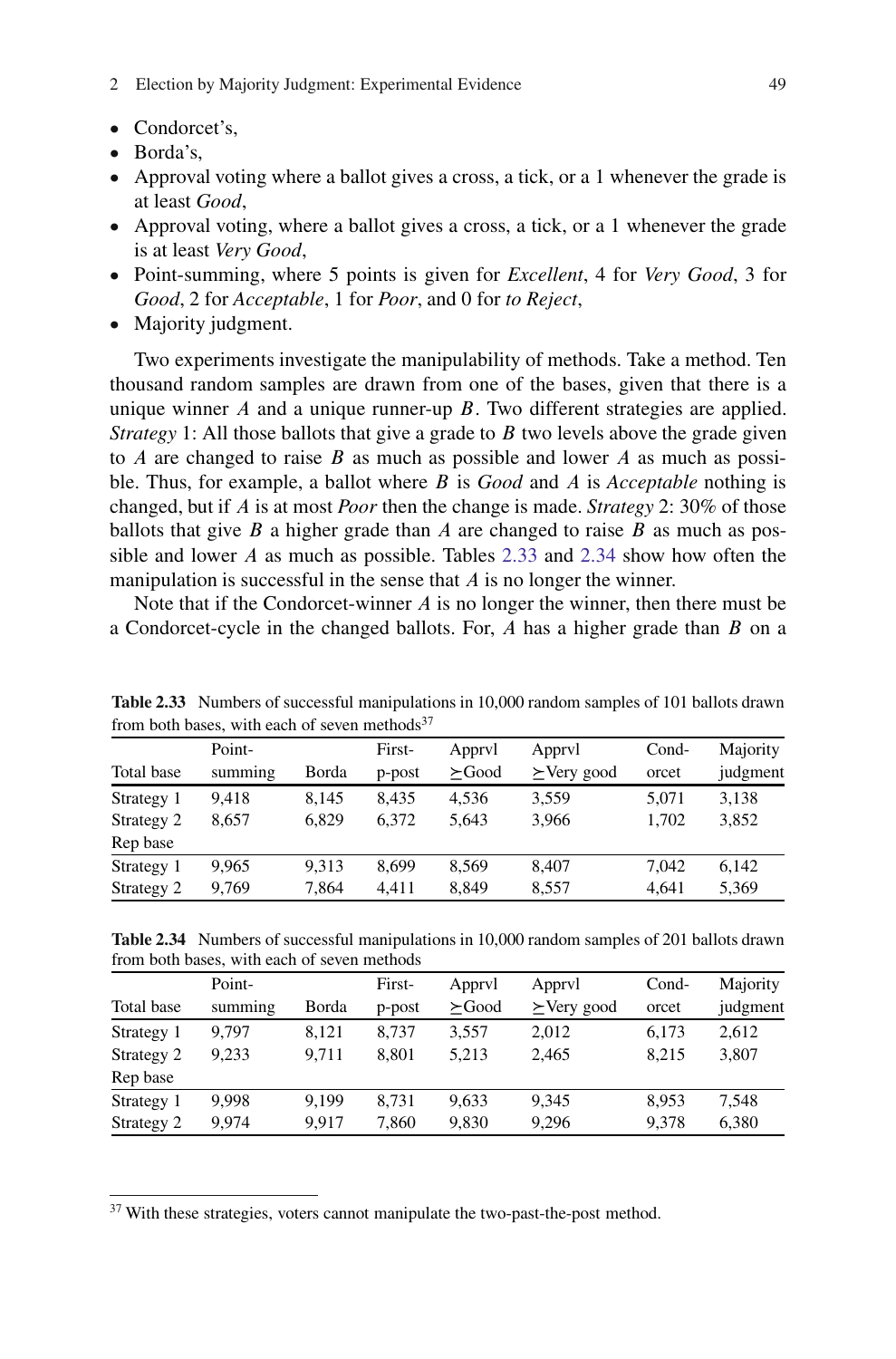majority of the ballots, and that cannot change; thus, some candidate  $C$  must have a higher grade than  $\overline{A}$  on a majority of the changed ballots. But  $\overline{B}$  had a higher grade than  $C$  on a majority of the ballots to begin with, so also in the changed ballots, implying a Condorcet-cycle must exist among the three in the changed ballots  $(B \succ C \succ A \succ B).$ 

The statistics clearly show that the majority judgment is more stable against strategic manipulation than the other methods.

The database of 1,733 ballots confirms that there is no alignment of candidates according to which the "preferences" of all voters are "single-peaked." However, the grades reveal a great deal of evidence about the preferences of each voter for the various candidates. One can calculate estimates of how voters favorable to one candidate might transfer their votes to others. It may be deduced from the numbers alone that statistically, the voters' transfers are almost single-peaked among the important candidates [Balinski and Laraki](#page-40-5) [\(2010\)](#page-40-5). This may well be the case for other countries as well as France. In particular, Bayrou emerges as the single centrist candidate. This may be seen for other reasons as well (e.g., see Table [2.18\)](#page-16-1). Thus, it becomes possible to compare the methods with regard to how they favor or penalize a centrist candidate.

Two experiments investigate how a centrist candidate fares under the various methods. This is an important question. The majority judgment has been attacked as a method that would be very favorable to centrists, and many political scientists, journalists, politicians, and voters believe that systematically electing centrists is not good for society. That allegation is shown to be wrong by the experiments. In one, the methods are used to obtain the results among only the three principal candidates, Bayrou, Royal, and Sarkozy. In the other, the methods are used to obtain the results among all twelve candidates: it turns out that in every case one of the three principal candidates is the winner. The results for the representative database are given in Table [2.35](#page-37-0) (the results for the total database give the same ranking of the methods, but Bayrou is of course elected more frequently by each).

Several conclusions may be drawn from these results. First, the first- and twopast-the-post methods systematically eliminate centrist candidates, even when

<span id="page-37-0"></span>

|                              | Royal |       |       | Bayrou |       | Sarkozy  | Ties |                |
|------------------------------|-------|-------|-------|--------|-------|----------|------|----------------|
|                              | (3)   | (12)  | (3)   | (12)   | (3)   | (12)     | (3)  | (12)           |
| First-past-the-post          | 656   | 977   | 0     | 0      | 9.261 | 9.022    | 83   | $\overline{5}$ |
| Two-past-the-post            | 1,078 | 1.146 | 172   | 98     | 8,154 | 8.197    | 596  | 559            |
| Approval $\succeq$ Very Good | 472   | 467   | 651   | 658    | 7.919 | 7.947    | 958  | 928            |
| Majority judgment            | 587   | 606   | 4.402 | 4.326  | 5,008 | 5,065    | 3    | 3              |
| Condorcet                    | 138   | 142   | 8.390 | 8.329  | 954   | 974      | 389  | 441            |
| Approval $\succeq$ Good      | 36    | 23    | 9.436 | 9.465  | 30    | 40       | 498  | 472            |
| Point-summing                | 132   | 139   | 9.444 | 9.463  | 260   | 239      | 164  | 159            |
| Borda                        | 51    | 12    | 8.659 | 9.976  | 1,122 | $\Omega$ | 168  | 12             |

**Table 2.35** How the centrist candidate (Bayrou) fares under different methods: numbers of wins in 10,000 random samples of 201 ballots drawn from the representative database38

(3) indicates the experiment with three candidates, (12) that with 12 candidates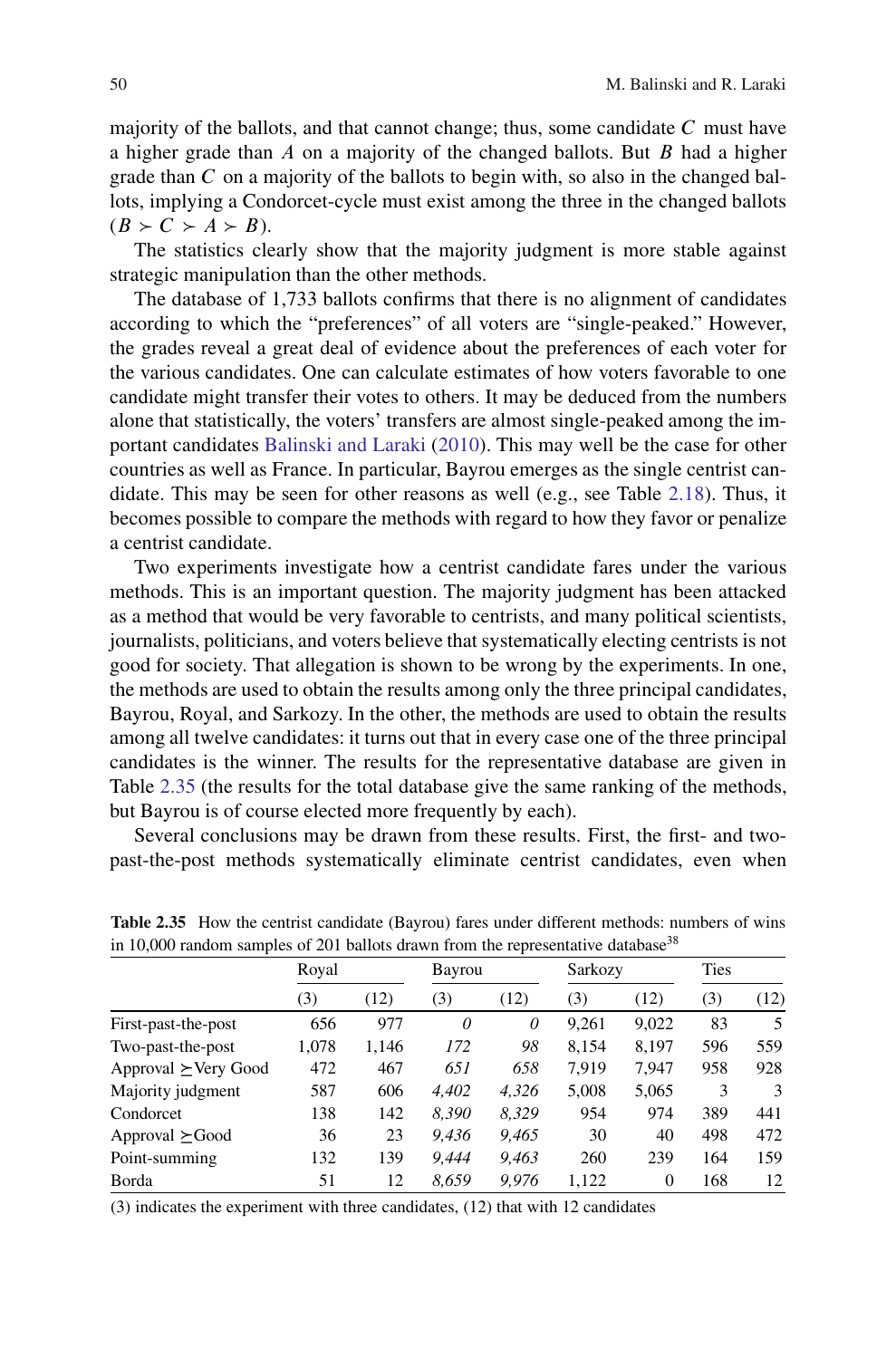they are highly regarded by the electorate (as was Bayrou in 2007). Second, the Condorcet method, and still more the point-summing and Borda methods, are extremely favorable to centrist candidates. In particular, notice that the more there are minor (unelectable) candidates, the more Borda guarantees the election of a centrist candidate. Third, approval voting is extremely sensitive to the question posed. When voters are asked to interpret "approval" as at least *Good* (in French, *Assez Bien*), the centrist is elected; when asked to interpret "approval" as at least *Very Good* (in French *Bien*), the centrist is eliminated. Imagine what would have happened if the threshold had been either higher or lower. Once again, this shows that approval voting's two-word language is insufficient and arbitrary.

The majority judgment does not eliminate the centrist, yet neither does it necessarily elect the centrist. Statistically, Sarkozy wins more often than Bayrou. A method that is very favorable to the center will in the long run push all candidates to a centrist position. This is not desirable. Inversely, a method that systematically eliminates centrists will in the long run polarize society into two blocks. Something in between would seem to serve society better: a wider spectrum of political expression would be opened [Balinski and Laraki](#page-40-5) [\(2010\)](#page-40-5).

### **Conclusion**

The majority judgment experiment proves that the model on which the theory of social choice and voting is based is inadequate: voters do not have preference lists of candidates in their minds. Moreover, forcing voters to establish preference lists only leads to inconsistencies, impossibilities, and incompatibilities. The model has led to important concepts, to criteria for testing the acceptability of voting mechanisms, and to a beautiful body of mathematical results, but it has failed to establish a *science* of social choice that deals with the actual practice of voting as well as the theory of voting because its premises are false.

The experiment shows that the model proposed here – that voters have evaluations of candidates in their minds and accept to express them in a common language – is much closer to the observed facts. Moreover, the model leads to a coherent theory.

The experiment shows the majority judgment is a practical mechanism. The theory shows – and the experiment illustrates – that it satisfies almost every criterion that has been advanced across the years to test whether a method of voting is acceptable. It resists but is not impervious to manipulation. But there exists no method that is. The majority judgment best resists manipulation by several criteria, as the

<sup>&</sup>lt;sup>38</sup> In the experiment with three candidates, for example, Royal had 656 wins, Bayrou 0 wins, Sarkozy 9,261 wins, and there were 83 ties: the sum is 10,000 (and similarly for the other methods in both experiments). However, to Condorcet must be added 129 Condorcet-cycles in the experiment with three, and 114 Condorcet-cycles in the experiment with 12. Ties with the majority judgment means ties in the majority-gauges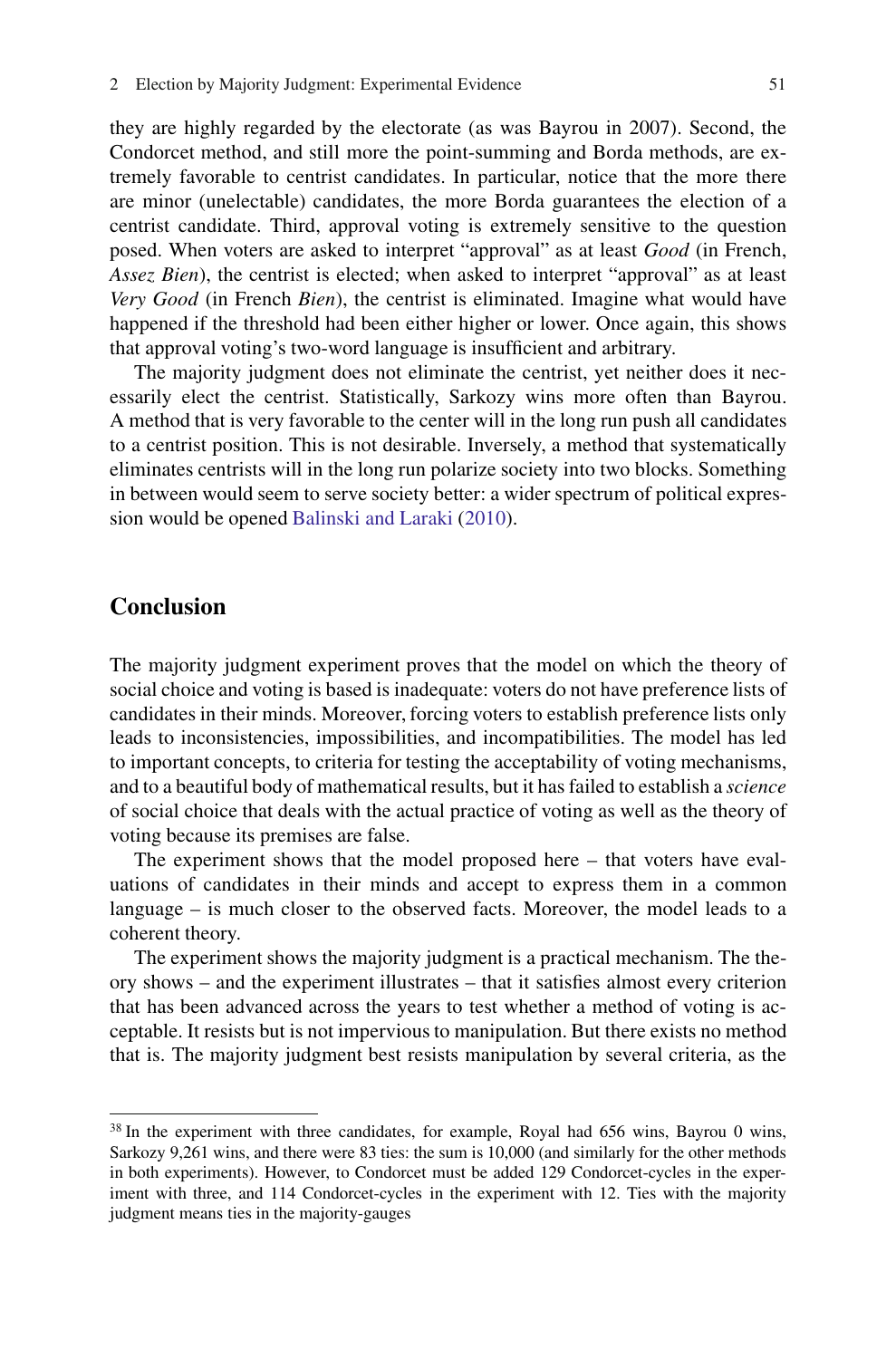experimental evidence has illustrated and mathematical arguments have proven [Balinski and Laraki](#page-40-5) [\(2010](#page-40-5)). It offers voters the greatest freedom of expression and yields evaluations of all candidates (even when there is only one). Science is of course not static: more experiments will reveal more about the behavior of voters and their strategies, so perhaps other means will be found to express their opinions and to amalgamate them into society's opinion.

Changes in methods of election inevitably provoke changes in the behavior of candidates and voters. Today's voting methods – and in particular, the first-past-thepost systems – incite candidates to obtain the support of a majority of the voters and to forget the others. Voters are urged to give their allegiance to one party and oppose the others. Voters are unable to express their appreciations of the candidates (even when there are but two candidates, let alone more). Political strategy focuses on one important point: to gather 51% of the vote. Minorities may be ignored, even offended. The majority judgment incites candidates to seek the highest possible evaluation of every voter. Minorities cannot be ignored. Voters are confronted with a much more serious question – how do you evaluate the candidates? – and are given the means to express themselves. In consequence, instead of focusing on 51% of the electorate up to election day, then once pronounced the winner claim to represent 100% the next day, a candidate is motivated to address his appeal to the entire nation before as well as after the election. The strategies of the political campaigns with today's voting methods cannot be imagined as those with the majority judgment.

*Ecclesiastes* poses the question:

"Is there *any* thing whereof it may said, See, this *is* new?"

Indeed, one century ago, Sir [Galton](#page-40-17) [\(1907](#page-40-17)) had the germ of the idea. He proposed the median as the solution to the *budget problem*:

A certain class of problems do not as yet appear to be solved according to scientific rules, though they are of much importance and of frequent recurrence. Two examples will suffice. (1) A jury has to assess damages. (2) The council of a society has to fix on a sum of money, suitable for some purpose. Each voter, whether of the jury or the council, has equal authority with each of his colleagues. How can the right conclusion be reached, considering that there may be as many different estimates as there are members? That conclusion is clearly *not* the *average* of all the estimates, which would give a voting power to "cranks" in proportion to their crankiness. One absurdly large or small estimate would leave a greater impress on the result than one of reasonable amount, and the more an estimate diverges from the bulk of the rest, the more influence would it exert. I wish to point out that the estimate to which least objection can be raised is the *middlemost* estimate, the number of votes that it is too high being exactly balanced by the number of votes that it is too low. *Every other estimate is condemned by a majority of voters as being either too high or too low, the middlemost alone escaping this condemnation*. [39](#page-39-0)

**Acknowledgments** We are deeply indebted to Cheng Wan whose final project as an undergraduate at the Ecole Polytechnique (April–July, 2008) was devoted to statistical analyses of the various ´

<span id="page-39-0"></span><sup>39</sup> Our emphasis.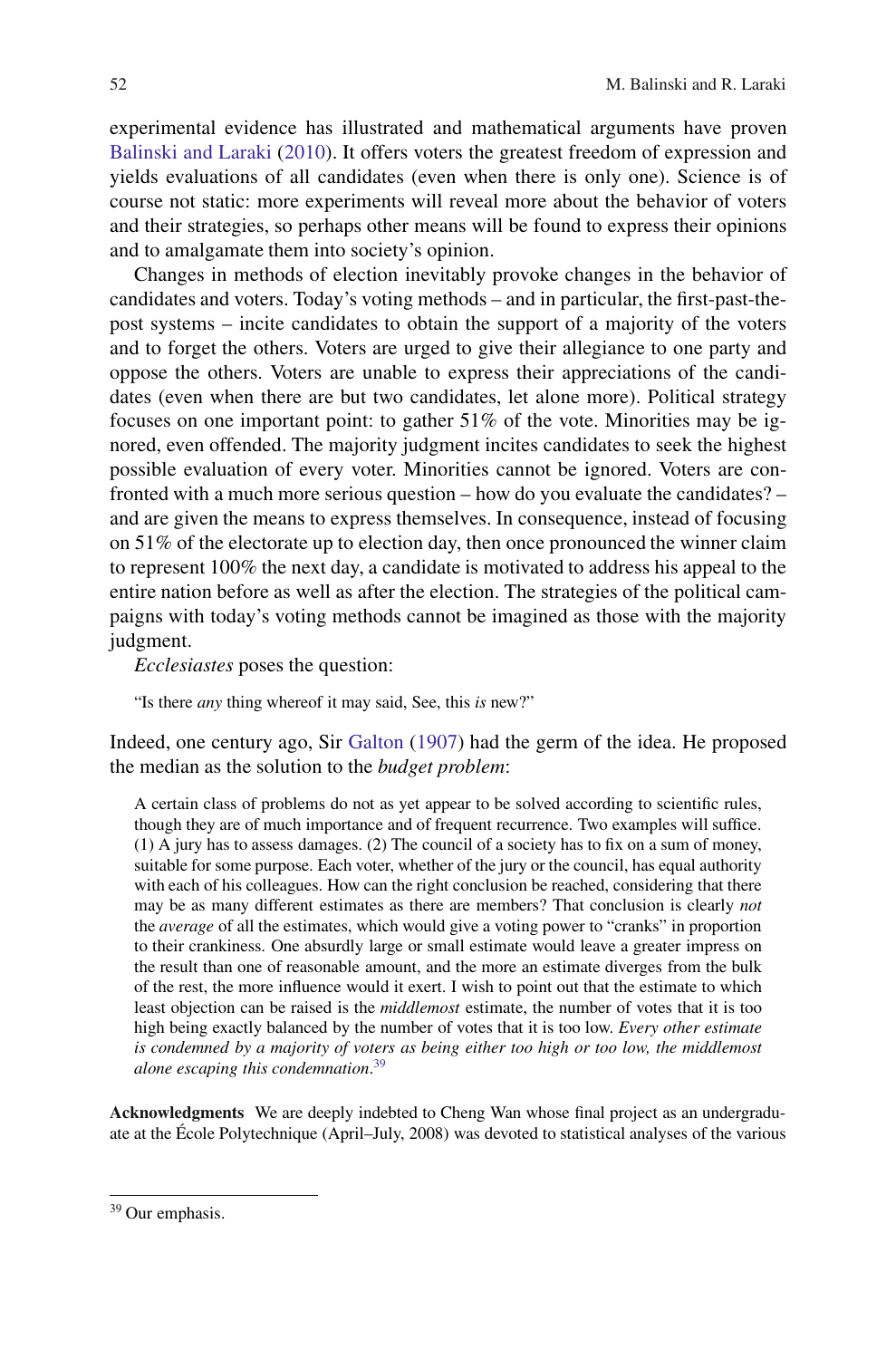methods based on the 2007 Orsay experiment. The experience itself could not have been realized without the generous support of Orsay's Mayor, Mrs. Marie-Hélène Aubry, the staff of the Mayor's office, and our friends and colleagues who sacrificed their Sunday (a beautiful spring day) to urging voters to participate and explaining the idea: Pierre Brochot, Stéphanie Brochot Laraki, David Chavalarias, Sophie Chemarin, Clémence Christin, Maximilien Laye, Jean-Philippe Nicolai, Matias Nuñez, Vianney Perchet, Jérôme Renault, Claudia Saavedra, Gilles Stoltz, Tristan Tomala, Marie-Anne Valfort, and Guillaume Vigeral. Thanks to them, the experiment was successful and its expense limited to the costs of ballots, envelopes, and posters.

#### **References**

- <span id="page-40-2"></span>K.J. Arrow, *Social Choice and Individual Values*, Yale University Press, New Haven, CT, USA, 1951, 2nd ed., 1963.
- <span id="page-40-4"></span>M. Balinski and R. Laraki, "A theory of measuring, electing and ranking," *Proceedings of the National Academy of Sciences, U.S.A.*, vol. 104 (2007) pp. 8720–8725.
- <span id="page-40-5"></span>M. Balinski and R. Laraki, *Majority Judgment: Measuring, Ranking and Electing*, M.I.T. Press, Cambridge, MA, 2010, in press.
- <span id="page-40-10"></span>M. Balinski, R. Laraki, J.-F. Laslier and K. Van Der Straeten, "Le vote par assentiment: une expérience," Cahier du Laboratoire d'Économétrie, École Polytechnique, (2003) No. 2003– 013.
- <span id="page-40-14"></span>A. Baujard and H. Igersheim, "Expérimentation du vote par note et du vote par approbation lors de l'élection présidentielle française du 22 avril 2007 – Premiers résultats," Report prepared for the Centre d'analyse stratégique, 2007.
- <span id="page-40-1"></span>Jean Charles le Chevalier de Borda, "Mémoire sur les lections au scrutin," *Histoire de l'Académie royale des sciences* (1784) pp. 657–665.
- <span id="page-40-12"></span>S.J. Brams and P.C. Fishburn *Approval Voting*, Birkhäuser, Boston, 1983.
- <span id="page-40-0"></span>Jean Antoine Caritat le Marquis de Condorcet, *Essai sur l'application de l'analyse la probabilité* des décisions rendues à la pluralité des voix, Paris (1785) l'Imprimerie royale.
- <span id="page-40-16"></span>P. Dasgupta and E. Maskin, "The fairest vote of all," *Scientific American* (2004) pp. 92–97.
- <span id="page-40-9"></span>E. Farvaque, H. Jayet, and L. Ragot, "Quel mode de scrutin pour quel 'vainqueur'?: une expérience sur le vote préférentiel transférable," working paper, Laboratoire Equippe, Universités de Lille, 2007.
- <span id="page-40-17"></span>F. Galton, "One vote, one value," Letter to the editor, *Nature*, vol. 75 (1907) p. 414.
- <span id="page-40-3"></span>A. Gibbard, "Manipulation of voting schemes: a general result," *Econometrica*, vol. 41 (1973) pp. 587–601.
- <span id="page-40-7"></span>G. Hägele and F. Pukelsheim, "Llull's writings on electoral systems," *Studia Lulliana*, vol. 41 (2001) pp. 3–38.
- <span id="page-40-8"></span>G. Hägele and F. Pukelsheim, "The electoral systems of Nicolaus Cusanus," to appear in Hg. G. Christianson, T.M. Izbicki, and C.M. Bellitto, eds., *The Church, the Councils and Reform: Lessons from the Fifteenth Century*, Catholic University of America Press, Washington, DC, 2008, pp. 229–249.
- <span id="page-40-15"></span>D.H. Krantz, R.D. Luce, P. Suppes and A. Tversky, *Foundations of Measurement, Vol. 1*, Academic Press, New York, 1971.
- <span id="page-40-11"></span>P. Kurrild-Klitgaard, "An empirical example of the Condorcet paradox of voting in a large electorate," *Public Choice*, vol. 107 (1999) pp. 1231–1244.
- Pierre-Simon le, Marquis de Laplace, *Théorie analytique des probabilités*, 3rd ed., in Œuvres *Compl`etes de Laplace*, 1820, t. 7, pp. v and clii–cliii.
- <span id="page-40-13"></span>J.-F. Laslier and K. Van Der Straeten, "Vote par assentiment pendant la présidentielle 2002: analyse d'une expérience," Revue Française de Science Politique, vol. 54 (2004) pp. 99-130.
- <span id="page-40-6"></span>I. McLean, "The Borda and Condorcet principles: three medieval applications," *Social Choice and Welfare*, vol. 7 (1990) pp. 99–108.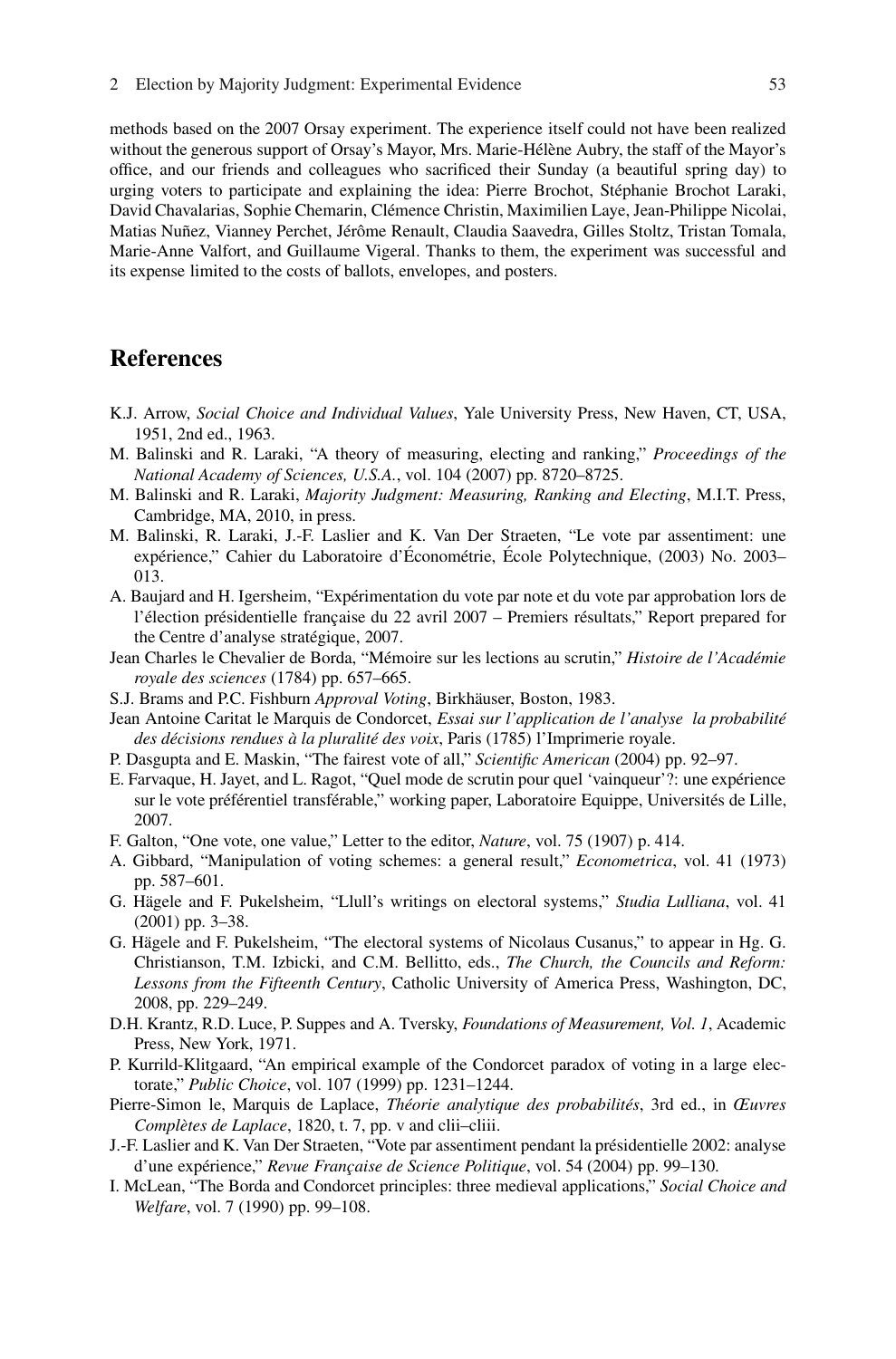- <span id="page-41-4"></span>H. Moulin, "On strategy-proofness and single peakedness," *Public Choice*, vol. 35 (1980) pp. 437–455.
- <span id="page-41-6"></span>D.G. Saari, *Chaotic elections! A Mathematician Looks at Voting*, American Mathematical Society, Providence, RI, 2001.
- <span id="page-41-0"></span>M.A. Satterthwaite, "Strategy-proofness and Arrow's conditions: existence and correspondence theorems for voting procedures and social welfare functions," *Journal of Economic Theory*, vol. 10 (1973) pp. 187–217.
- <span id="page-41-3"></span>A. Sen, *Collective Choice and Social Welfare*, Holden-Day, Inc., San Francisco, CA, 1970.
- <span id="page-41-1"></span>H.P. Young, "Condorcet's theory of voting," *American Political Science Review*, vol. 82 (1988) pp. 1231–1244.
- <span id="page-41-2"></span>H.P. Young, "Optimal ranking and choice from pairwise comparisons," in B. Grofman and G. Owen, eds., *Information Pooling and Group Decision Making*, JAI Press, Greenwich, CT, 1986, pp. 113–122.
- <span id="page-41-5"></span>H.P. Young, "Social choice scoring functions," *SIAM Journal of Applied Mathematics*, vol. 28 (1975) pp. 824–838.